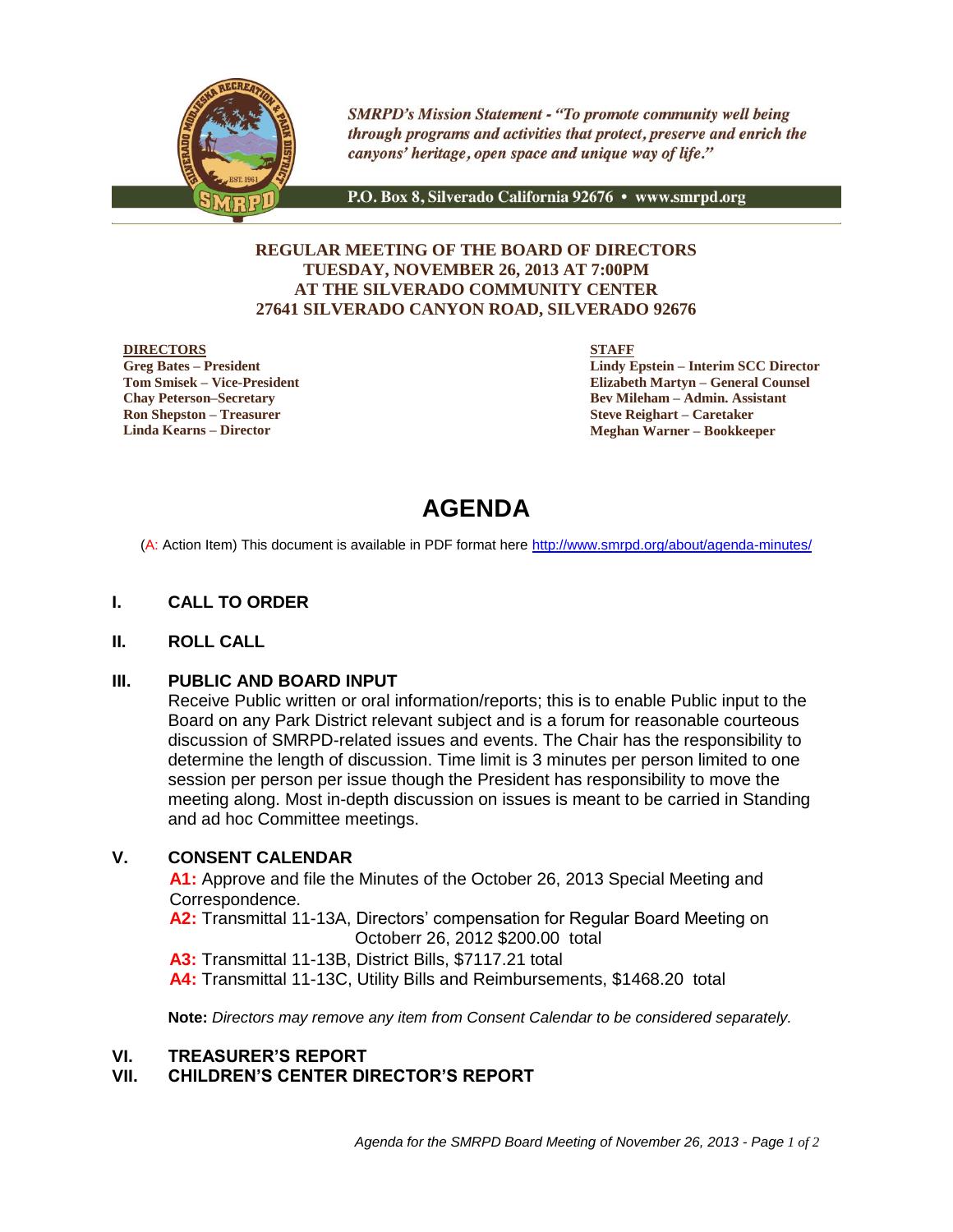# **VIII. OTHER DISTRICT BUSINESS**

- (A) State of the District public communications Greg
- (B) Policy on media coverage Linda
- $(C)$  Changing Dec Board Mtg to Dec 23<sup>rd</sup> Greg
- (D) CITC Update Tom
- (E) Final FEMA Report Greg
- (F) Video/Audio Archive Policy Greg
- (G) Ordanance for signage for skateboard equipment usage by public Chay
- (H) Policy on Board Attendance by Directors Chay

# **IX. COMMITTEES**

*NOTE: There will be no discussion of Committee issues unless agendized below or added to the Agenda by majority vote of the Board in Section III to address issues that require immediate attention for reasons to be explained in the motion to add. Other comments can be made under Director Comments.*

# **STANDING COMMITTEES AND REPRESENTATIVES:**

- (A) **RECREATION** (Peterson)
- (B) **FINANCE** (Shepston, Bates)
- (C) **PERSONNEL** (Shepston)
- (D) **OPEN SPACE AND TRAILS** (Shepston, Bates)
- (E) **FACILITIES MAINTENANCE AND SAFETY** (Bates, Peterson)

# **AD HOC COMMITTEES & REPRESENTATIVES:**

- (F) **MODJESKA PARK USAGE** ()
- (G) **ISDOC REPRESENTATIVE (**Shepston)
- (H) **PRESERVATION & RESTORATION** (Smisek)
- (I) **COMMUNICATIONS & DISTRICT OUTREACH** (Smisek)
- (J) **SILVERADO CHILDREN'S CENTER** (Peterson)

**Children's Center Advisory Committee** (Peterson) (Public Members: Dawn Lynch, Julia Jones-Tester, Deborah Johnson, Linda Kearns, Joel Robinson )

# **X. DIRECTOR'S COMMENTS**

Pursuant to Government Code §54954.2 members of the Board of Directors or Staff may ask questions for clarification, make brief announcements, make brief reports on their activities. The Board or a Board member may provide a reference to Staff or other resources for factual information, request Staff to report back at a subsequent meeting concerning any matter, or direct that a matter of business be placed on a future Agenda.

- (1) Director Smisek
- (2) Director Bates
- (3) Director Peterson
- (4) Director Shepston
- (5) Director Kearns

#### **XI. ADJOURNMENT**

The next regular meeting of the Board of Directors will be at the Silverado Community Center, 27641 Silverado Canyon Road at 7:00 PM on Monday December 23, 2013.

Materials related to an item on this agenda submitted after distribution of the agenda packet are either available for public inspection at the Silverado Library, and posted on the SMRPD website at <http://www.smrpd.org/>about/agenda-minutes/. Materials prepared by SMRPD will be available at the meeting, those provided by others after the meeting.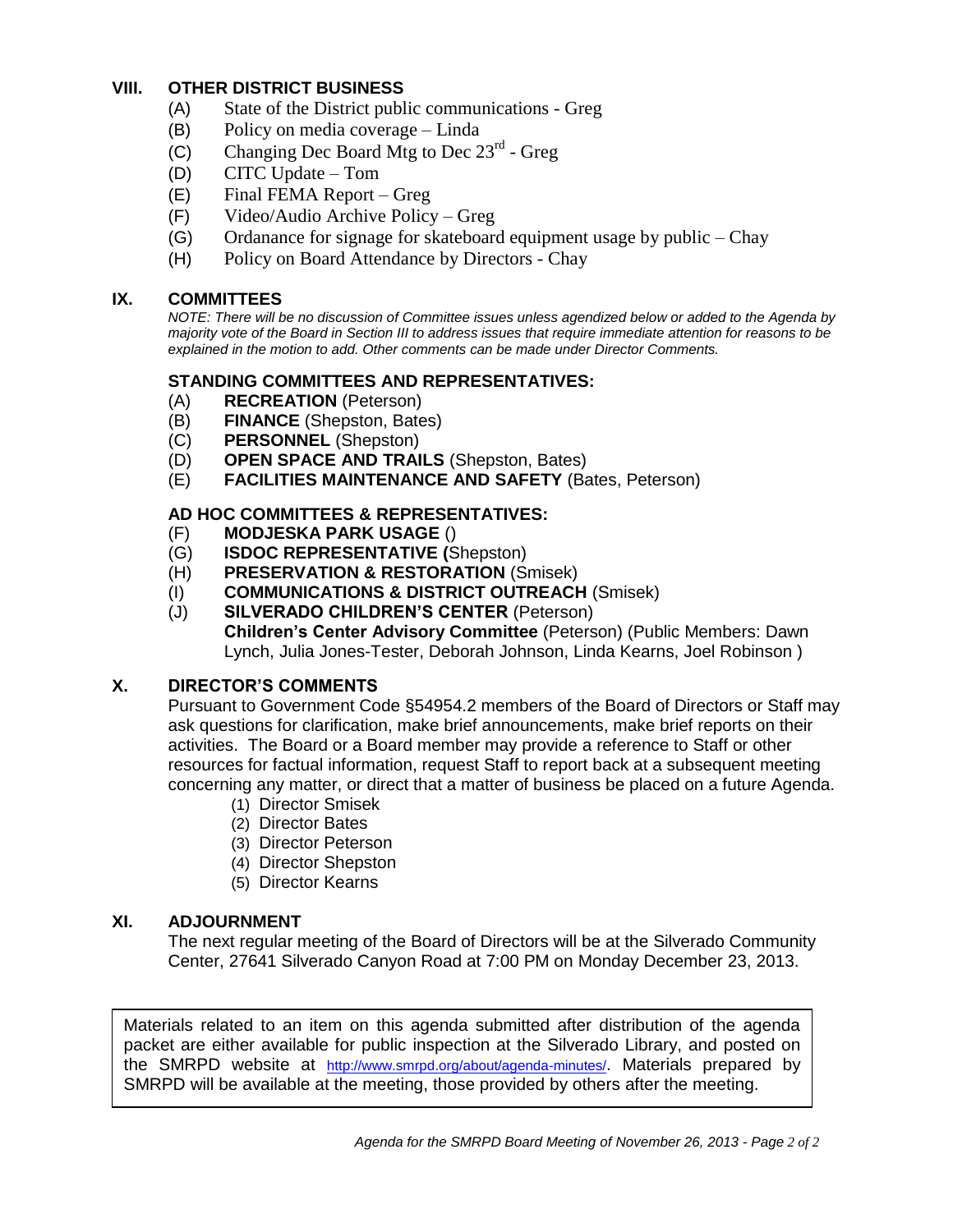

**SMRPD's Mission Statement - "To promote community well being** through programs and activities that protect, preserve and enrich the canyons' heritage, open space and unique way of life."

P.O. Box 8, Silverado California 92676 · www.smrpd.org

(As of 10-31-13 unless otherwise noted) SUMMARIZED TREASURER'S REPORT Tuesday, November 26, 2013

# **Deposits**

| <b>SMRPD Bank Of America</b>        | 88,495.42                          |
|-------------------------------------|------------------------------------|
| <b>SMRPD County of Orange</b>       | 50.00                              |
| <b>Christmas In The Canyons</b>     | (16.00)                            |
| Silverado Children's Center         | 8,101.54                           |
| Silverado Children's Center Savings | 0.02                               |
|                                     | 96,630.98<br><b>TOTAL DEPOSITS</b> |

# **Expenditures/Withdrawals**

| <b>SMRPD Bank Of America</b>        |                           | 6,586.88  |
|-------------------------------------|---------------------------|-----------|
| <b>SMRPD County of Orange</b>       |                           | 3,789.49  |
| Christmas In The Canyons            |                           |           |
| Silverado Children's Center         |                           | 7,086.64  |
| Silverado Children's Center Savings |                           |           |
|                                     | <b>TOTAL EXPENDITURES</b> | 17,463.01 |

# **Account Balances**

|                                     | <b>Beg</b>           | <b>Ending</b> |
|-------------------------------------|----------------------|---------------|
| <b>SMRPD Bank Of America</b>        | 15,091.80            | 97,000.34     |
| <b>SMRPD County of Orange</b>       | 231,935.37           | 228,195.88    |
| <b>Christmas In The Canyons</b>     | 2,956.25             | 2,940.25      |
| Silverado Children's Center         | 2,988.36             | 4,003.26      |
| Silverado Children's Center Savings | 1,005.79             | 1,005.81      |
|                                     | <b>TOTAL BALANCE</b> | 333,145.54    |

Prepared by:

Ron Shepston, Treasurer

*1. Amounts for the county could change as adjusting entries are posted by the county.*

*2. Refer to official financial records as prepared by SMRPD bookkeeper, Meaghan Warner for details*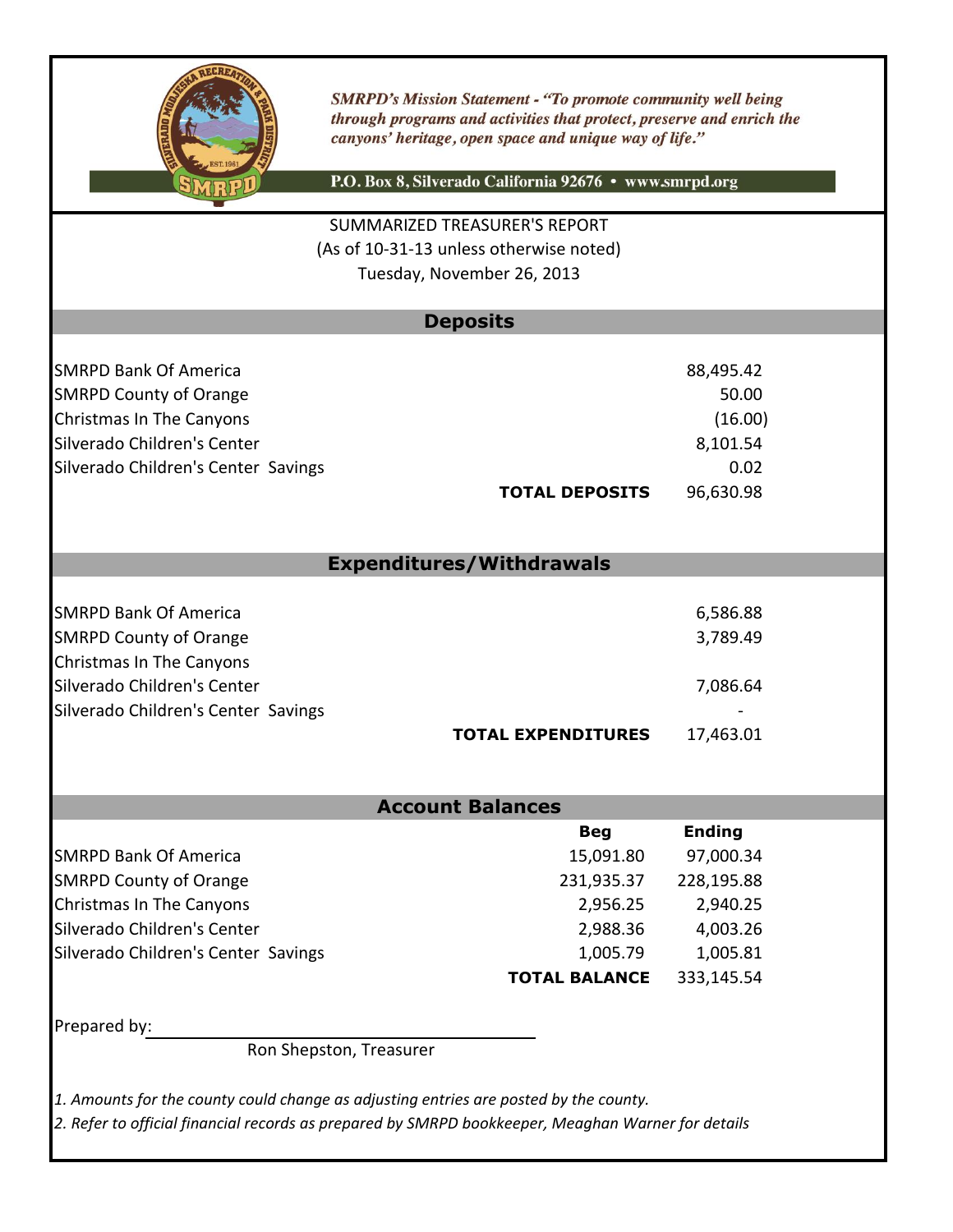#### **Income**

**3700 · Taxes & Assessments**

**60000 · Recreation Program Income**

**Total 60000 · Recreation Program Income**

**6210 · Property Taxes -Current Secured**

**6220 · Property Taxes-Curr Unsecured**

**6240 · Property Taxes-Prior Unsecured**

**6280 · Property Tax-Curr Supplemental**

**6290 · Other Taxes**

**6300 · Property Taxes-Prior Supplement**

**6540 · Penalties & Costs on Delinq Tax**

**6610 · Interest**

**6620 · Rents and Concessions**

**6690 · State-Homeowners PR Tax Relief**

**7000 · Christmas In The Canyons**

**Total 7000 · Christmas In The Canyons 7680 · 6-mo Expired Checks 7960 · Donations/Gifts**

#### **Total Income**

#### **Expense**

**0100 · Salaries & Wages 0702 · Telephone & Telegraph - Other 1100 · Insurance 1400 · Maintenance - Bldgs & Improvs**

**Total 1400 · Maintenance - Bldgs & Improvs 1600 · Memberships 1700 · Miscellaneous Expense**

**Total 1700 · Miscellaneous Expense**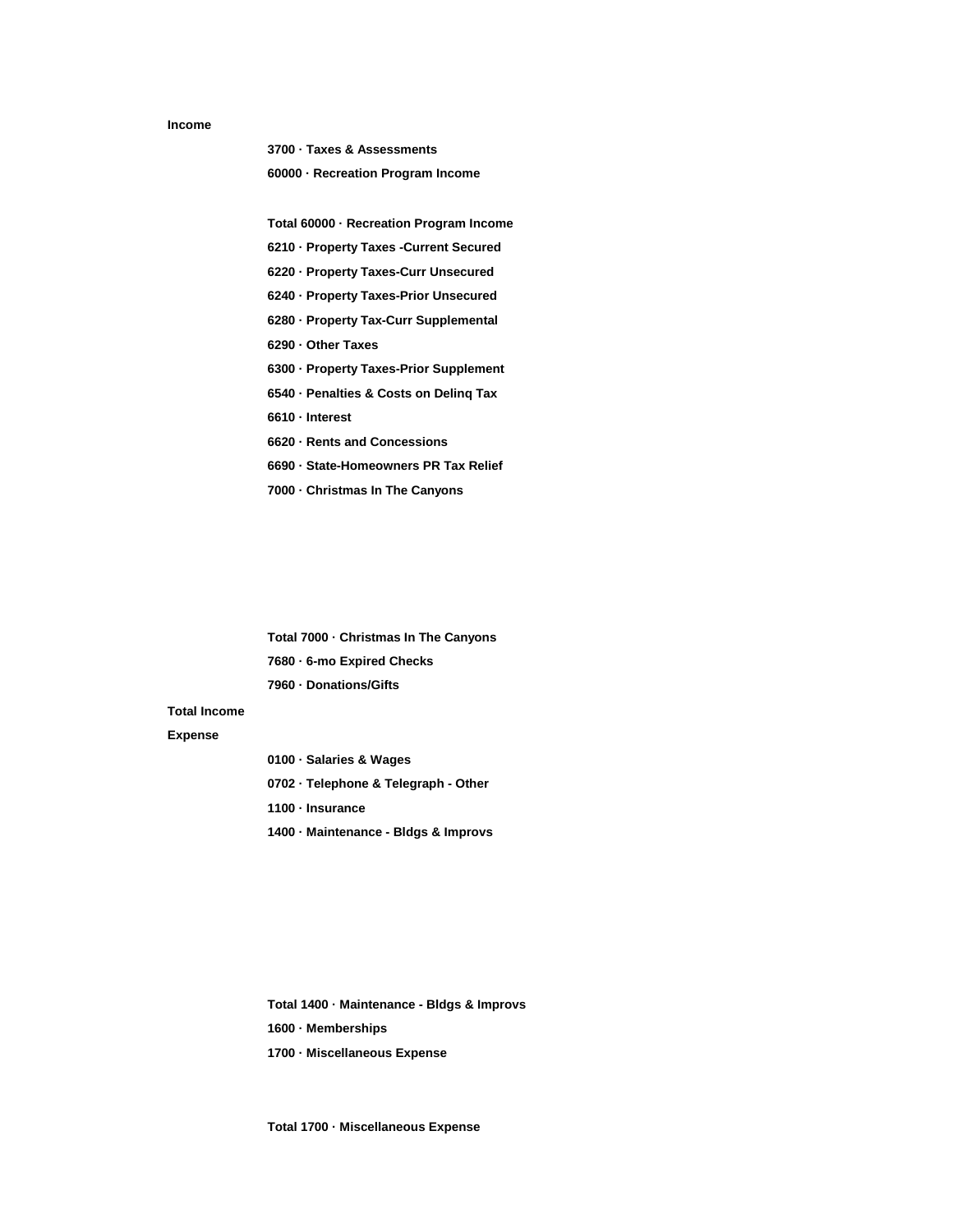**1800 · Office Expense**

**1803 · Postage**

**1806 · Printing Costs - Outside Vendor**

**1900 · Professional/Specialized Srvcs**

**Total 1900 · Professional/Specialized Srvcs 1912 · Investment Administrative Fees 2000 · Publications and Legal Notices 2200 · Rents & Leases-Bldgs & Improvs 2800 · Utilities**

**Total 2800 · Utilities 50000 · Recreation Program Expense**

**Total 50000 · Recreation Program Expense 8000 · Christmas In The Canyon Expense**

**Total 8000 · Christmas In The Canyon Expense 99999 · County Reimburseable Expenses**

**Total Expense**

**Net Income**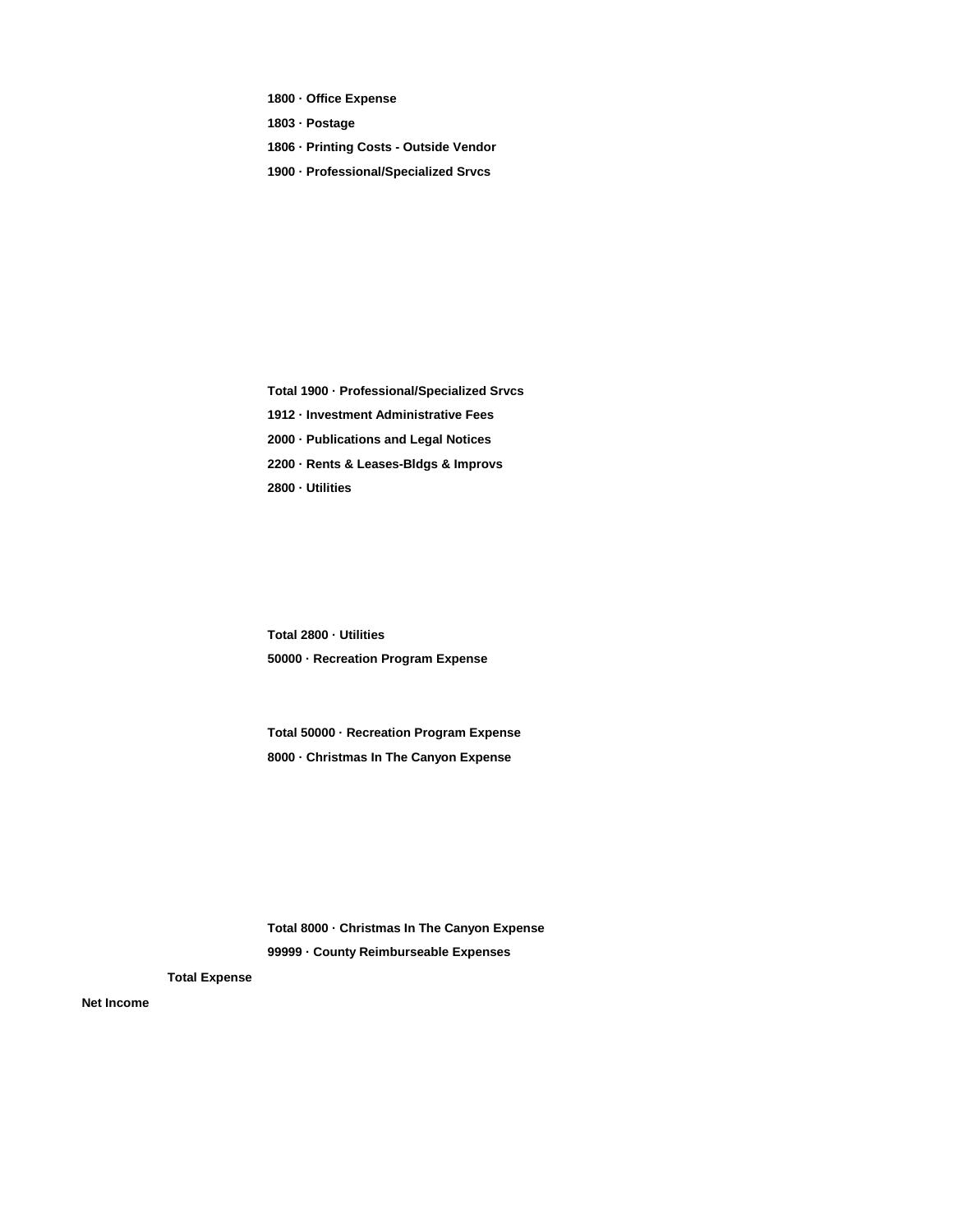|                                             |                                               | Jan - Oct 13 |
|---------------------------------------------|-----------------------------------------------|--------------|
|                                             |                                               |              |
|                                             |                                               | $-50.28$     |
|                                             |                                               |              |
| 60001 · Yoga Fees                           |                                               | 4,253.00     |
|                                             |                                               | 4,253.00     |
|                                             |                                               | 12,964.83    |
|                                             |                                               | 930.34       |
|                                             |                                               | 13.02        |
|                                             |                                               | 374.87       |
|                                             |                                               | 180,766.98   |
|                                             |                                               | 8.99         |
|                                             |                                               | 4.41         |
|                                             |                                               | 510.20       |
|                                             |                                               | 4,893.58     |
|                                             |                                               | 175.33       |
|                                             |                                               |              |
| 7001 - Booth Rental                         |                                               | 1,310.00     |
| 7003 - Raffles                              |                                               | 675.00       |
| 7005 · Wagon Ride                           |                                               | 84.00        |
| 7006 - Santa Pictures                       |                                               | 125.00       |
| 7007 · Advertising                          |                                               | 655.00       |
|                                             |                                               | 2,849.00     |
|                                             |                                               | 420.00       |
|                                             |                                               | 100.00       |
|                                             |                                               | 208,214.27   |
|                                             |                                               |              |
|                                             |                                               | 1,900.00     |
|                                             |                                               | 2,977.57     |
|                                             |                                               | 5,406.70     |
|                                             |                                               |              |
| 14001 · Landscaping                         |                                               | 14,228.00    |
| 14002 - Repairs & Renovations (Minor)       |                                               |              |
|                                             | <b>Storm Damage Reimbursement</b>             | $-86,421.15$ |
|                                             | 14002 · Repairs & Renovations (Minor) - Other | 6,976.05     |
| Total 14002 · Repairs & Renovations (Minor) |                                               | $-79,445.10$ |
| 14004 · Janitorial                          |                                               | 4,522.91     |
|                                             |                                               | $-60,694.19$ |
|                                             |                                               | 1,664.03     |
|                                             |                                               |              |
| 17001 - Enterprise Fund                     |                                               | 6,725.00     |
| 1700 - Miscellaneous Expense - Other        |                                               | 123.00       |
|                                             |                                               | 6,848.00     |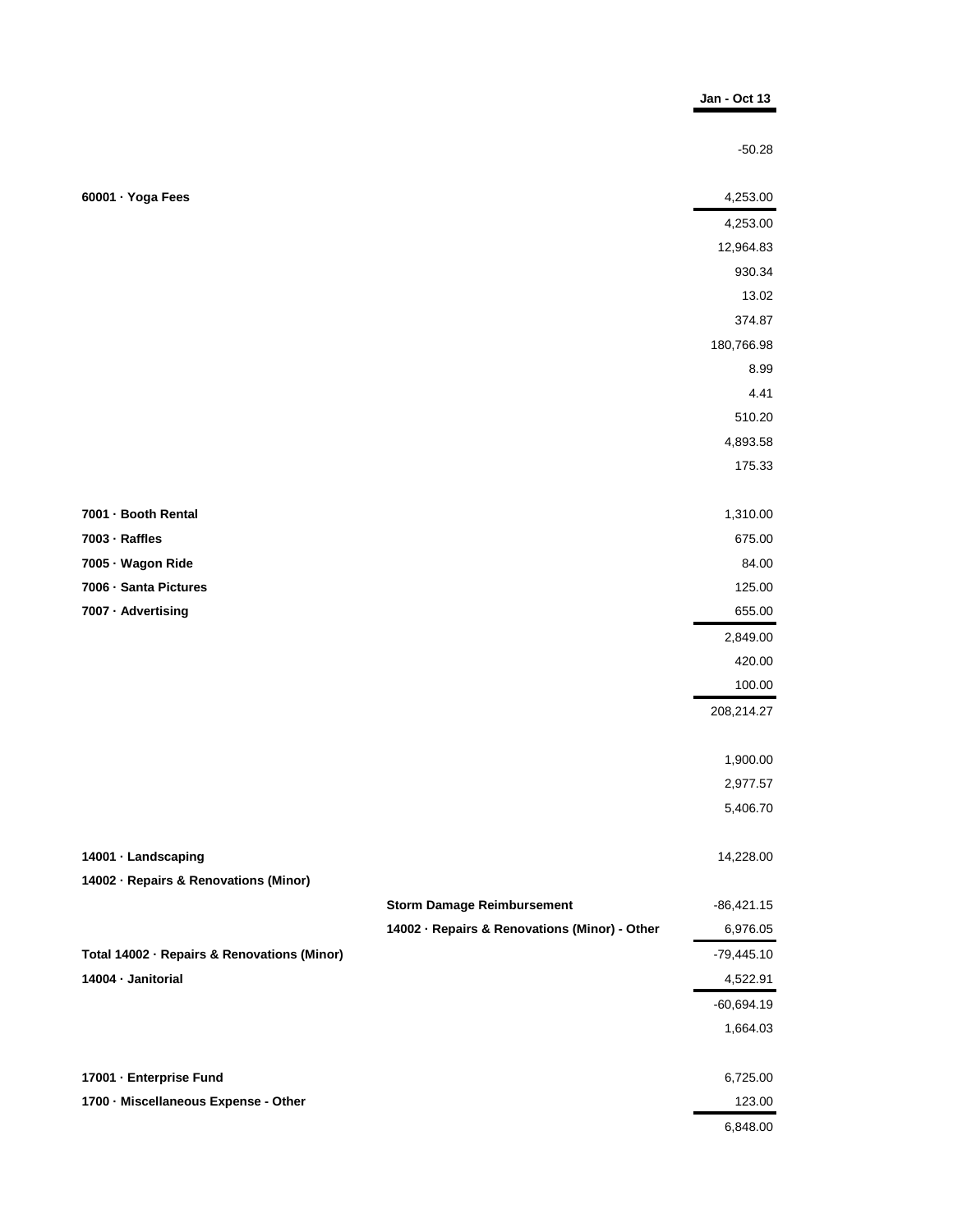|                                               | 1,182.98     |
|-----------------------------------------------|--------------|
|                                               | 177.66       |
|                                               | 1,175.27     |
|                                               |              |
| 19001 - Audit Services                        | 4,435.80     |
| 19002 · Legal Services                        | 4,080.00     |
| 19004 · Grant Management                      | 1,253.00     |
| 19005 - Secretarial                           | 4,900.00     |
| 19006 · Bookkeeping                           | 2,825.00     |
| 19007 - Instructor Fees                       | 7,000.00     |
| 19008 - Caretaker                             | $-1,487.50$  |
| 1900 · Professional/Specialized Srvcs - Other | 746.14       |
|                                               | 23,752.44    |
|                                               | 120.02       |
|                                               | 1,460.91     |
|                                               | 20.00        |
|                                               |              |
| 28001 - Electricity                           | 5,525.94     |
| 28002 - Waste Disposal                        | 2,274.73     |
| 28003 - Portable Toilets/Septic               | 7,285.00     |
| 28004 · Propane                               | 150.00       |
| 28005 - Water                                 | 2,144.74     |
|                                               | 17,380.41    |
|                                               |              |
| 50001 · Hikes/Van Tours                       | 2,850.00     |
| 50000 · Recreation Program Expense - Other    | 516.28       |
|                                               | 3,366.28     |
|                                               |              |
| 8001 - Decoration                             | 528.42       |
| 8002 · Printing                               | 753.77       |
| 8003 · Santa Pictures                         | 78.89        |
| 8004 - Porta Potties                          | 395.00       |
| 8007 - Raffle Items                           | 21.53        |
| 8009 - Canyon Watch                           | 500.00       |
|                                               | 2,277.61     |
|                                               | $-24,814.41$ |
|                                               | $-15,798.72$ |
|                                               | 224,012.99   |
|                                               |              |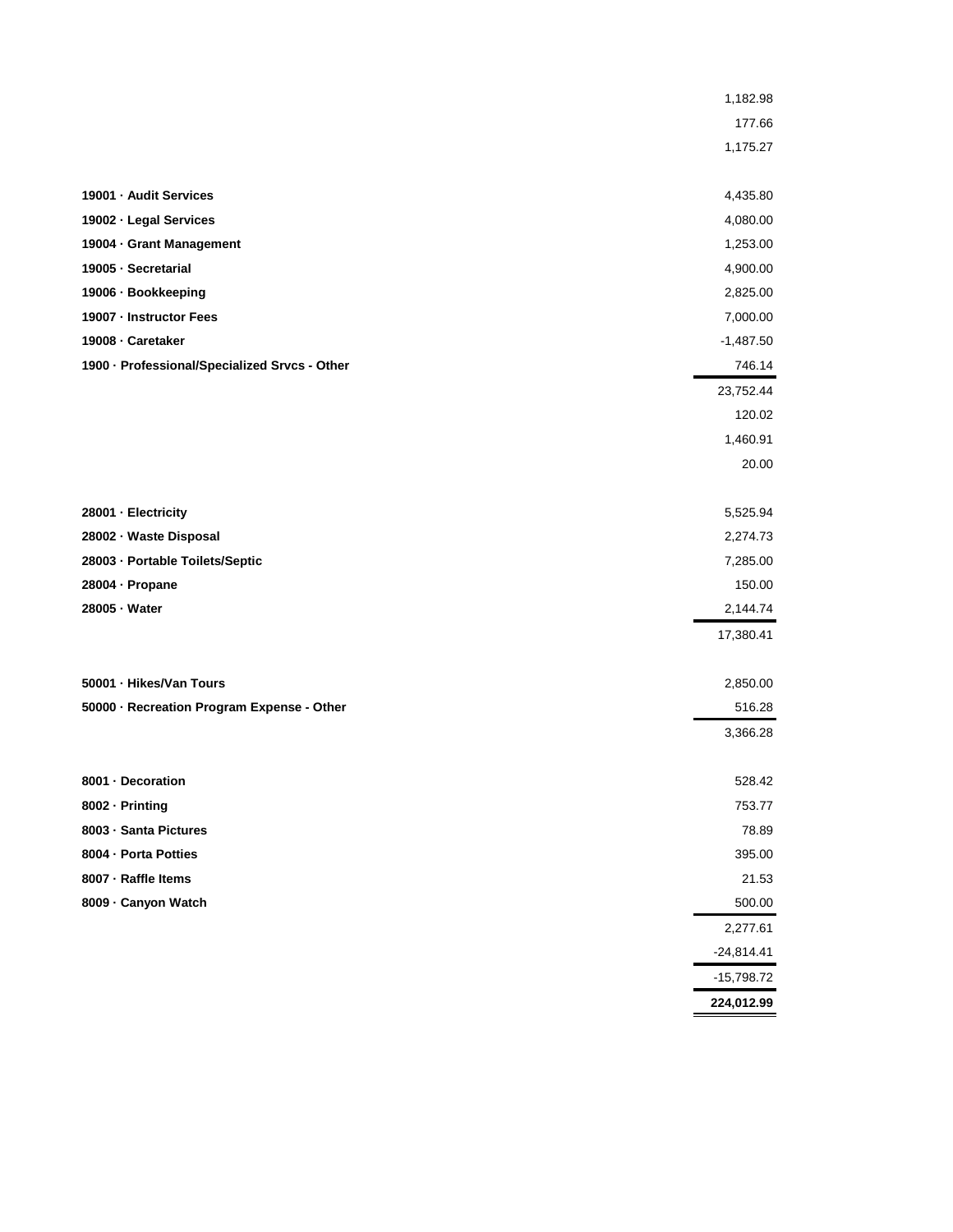| Trans# | <b>Type</b>             | Date       | Num            |
|--------|-------------------------|------------|----------------|
| 1,459  | Check                   | 10/01/2013 |                |
| 1,463  | Check                   | 10/15/2013 |                |
| 1,464  | Check                   | 10/18/2013 |                |
| 1,465  | Check                   | 10/18/2013 |                |
| 1,466  | Check                   | 10/18/2013 |                |
| 1,467  | Check                   | 10/18/2013 |                |
| 1,468  | Bill                    | 10/01/2013 | LAX10130411    |
| 1,469  | Bill                    | 10/01/2013 | LAX10130404    |
| 1,470  | Bill                    | 10/01/2013 | 0063545-2884-3 |
| 1,471  | Bill                    | 10/01/2013 |                |
| 1,472  | Bill                    | 10/01/2013 |                |
| 1,473  | Bill                    | 10/01/2013 |                |
| 1,474  | <b>Bill Pmt - Check</b> | 10/18/2013 | 2110           |
| 1,475  | <b>Bill Pmt - Check</b> | 10/18/2013 | 2111           |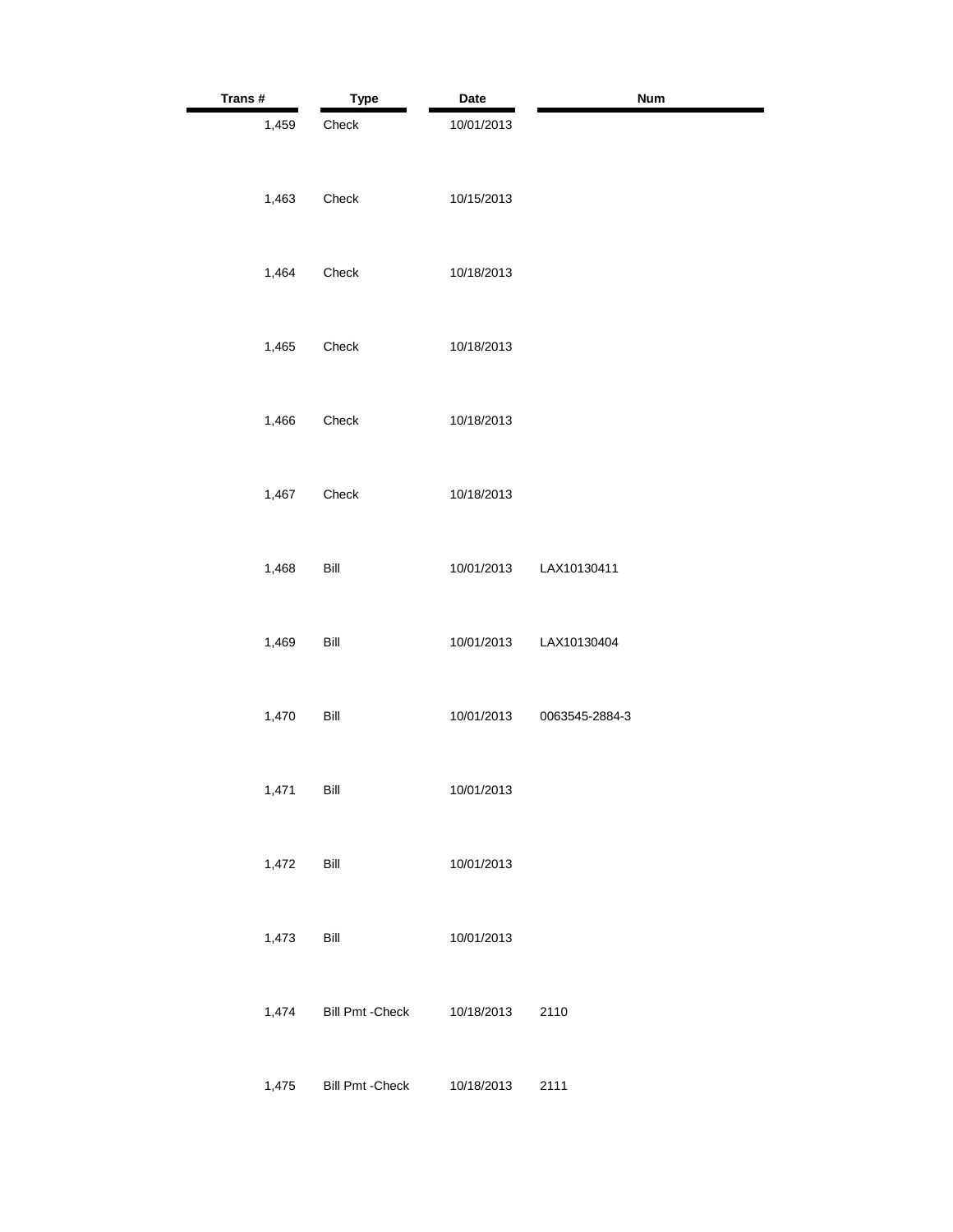| 1,476 | Bill Pmt - Check | 10/18/2013 | 2112   |
|-------|------------------|------------|--------|
| 1,477 | Check            | 10/18/2013 | 2113   |
| 1,478 | Check            | 10/18/2013 | 2114   |
| 1,479 | General Journal  | 10/18/2013 | 10-13A |
|       |                  |            |        |

| 1,480 | General Journal | 10/18/2013 | 10-13B |
|-------|-----------------|------------|--------|
|       |                 |            |        |

1,481 General Journal 10/18/2013 10-13C

| 10/22/2013<br>1,487<br>Deposit |
|--------------------------------|
|--------------------------------|

| 1,488 | Deposit | 10/22/2013 |
|-------|---------|------------|

1,489 Check 10/22/2013 2115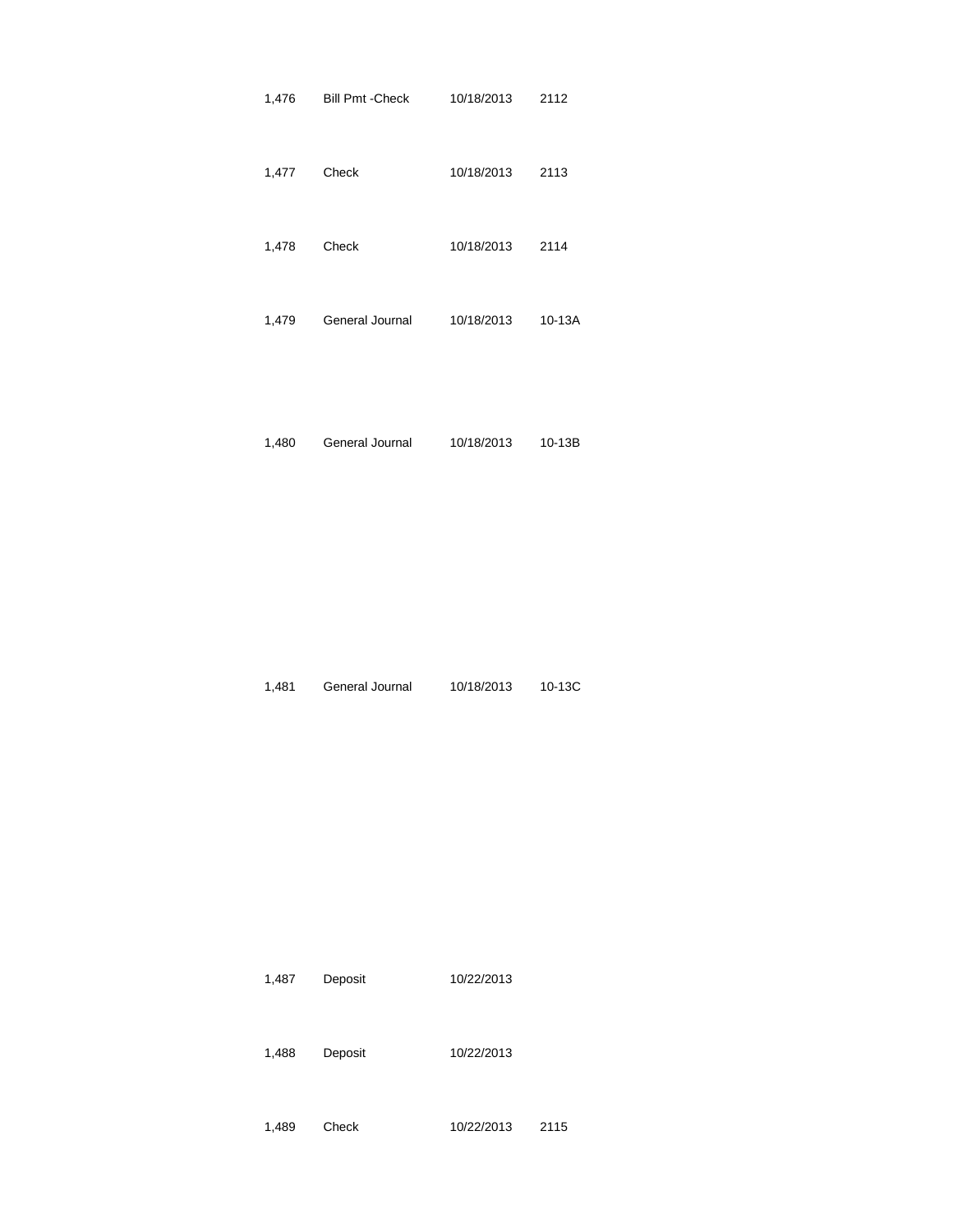| 1,511 | Check           | 10/31/2013 |
|-------|-----------------|------------|
| 1,512 | Check           | 10/31/2013 |
| 1,516 | Deposit         | 10/01/2013 |
| 1,517 | General Journal | 10/08/2013 |
| 1,518 | General Journal | 10/08/2013 |
| 1,519 | General Journal | 10/07/2013 |
| 1,520 | General Journal | 10/07/2013 |

**TOTAL**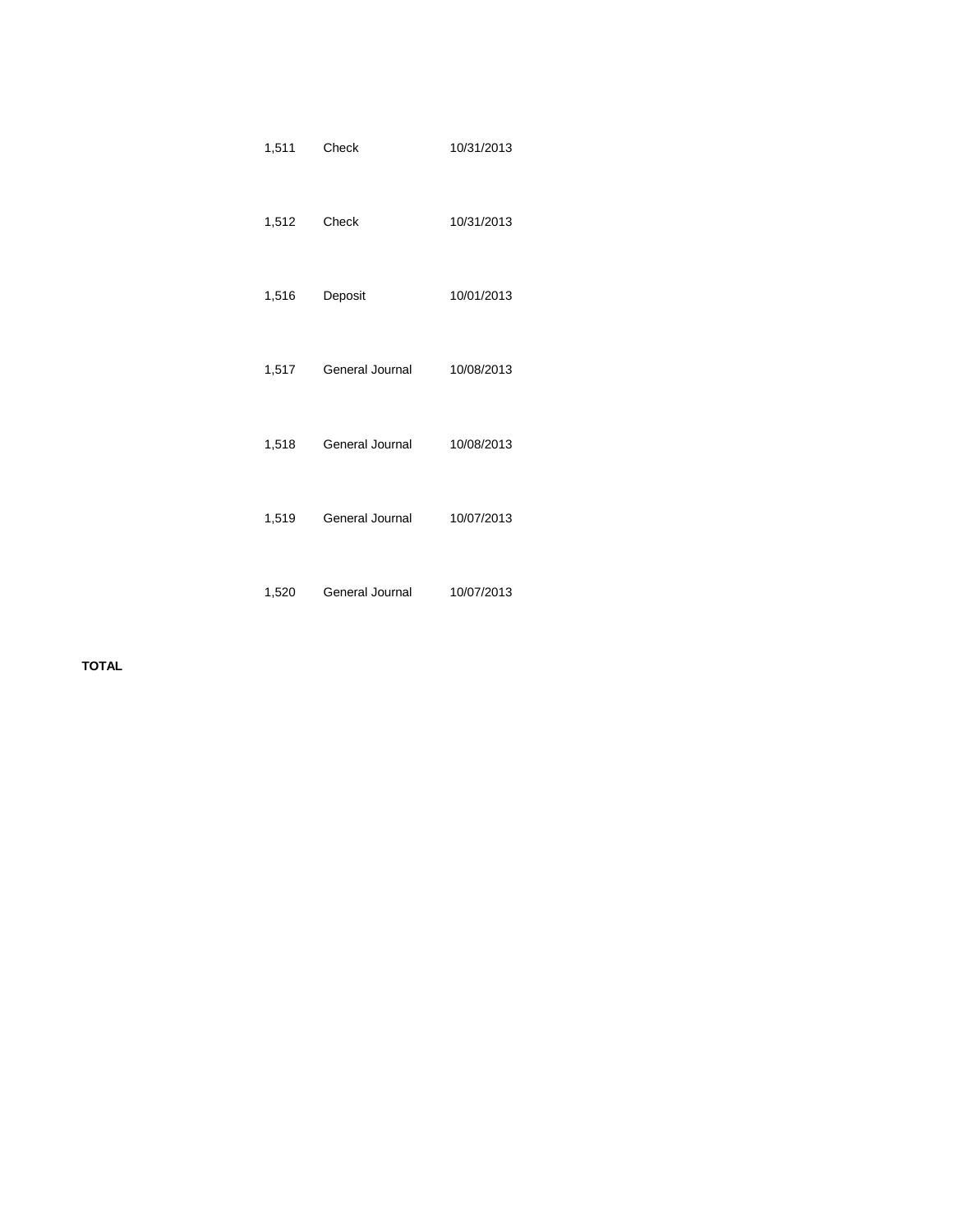| Name                               | Memo                  | <b>Account</b>                      |
|------------------------------------|-----------------------|-------------------------------------|
|                                    |                       | 8020 · BofA Rec Checking Account    |
|                                    |                       | 17001 · Enterprise Fund             |
|                                    | Transfer to SCC       | 8020 · BofA Rec Checking Account    |
|                                    | Transfer to SCC       | 17001 · Enterprise Fund             |
| AT&T                               | 714-649-2428 10/10/13 | 8020 · BofA Rec Checking Account    |
| AT&T                               | 714-649-2428 10/10/13 | 99999 County Reimburseable Expenses |
| AT&T                               | 714-649-2850 10/10/13 | 8020 · BofA Rec Checking Account    |
| AT&T                               | 714-649-2850 10/10/13 | 99999 County Reimburseable Expenses |
| Southern California Edison         | Silverado             | 8020 · BofA Rec Checking Account    |
| Southern California Edison         | Silverado             | 99999 County Reimburseable Expenses |
| Southern California Edison         | Modjeska              | 8020 · BofA Rec Checking Account    |
| Southern California Edison         | Modjeska              | 99999 County Reimburseable Expenses |
| Jani-King                          |                       | 9010 · Accounts Payable             |
| Jani-King                          |                       | 99999 County Reimburseable Expenses |
| Jani-King                          |                       | 9010 · Accounts Payable             |
| Jani-King                          |                       | 99999 County Reimburseable Expenses |
| Waste Management of OC             |                       | 9010 · Accounts Payable             |
| Waste Management of OC             |                       | 99999 County Reimburseable Expenses |
| <b>Irvine Ranch Water District</b> |                       | 9010 · Accounts Payable             |
| <b>Irvine Ranch Water District</b> | Meter #51441202       | 99999 County Reimburseable Expenses |
| <b>Irvine Ranch Water District</b> |                       | 9010 · Accounts Payable             |
| <b>Irvine Ranch Water District</b> | Meter #56569388       | 99999 County Reimburseable Expenses |
| Irvine Ranch Water District        |                       | 9010 · Accounts Payable             |
| <b>Irvine Ranch Water District</b> | Meter #55418830       | 99999 County Reimburseable Expenses |
| Jani-King                          |                       | 8020 · BofA Rec Checking Account    |
| Jani-King                          |                       | 9010 · Accounts Payable             |
| Waste Management of OC             |                       | 8020 · BofA Rec Checking Account    |
| Waste Management of OC             |                       | 9010 · Accounts Payable             |
|                                    |                       |                                     |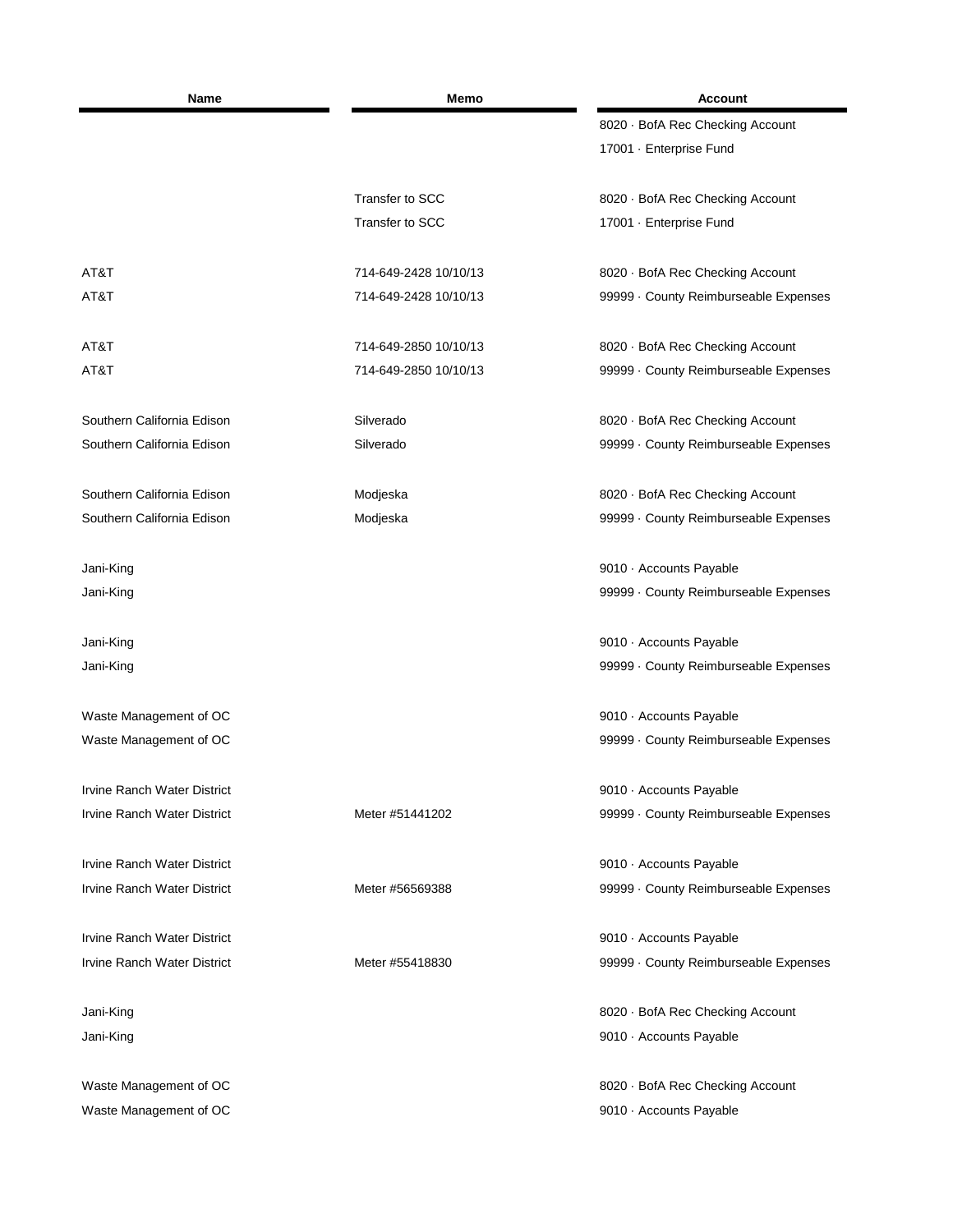Irvine Ranch Water District 9010 · Accounts Payable

Cooksmith Landscaping Invoice #93012 14001 · Landscaping Cooksmith Landscaping The Invoice #93083 14001 · Landscaping Cooksmith Landscaping The Invoice #92997 14001 · Landscaping Cooksmith Landscaping The Invoice #93074 14001 · Landscaping Warner, Meghan **Invoice #13-120** Invoice #13-120 19006 · Bookkeeping Reighart, Steve **Invoice #100029** 19008 · Caretaker Lewis, Brisbois, Bisgaard & Smith Invoice #1226530 19002 · Legal Services

Jani-King **Invoice #LAX10130404** 14004 · Janitorial Waste Management of OC **Invoice #0063545-2884-3** 28002 · Waste Disposal Irvine Ranch Water District The Meter #55418830 09/2013 28005 · Water Irvine Ranch Water District Meter #51441202 09/2013 28005 · Water Irvine Ranch Water District Meter #56569388 09/2013 28005 · Water Southern California Edison **Modieska 09/2013** 28001 · Electricity Southern California Edison **Silverado 09/2013 Silverado 09/2013** 28001 · Electricity

Smisek, Tom 08/27/13 Meeting 0100 · Salaries & Wages

Jani-King **Invoice #LAX10130411** 14004 · Janitorial

Deposit **8020 · BofA Rec Checking Account** CAPRI **Property Claim - Flood Damage FINAL** Storm Damage Reimbursement

Irvine Ranch Water District 8020 · BofA Rec Checking Account

Orange County Fire Authority **INVOICE #S0268463** 8020 · BofA Rec Checking Account Orange County Fire Authority **Multi-use Permit Fee** 2000 · Publications and Legal Notices

Cox Communications **Account #001-7601-017265207** 8020 · BofA Rec Checking Account Cox Communications **Account #001-7601-017265207** 0702 · Telephone & Telegraph - Other

Transmittal #10-13A 8010 · County Checking Account Peterson, Chay **DRICE 2010** 08/27/13 Meeting **DRICE 2010** · Salaries & Wages Bates, Greg **28. In the COM** of the COM/27/13 Meeting **DRIVER 18th COM/27/13 Meeting 0100 · Salaries & Wages** 

Transmittal #10-13B 8010 · County Checking Account Home Depot **Invoice Dated: 10/05/13** 14002 · Repairs & Renovations (Minor)

Transmittal #10-13C 8010 · County Checking Account AT&T 714-649-2850 10/10/13 0702 · Telephone & Telegraph - Other AT&T 714-649-2428 10/10/13 0702 · Telephone & Telegraph - Other

Deposit **8020 · BofA Rec Checking Account** County of Orange, Auditor -Controller rEIMBURSEMENTS 99999 · County Reimburseable Expenses

Naturalist for You **10/2013 Invoice** 8020 · BofA Rec Checking Account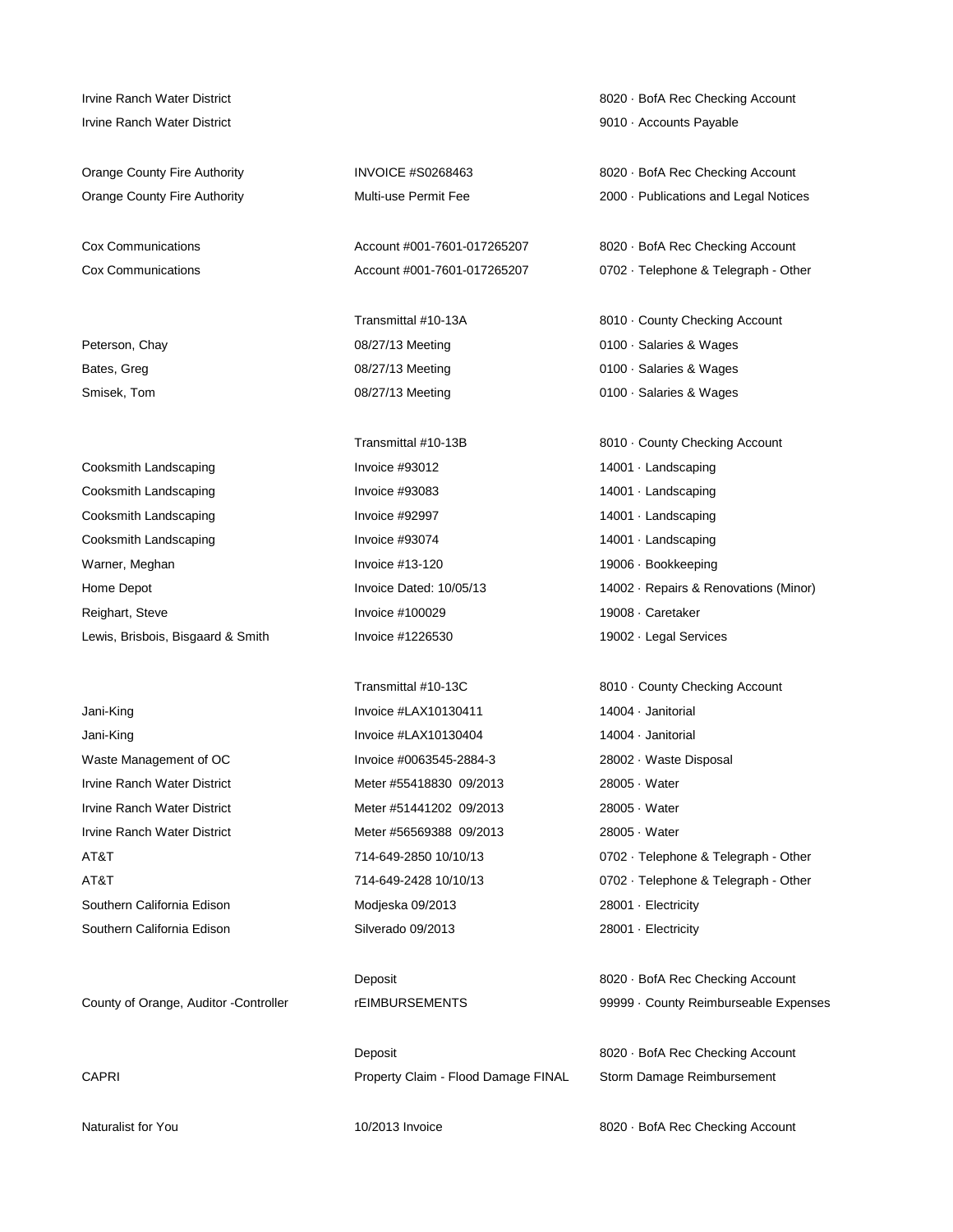Naturalist for You **10/2013 Invoice** 50001 · Hikes/Van Tours **Naturalist** for You

8020 · BofA Rec Checking Account 1800 · Office Expense

8030 · Christmas In The Canyon Account 1800 · Office Expense

Deposit **Deposit** 8010 · County Checking Account Deposit **Deposit** 7680 · 6-mo Expired Checks

| SUPPL TAX PAID 1985+ #3 | 8010 County Checking Account          |
|-------------------------|---------------------------------------|
| SUPPL TAX PAID 1985+ #3 | 6280 · Property Tax-Curr Supplemental |
|                         |                                       |
| 09/2013 COMMINGLED INT  | 8010 County Checking Account          |
| 09/2013 COMMINGLED INT  | 8250 · Interest Receivable            |
|                         |                                       |
| 09/2013 COMMINGLED EXP  | 8010 County Checking Account          |
| 09/2013 COMMINGLED EXP  | 1912 - Investment Administrative Fees |
|                         |                                       |
| 09/2013 ACCRUE COMM INT | 8250 - Interest Receivable            |
| 09/2013 ACCRUE COMM INT | $6610 \cdot$ Interest                 |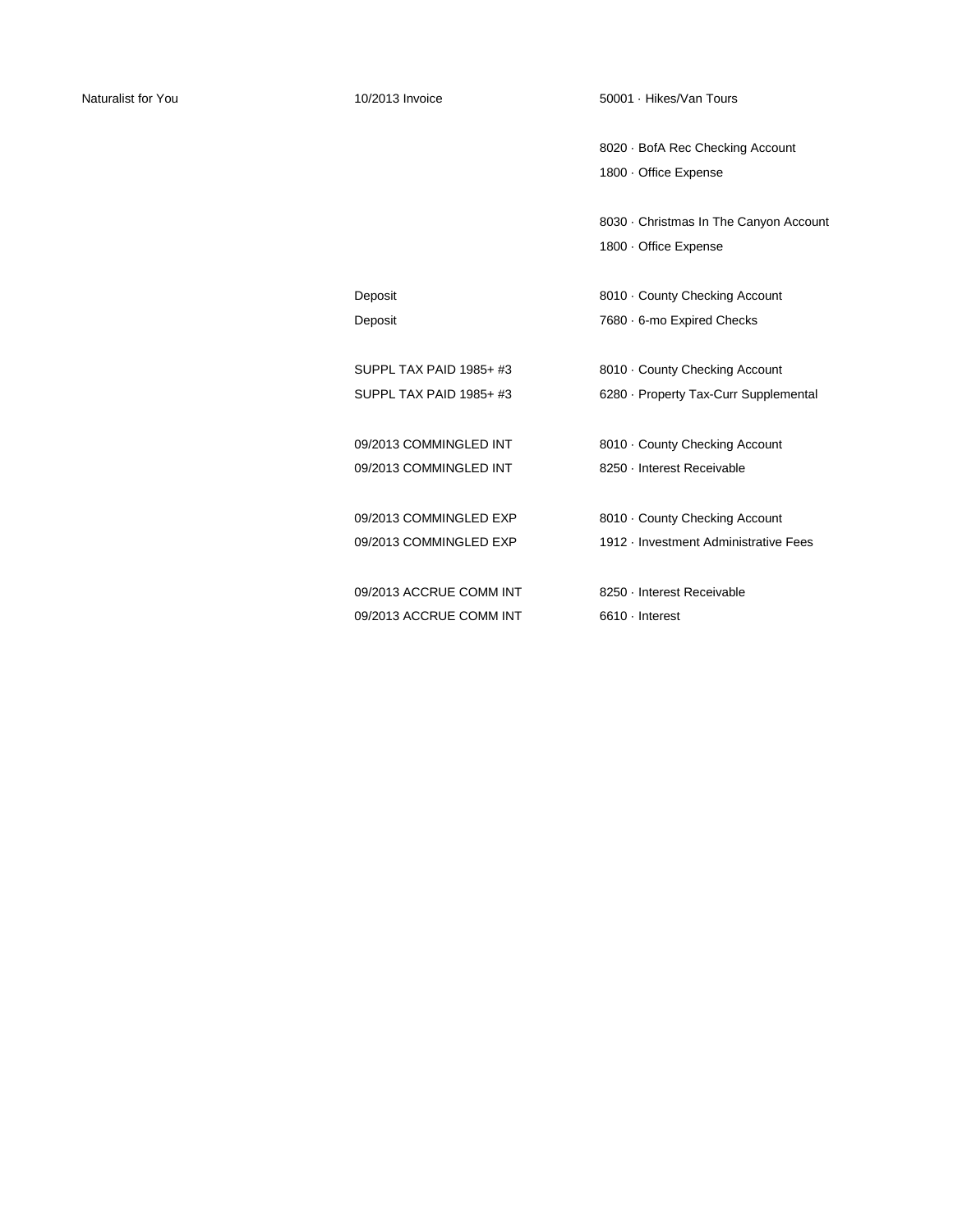| <b>Debit</b> | Credit   |
|--------------|----------|
|              | 1,500.00 |
| 1,500.00     |          |
| 1,500.00     | 1,500.00 |
|              | 2,200.00 |
| 2,200.00     |          |
| 2,200.00     | 2,200.00 |
|              | 51.49    |
| 51.49        |          |
| 51.49        | 51.49    |
|              | 63.29    |
| 63.29        |          |
| 63.29        | 63.29    |
|              | 455.43   |
| 455.43       |          |
| 455.43       | 455.43   |
|              | 79.00    |
| 79.00        |          |
| 79.00        | 79.00    |
|              | 227.49   |
| 227.49       |          |
| 227.49       | 227.49   |
|              | 229.07   |
| 229.07       |          |
| 229.07       | 229.07   |
|              | 214.12   |
| 214.12       |          |
| 214.12       | 214.12   |
|              | 219.06   |
| 219.06       |          |
| 219.06       | 219.06   |
|              | 141.88   |
| 141.88       |          |
| 141.88       | 141.88   |
|              | 9.85     |
| 9.85         |          |
| 9.85         | 9.85     |
|              | 456.56   |
| 456.56       |          |
| 456.56       | 456.56   |
|              | 214.12   |
| 214.12       |          |
| 214.12       | 214.12   |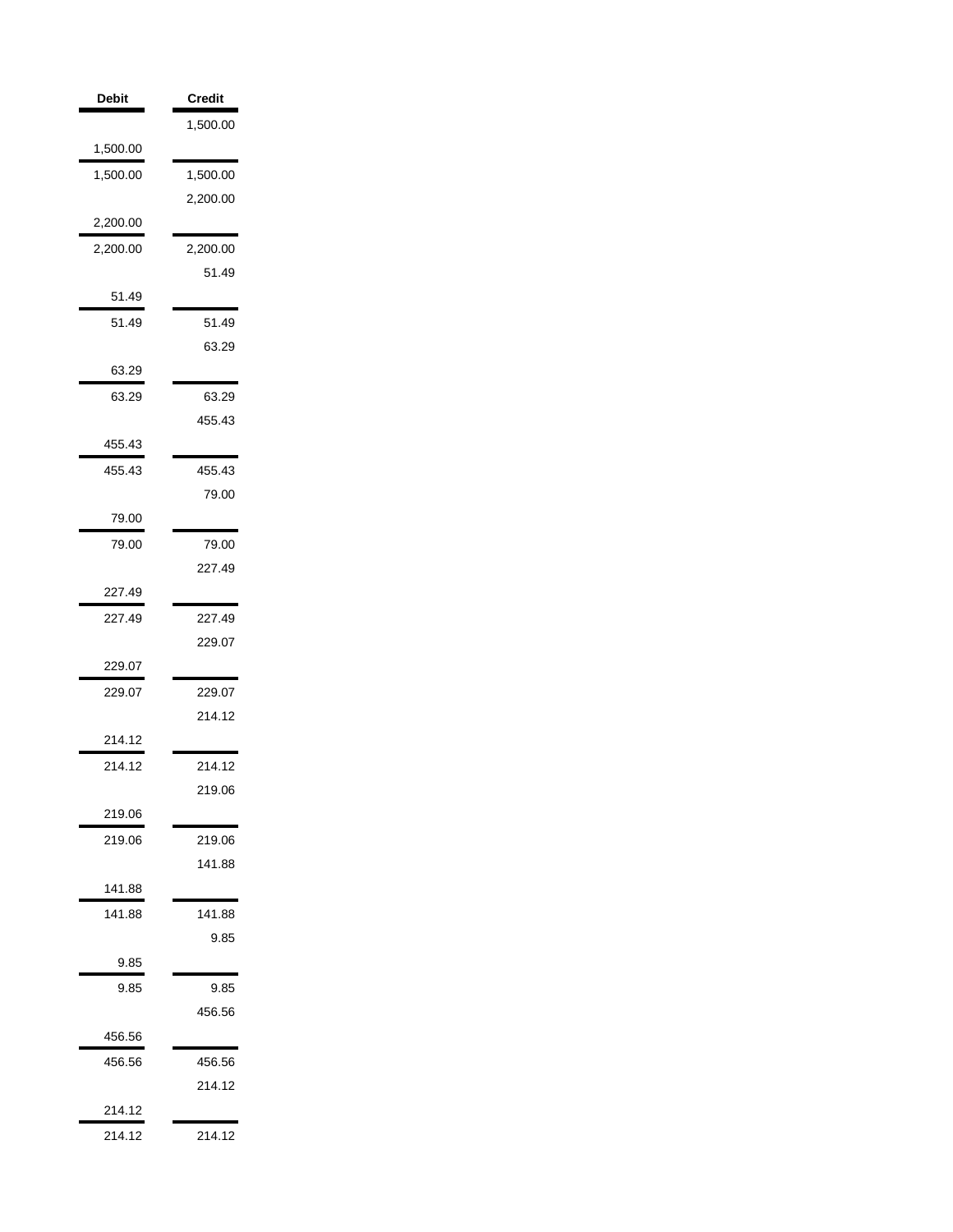|           | 370.79    |
|-----------|-----------|
| 370.79    |           |
| 370.79    | 370.79    |
|           | 353.00    |
| 353.00    |           |
| 353.00    | 353.00    |
|           | 120.16    |
| 120.16    |           |
| 120.16    | 120.16    |
|           | 150.00    |
| 50.00     |           |
| 50.00     |           |
| 50.00     |           |
| 150.00    | 150.00    |
|           | 2,039.51  |
| 340.00    |           |
| 16.00     |           |
| 235.00    |           |
| 16.00     |           |
| 250.00    |           |
| 32.51     |           |
| 450.00    |           |
| 700.00    |           |
| 2,039.51  | 2,039.51  |
| 227.49    | 1,690.68  |
| 229.07    |           |
| 214.12    |           |
| 9.85      |           |
| 219.06    |           |
| 141.88    |           |
| 63.29     |           |
| 51.49     |           |
| 79.00     |           |
| 455.43    |           |
| 1,690.68  | 1,690.68  |
| 2,024.27  |           |
|           | 2,024.27  |
| 2,024.27  | 2,024.27  |
| 86,421.15 |           |
|           | 86,421.15 |
| 86,421.15 | 86,421.15 |
|           | 200.00    |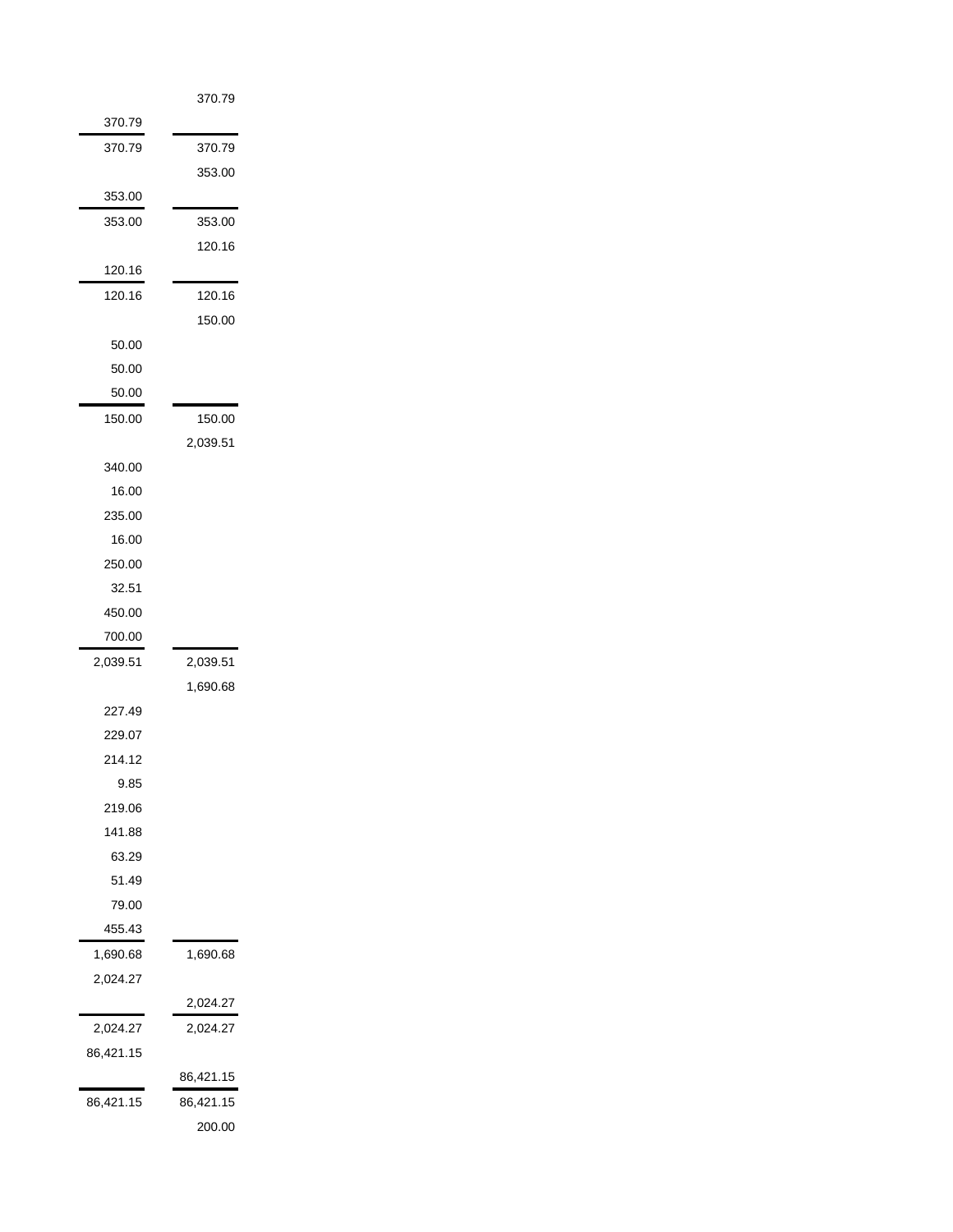| 200.00    |           |
|-----------|-----------|
| 200.00    | 200.00    |
|           | 3.00      |
| 3.00      |           |
| 3.00      | 3.00      |
|           | 16.00     |
| 16.00     |           |
| 16.00     | 16.00     |
| 50.00     |           |
|           | 50.00     |
| 50.00     | 50.00     |
| 86.68     |           |
|           | 86.68     |
| 86.68     | 86.68     |
| 70.36     |           |
|           | 70.36     |
| 70.36     | 70.36     |
|           | 16.34     |
| 16.34     |           |
| 16.34     | 16.34     |
| 70.36     |           |
|           | 70.36     |
| 70.36     | 70.36     |
| 99,743.66 | 99,743.66 |
|           |           |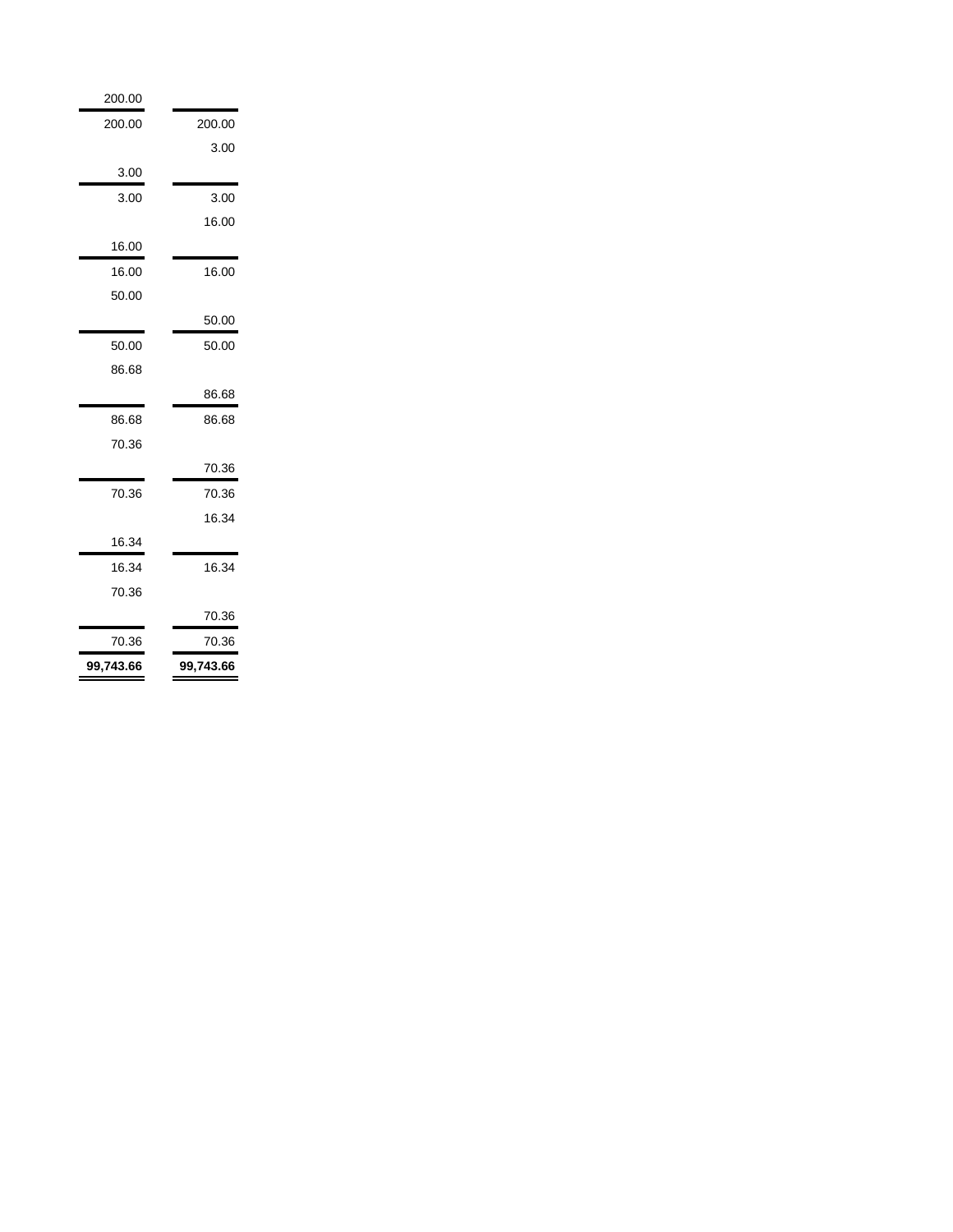| Trans#         | <b>Type</b> | Date       | <b>Num</b> |
|----------------|-------------|------------|------------|
| 40,399         | Invoice     | 10/01/2013 | 13-248     |
| 40,400         | Invoice     | 10/01/2013 | 13-249     |
| 40,401         | Invoice     | 10/01/2013 | 13-250     |
| 40,402         | Invoice     | 10/01/2013 | 13-251     |
| 40,403         | Invoice     | 10/01/2013 | 13-252     |
| 40,404         | Invoice     | 10/01/2013 | 13-253     |
| 40,406         | Invoice     | 10/01/2013 | 13-255     |
| 40,407         | Invoice     | 10/01/2013 | 13-256     |
| 40,408         | Invoice     | 10/01/2013 | 13-257     |
| 40,410 Invoice |             | 10/01/2013 | 13-259     |
| 40,411         | Invoice     | 10/01/2013 | 13-260     |
| 40,412 Invoice |             | 10/01/2013 | 13-261     |

40,413 Invoice 10/01/2013 13-262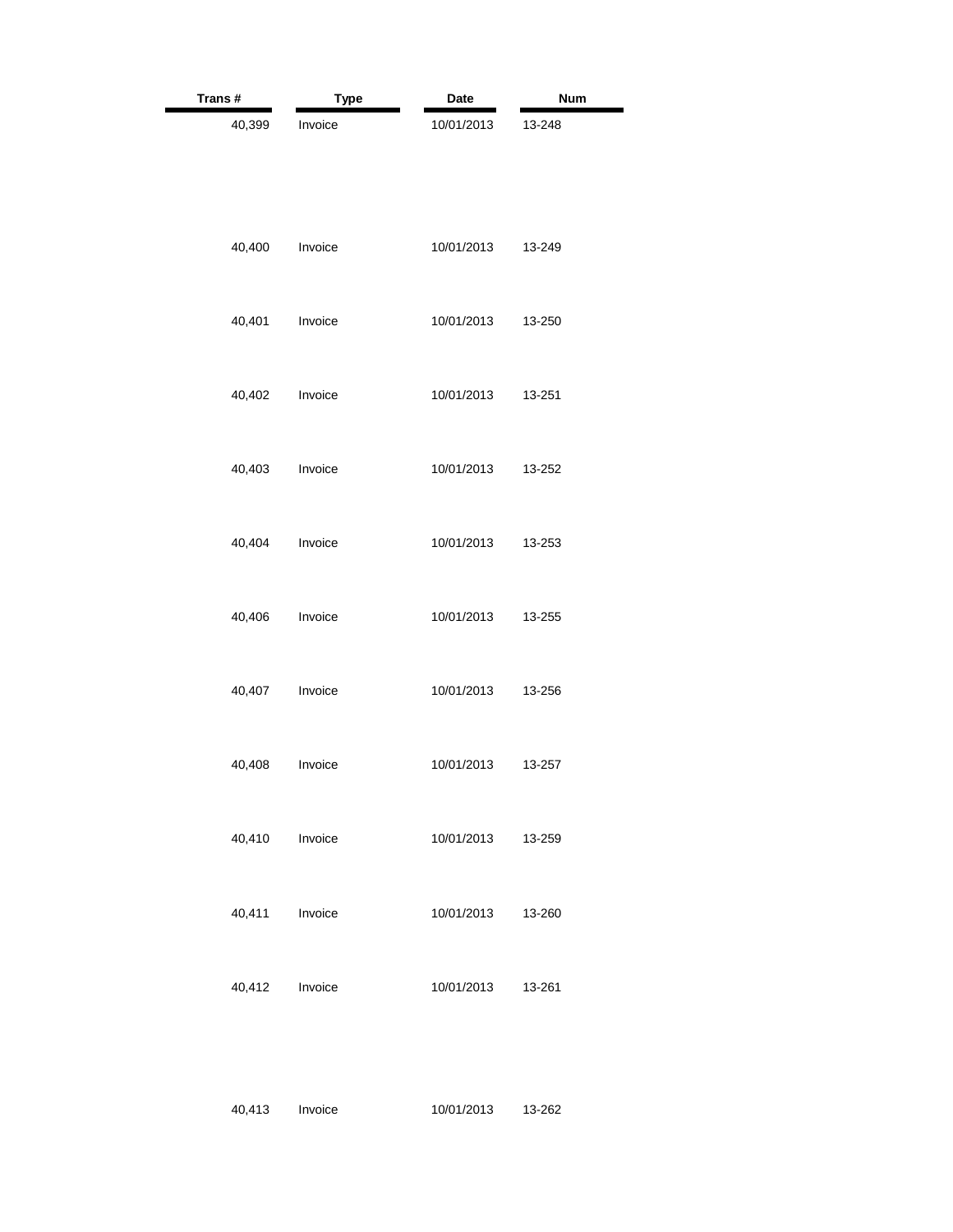| 40,414 Invoice |          | 10/01/2013         | 13-263 |
|----------------|----------|--------------------|--------|
| 40,416 Invoice |          | 10/01/2013 13-265  |        |
| 40,417 Invoice |          | 10/01/2013 13-266  |        |
| 40,418 Invoice |          | 10/01/2013  13-267 |        |
|                |          |                    |        |
| 40,420 Invoice |          | 10/01/2013 13-269  |        |
| 40,421 Invoice |          | 10/01/2013 13-270  |        |
| 40,422 Invoice |          | 10/01/2013  13-271 |        |
| 40,423 Invoice |          | 10/01/2013 13-272  |        |
| 40,424 Check   |          | 10/01/2013         | 6900   |
| 40,433         | Paycheck | 10/01/2013         | 6893   |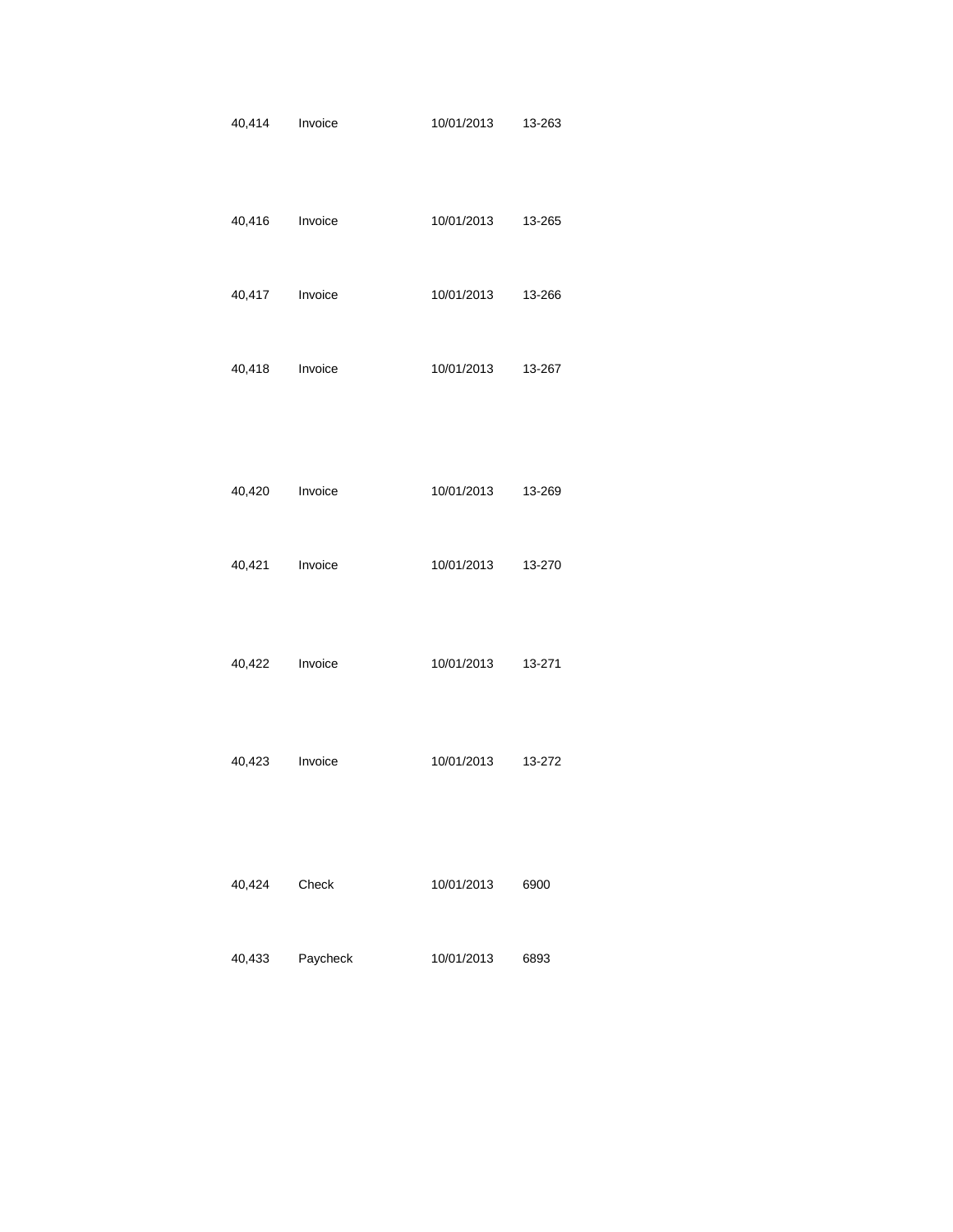40,434 Paycheck 10/01/2013 6894

40,435 Paycheck 10/01/2013 6895

40,436 Paycheck 10/01/2013 6896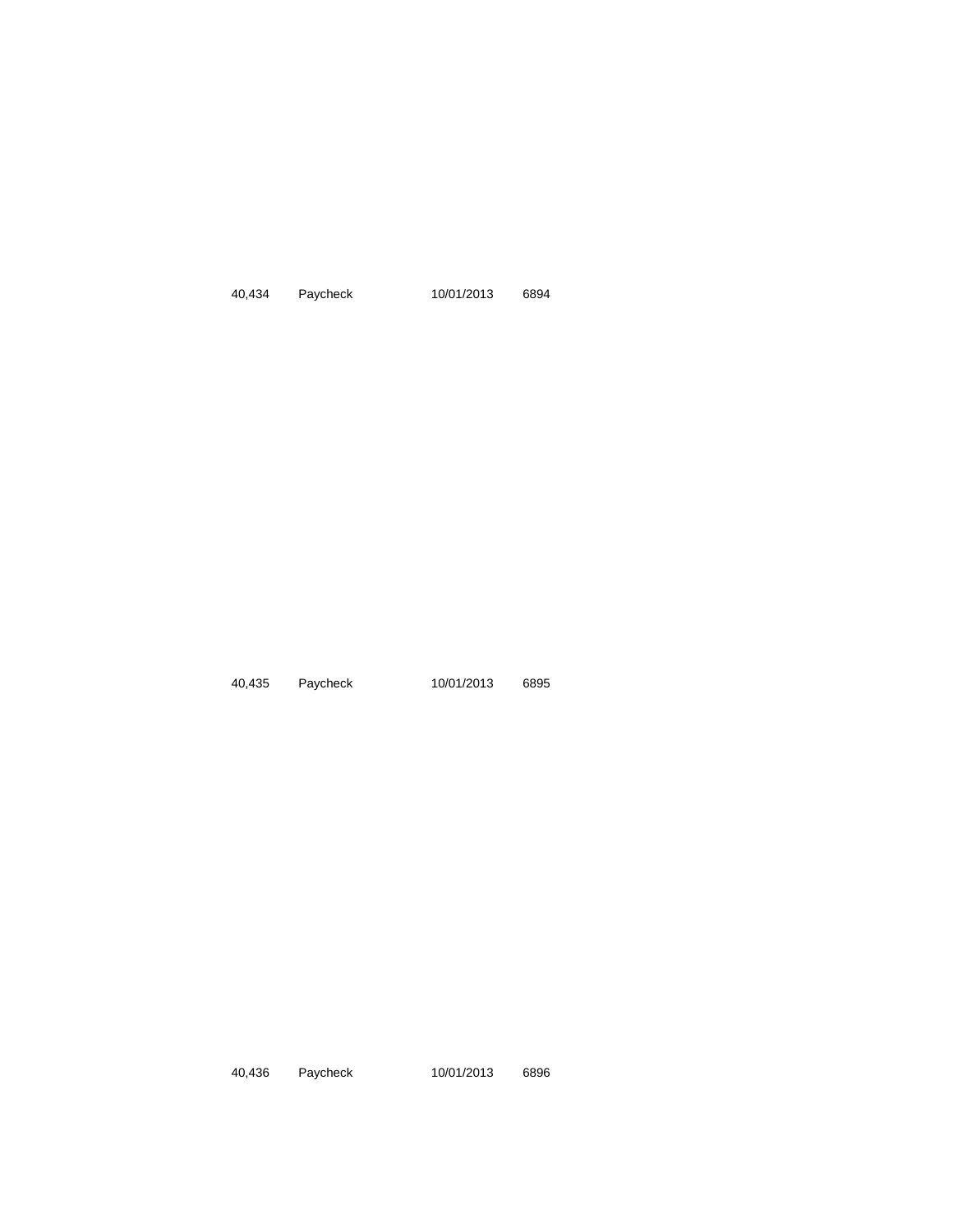40,437 Paycheck 10/01/2013 6897

40,438 Paycheck 10/01/2013 6898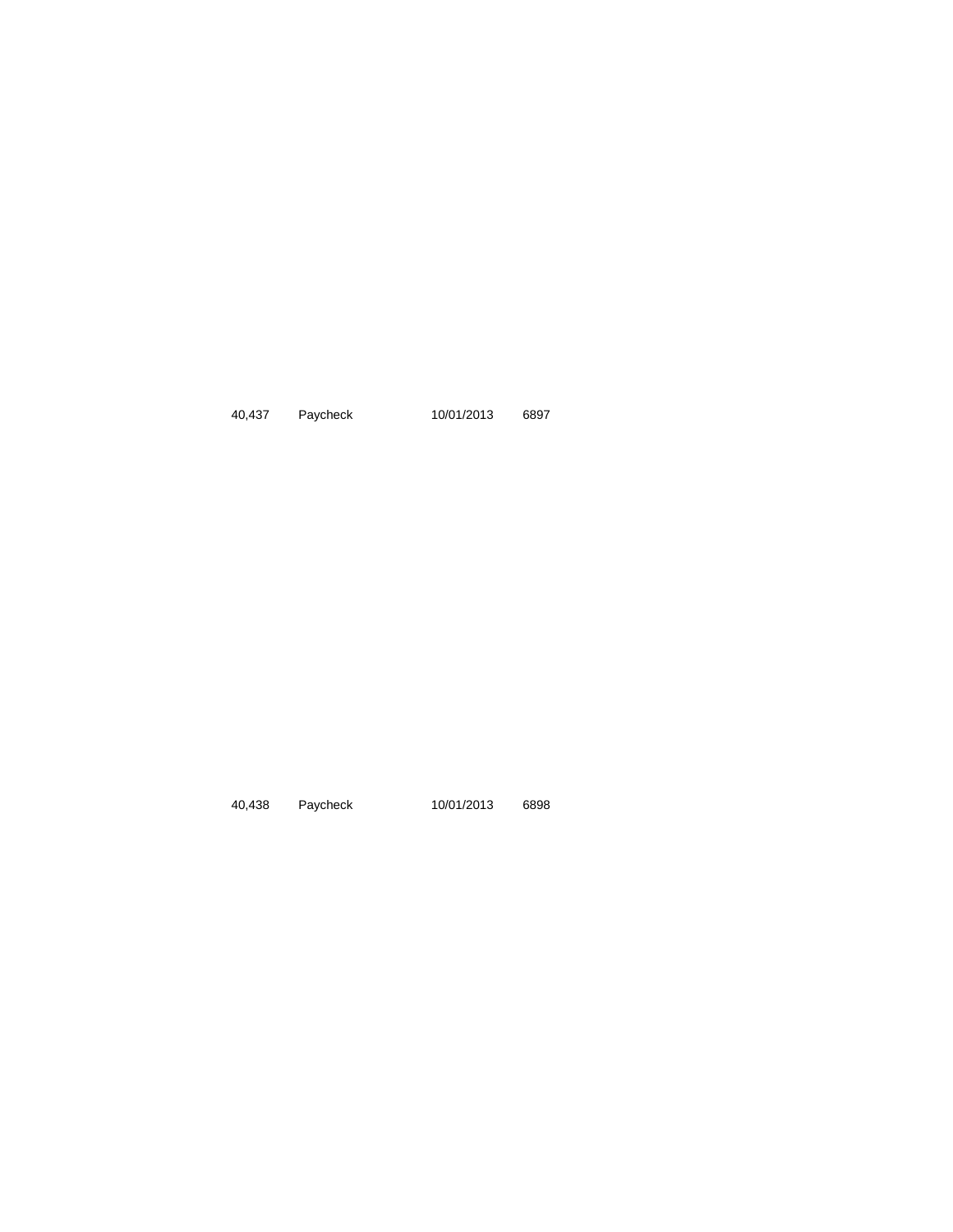#### 40,439 Paycheck 10/01/2013 6899

|                | 40,441 Bill Pmt - Check | 10/01/2013         | 6901 |
|----------------|-------------------------|--------------------|------|
|                | 40,443 Transfer         | 10/01/2013         |      |
| 40,446 Invoice |                         | 10/01/2013 13-275  |      |
|                | 40,447 Payment          | 10/03/2013 1379665 |      |
| 40,448         | Payment                 | 10/03/2013 1152    |      |
|                | 40,449 Payment          | 10/03/2013         |      |
|                | 40,450 Payment          | 10/03/2013         |      |
| 40,451         | Deposit                 | 10/03/2013         |      |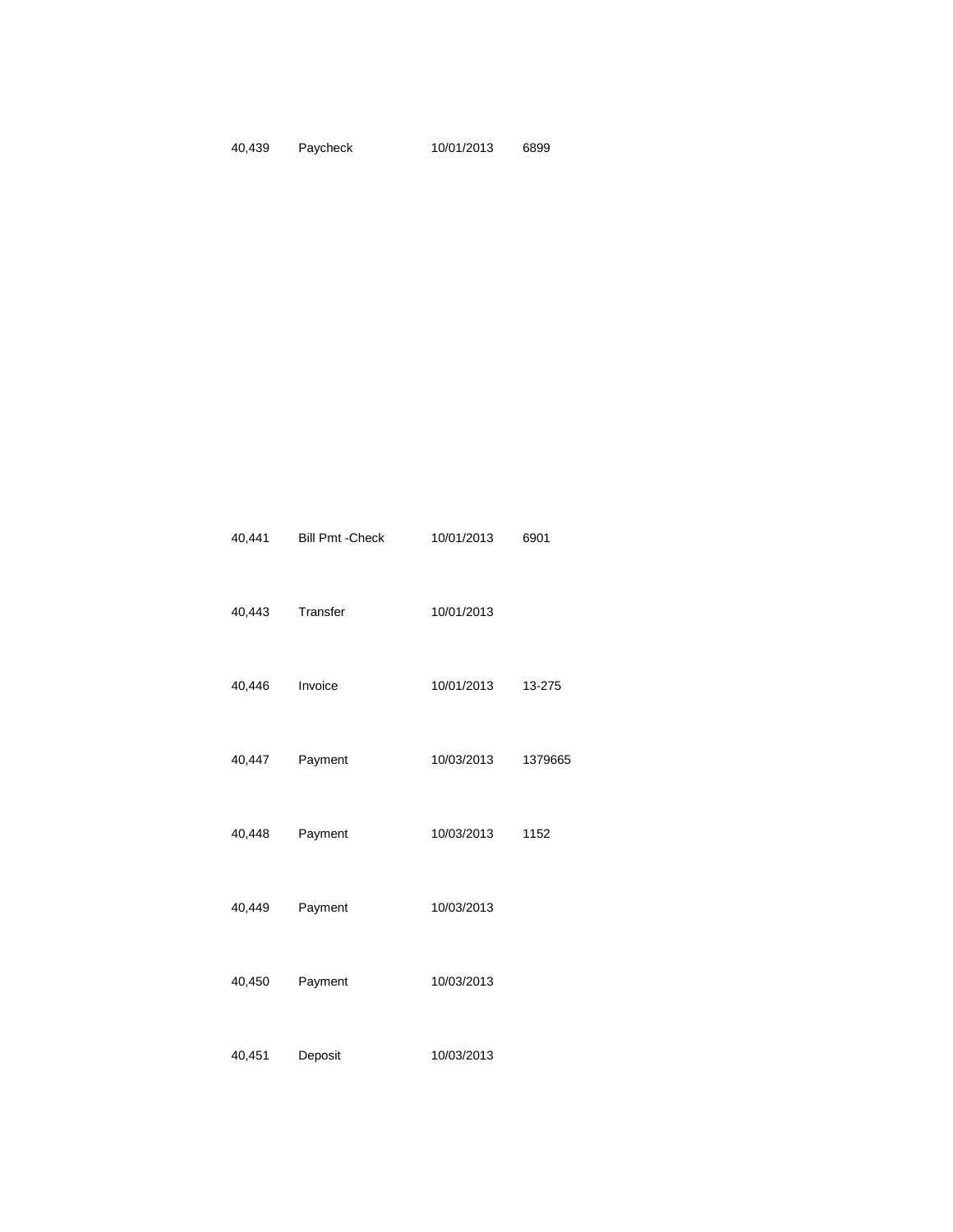|                | 40,455 Bill Pmt - Check | 10/15/2013 6902    |                           |
|----------------|-------------------------|--------------------|---------------------------|
| 40,457 Invoice |                         | 10/01/2013 13-278  |                           |
|                | 40,458 Liability Check  | 10/15/2013 EFT9186 |                           |
|                |                         |                    |                           |
|                |                         |                    |                           |
| 40,459         | <b>Liability Check</b>  | 10/15/2013 EFT     |                           |
| 40,461         | <b>Liability Check</b>  | 10/31/2013 EFT0056 |                           |
|                |                         |                    |                           |
| 40,466 Bill    |                         | 10/14/2013         |                           |
| 40,468 Bill    |                         |                    | 10/01/2013 0063558-2884-6 |
|                | 40,469 Bill Pmt - Check | 10/15/2013 6903    |                           |
|                | 40,470 Bill Pmt - Check | 10/15/2013 6904    |                           |
|                | 40,471 Bill Pmt - Check | 10/15/2013 6905    |                           |
|                |                         |                    |                           |

40,472 Payment 10/09/2013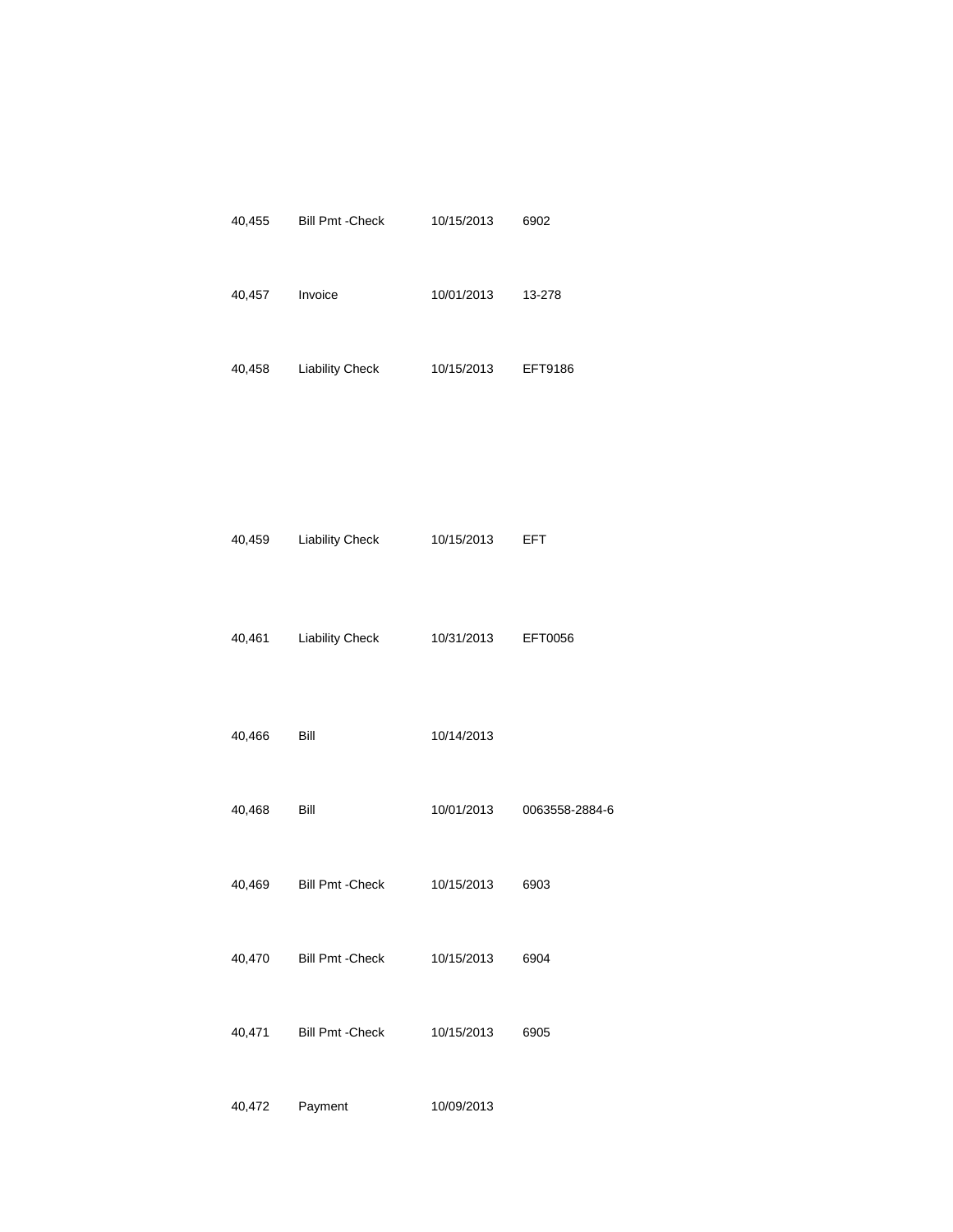40,473 Deposit 10/09/2013

40,474 Paycheck 10/15/2013 6906

40,475 Paycheck 10/15/2013 6907

40,476 Paycheck 10/15/2013 6909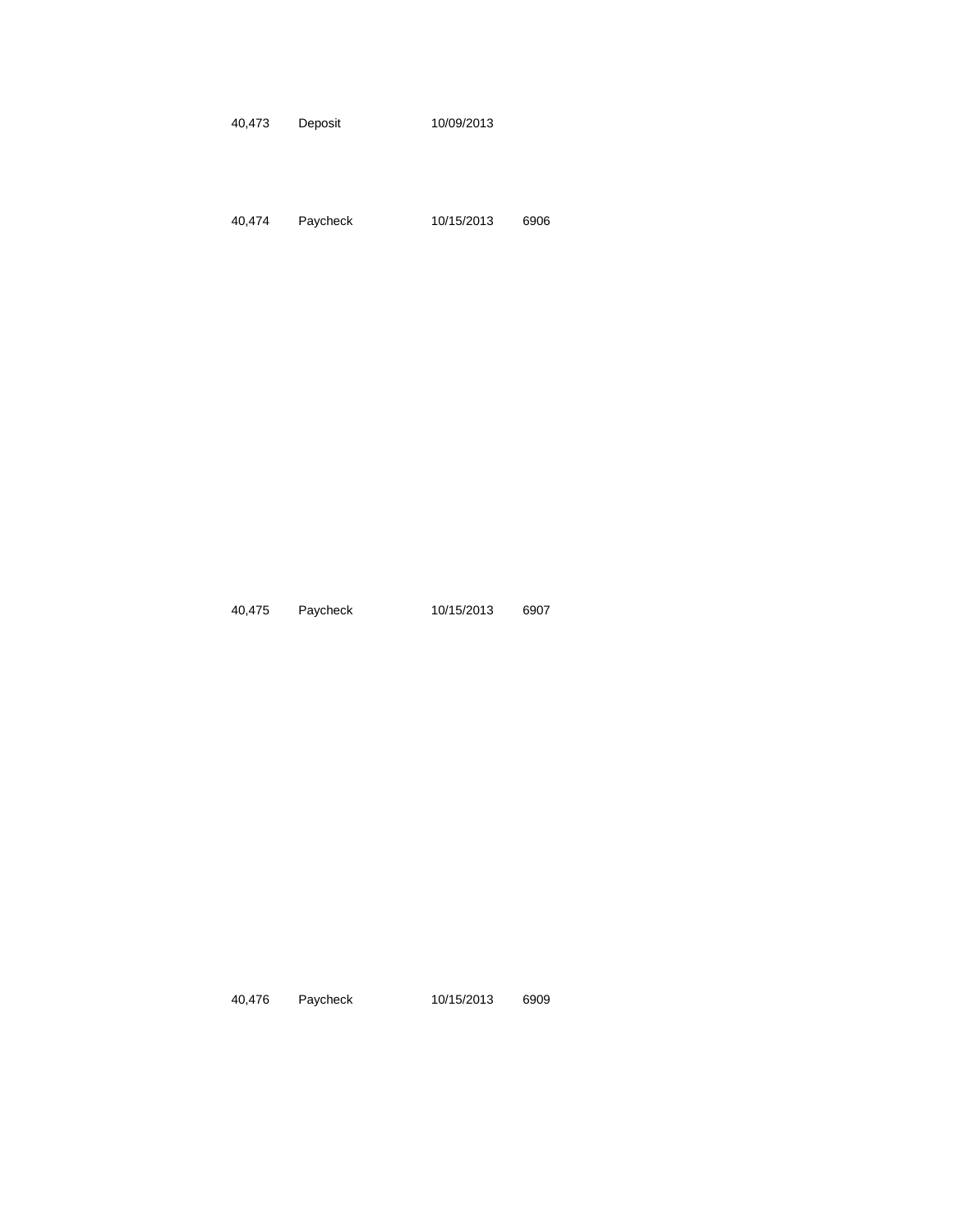40,477 Paycheck 10/15/2013 6910

40,478 Paycheck 10/15/2013 6911

40,479 Paycheck 10/15/2013 6912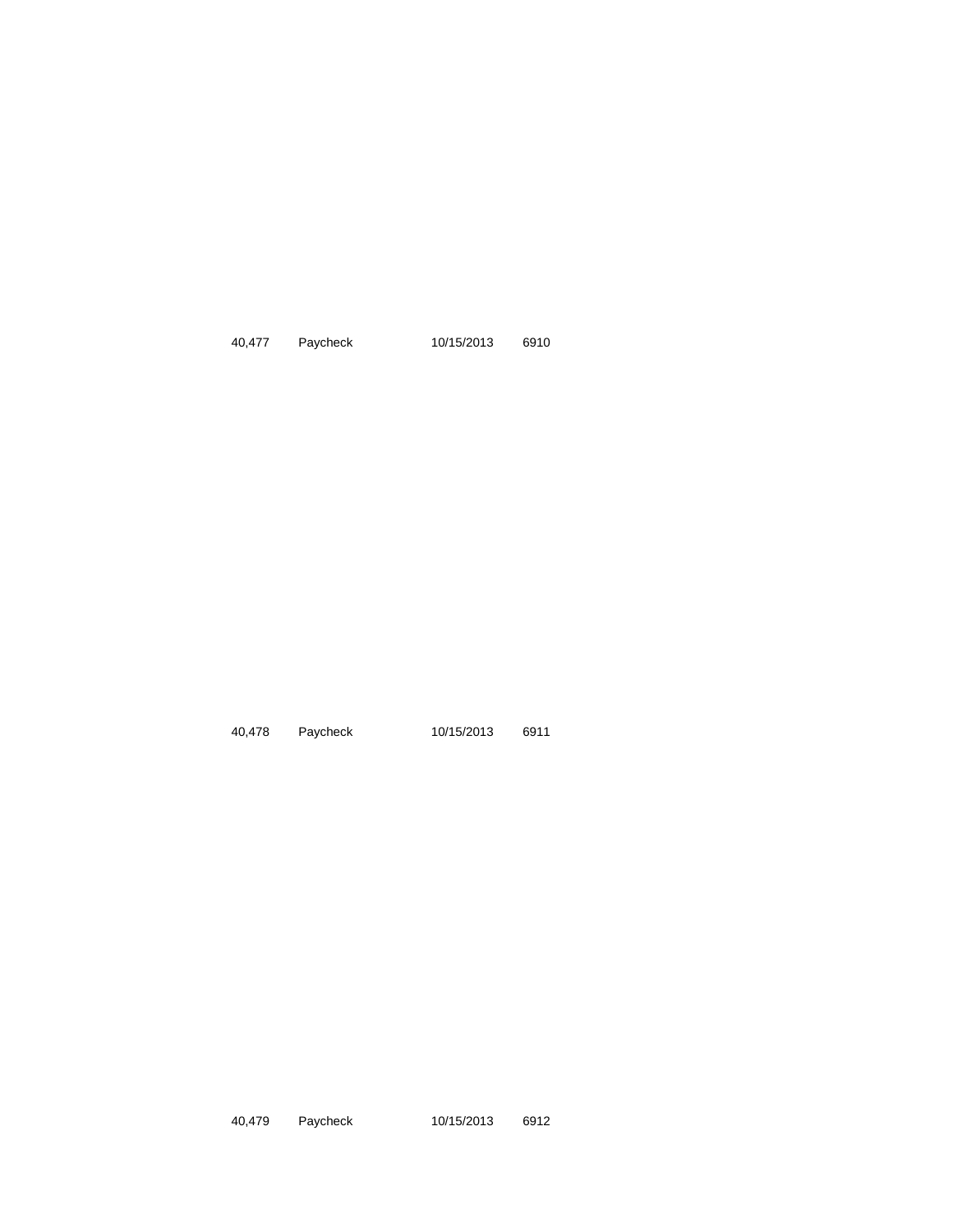| 40.480 | Paycheck | 10/15/2013 | 6908 |
|--------|----------|------------|------|
|        |          |            |      |

| 40,481 | Check | 10/15/2013 | 6913   |
|--------|-------|------------|--------|
| 40,482 | Check | 10/15/2013 | 6914   |
| 40,483 | Check | 10/15/2013 | 6915   |
| 40,484 | Bill  | 10/16/2013 | 13-121 |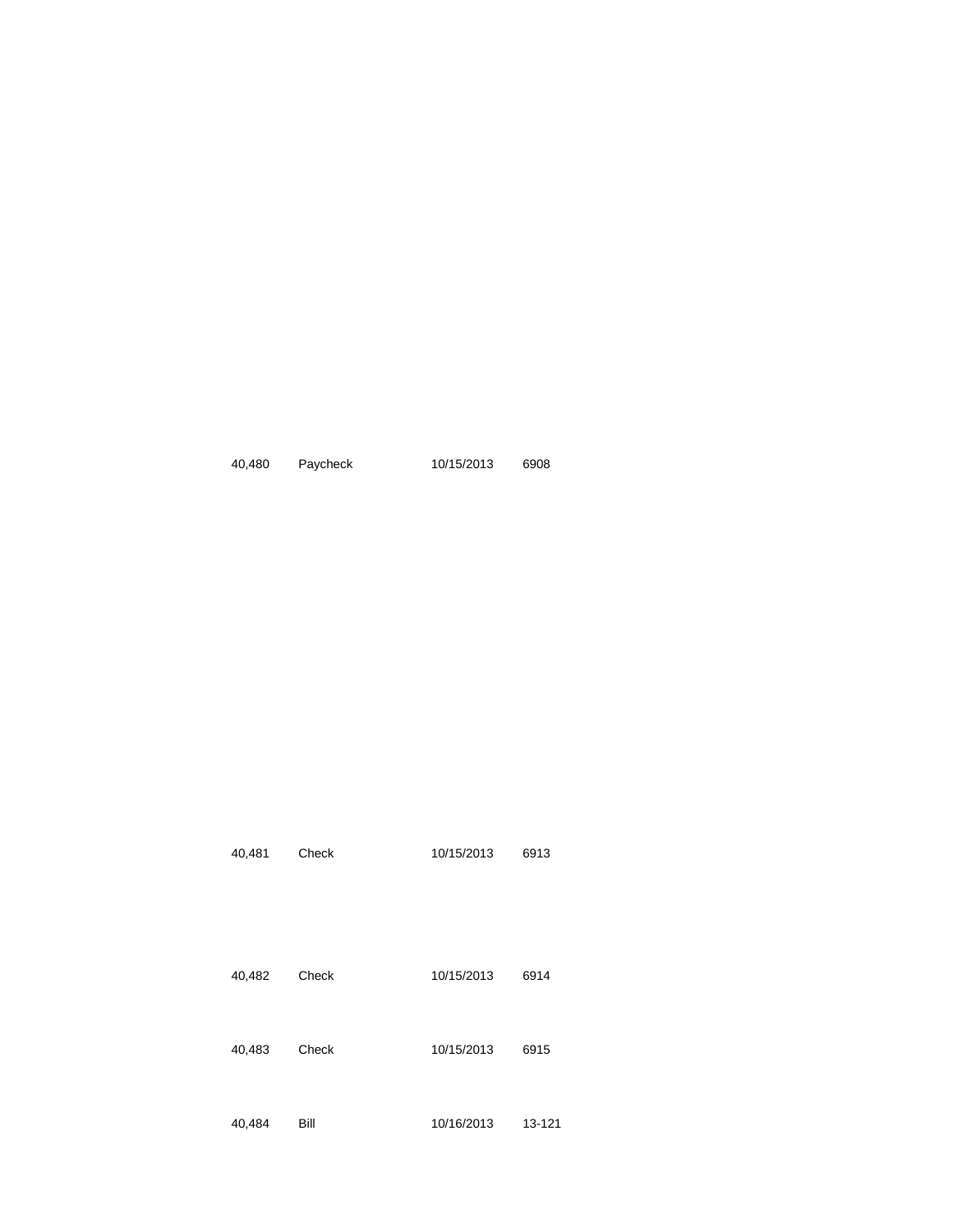| 40,485       | <b>Bill Pmt - Check</b> | 10/16/2013     | 6916       |
|--------------|-------------------------|----------------|------------|
| 40,486       | Transfer                | 10/15/2013     |            |
| 40,487 Check |                         | 10/26/2013 eft |            |
| 40,488       | <b>Bill</b>             | 10/21/2013     |            |
|              | 40,489 Bill Pmt - Check | 10/22/2013     | 6917       |
| 40,490       | Payment                 | 10/14/2013     | 604        |
| 40,491       | Payment                 | 10/14/2013     | 642        |
| 40,492       | Payment                 | 10/14/2013     | 1079       |
| 40,493       | Payment                 | 10/14/2013     | 5783       |
| 40,494       | Payment                 | 10/14/2013     | 5784       |
| 40,495       | Payment                 | 10/14/2013     | 2325988342 |
| 40,496       | Deposit                 | 10/14/2013     |            |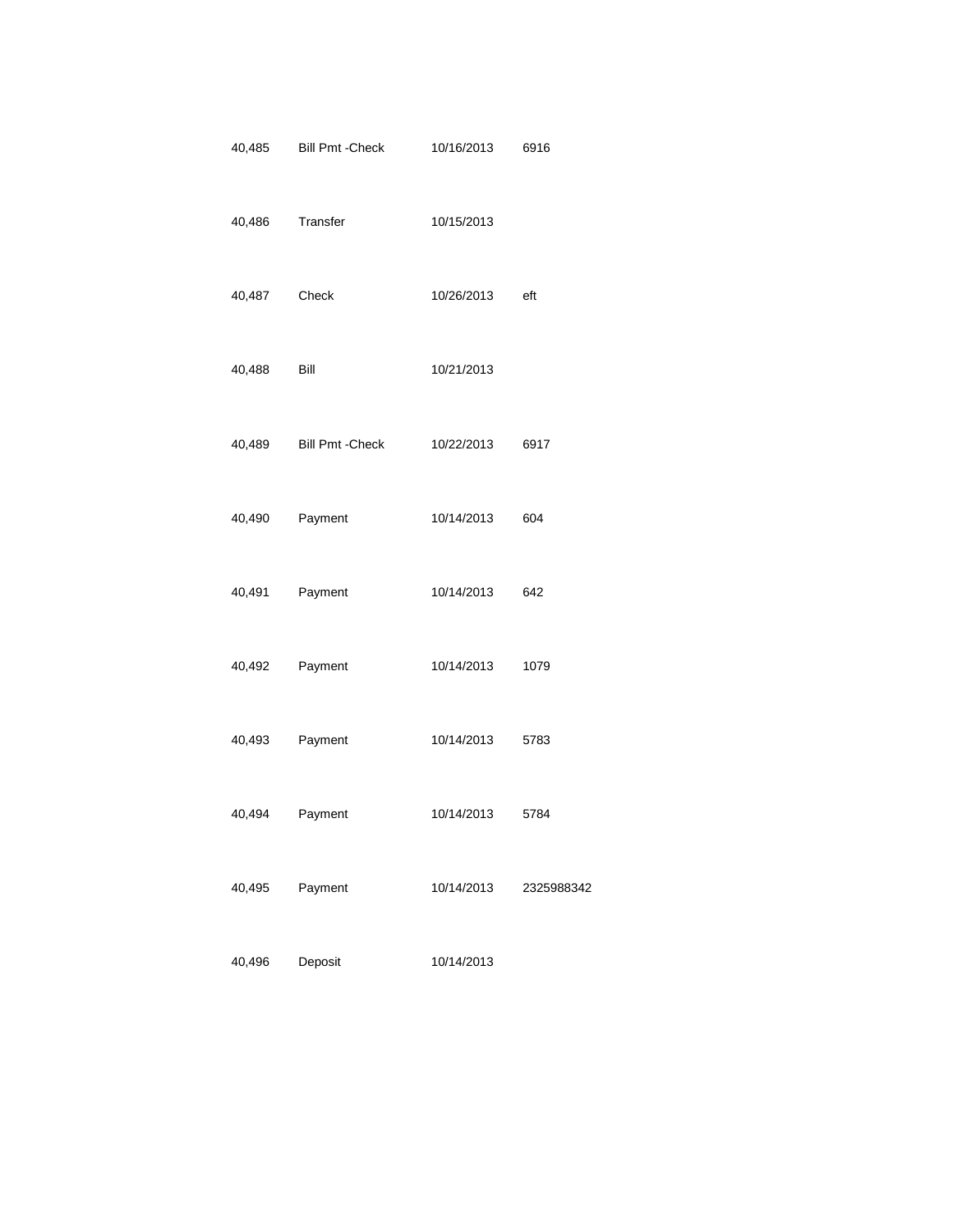| 40,497 | Payment | 10/21/2013 | 102   |
|--------|---------|------------|-------|
| 40,498 | Payment | 10/21/2013 | 356   |
| 40,499 | Payment | 10/21/2013 | 1514  |
| 40,500 | Payment | 10/21/2013 | 1197  |
| 40,501 | Payment | 10/21/2013 | 99004 |
| 40,502 | Payment | 10/21/2013 | 3063  |
| 40,503 | Deposit | 10/21/2013 |       |

| 40,504 | Payment | 10/24/2013 | 2327033500 |
|--------|---------|------------|------------|
|        |         |            |            |
|        |         |            |            |
| 40,505 | Payment | 10/24/2013 | 1090       |
|        |         |            |            |
|        |         |            |            |

40,506 Deposit 10/24/2013

```
40,533 Bill 10/27/2013
```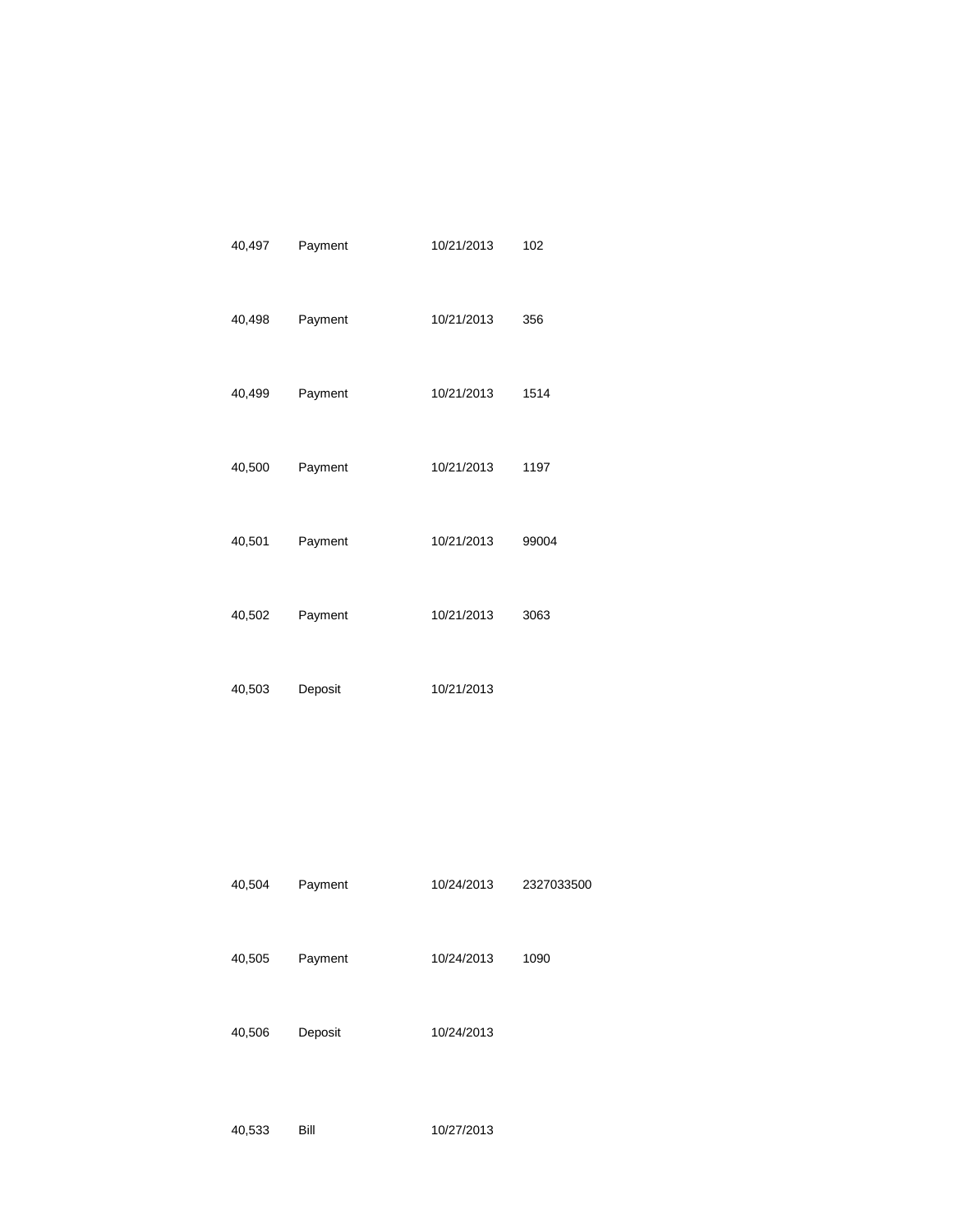| 40,536 | Bill    | 10/31/2013 | 13-127 |
|--------|---------|------------|--------|
| 40,549 | Payment | 10/31/2013 |        |
| 40,550 | Payment | 10/31/2013 | 8129   |
| 40,551 | Payment | 10/31/2013 | 246    |
| 40,552 | Payment | 10/31/2013 |        |

40,553 Deposit 10/31/2013

| 40,555 | Invoice | 10/01/2013 | 13-305 |
|--------|---------|------------|--------|
|        |         |            |        |
|        |         |            |        |
| 40,556 | Payment | 10/31/2013 |        |
|        |         |            |        |
|        |         |            |        |

- 40,557 Payment 10/31/2013
- 40,566 Invoice 10/01/2013 13-306
- 40,568 Bill 10/10/2013 87887454
- 40,569 Bill 10/26/2013
- 

40,612 Deposit 10/23/2013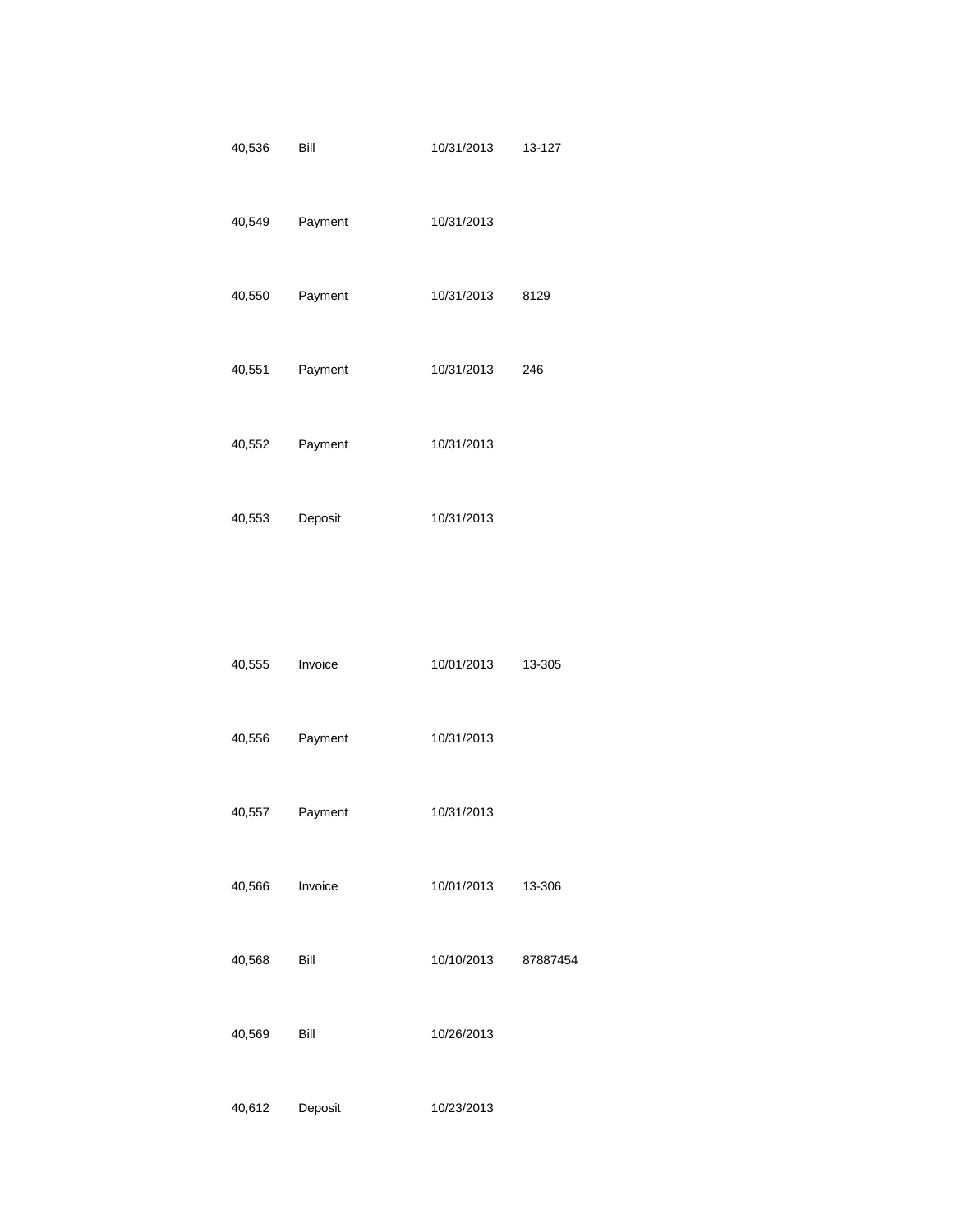| 40,613 | Check   | 10/03/2013 |
|--------|---------|------------|
| 40,614 | Check   | 10/31/2013 |
| 40,615 | Deposit | 10/31/2013 |

**TOTAL**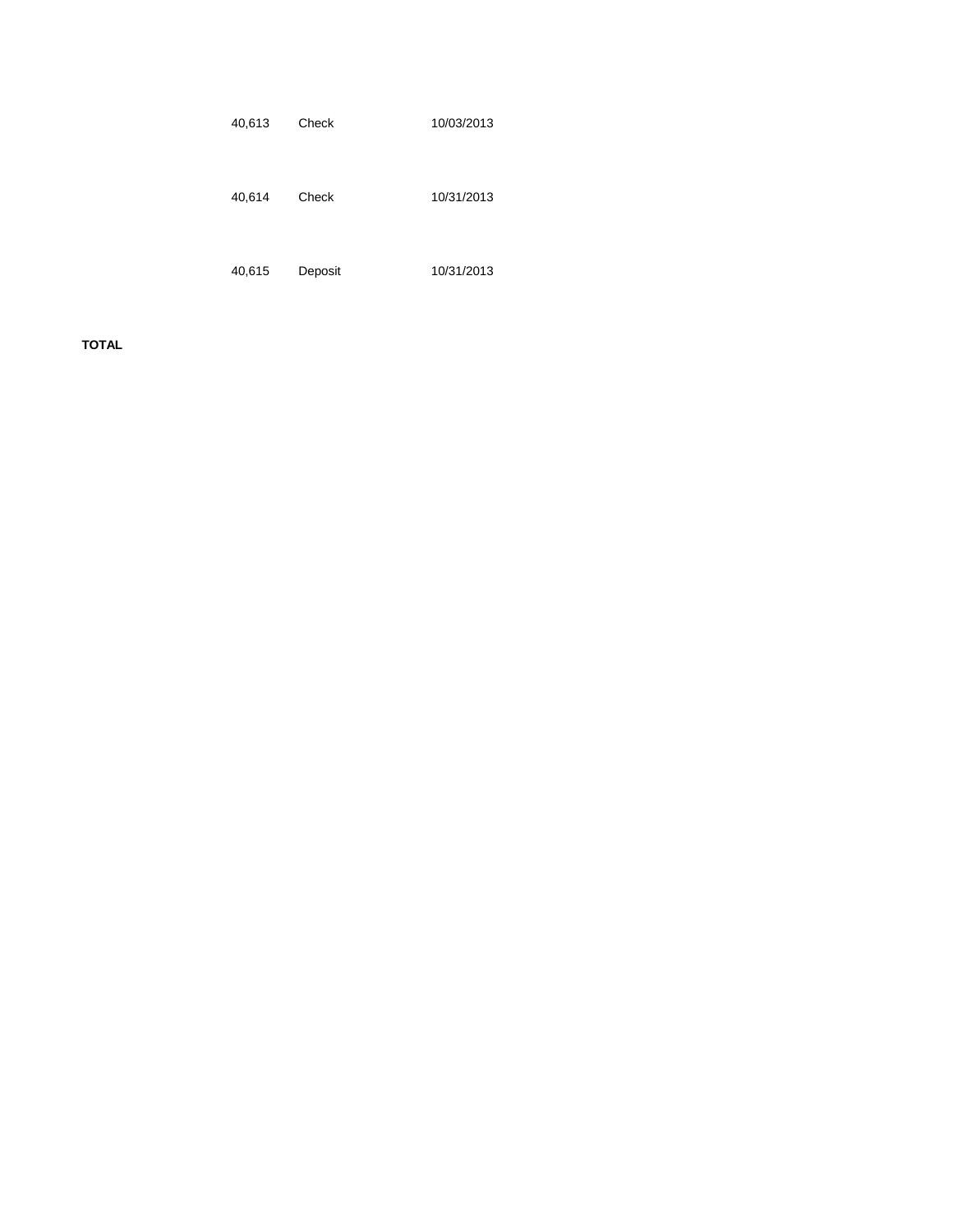| Name                    | Memo                                                                               |
|-------------------------|------------------------------------------------------------------------------------|
| Andersen, Stefan S.     |                                                                                    |
| Andersen, Stefan S.     | Pre-School Three-Quarter Day Program 9:00AM - 3:00PM 3 Day Care (M, W & F) / month |
| Andersen, Stefan S.     | Pre-School Three-Quarter Day Program 9:00AM - 3:00PM 3 Day Care (M, W & F) / month |
| Andersen, Stefan S.     | <b>Family Discount</b>                                                             |
| Ballistrea, Joseph      |                                                                                    |
| Ballistrea, Joseph      | Chapman Program                                                                    |
| Breiling, Diggy         |                                                                                    |
| Breiling, Diggy         | Pre-School Program                                                                 |
| Brown, Jana             |                                                                                    |
| Brown, Jana             | Chapman Program - Wednesdays                                                       |
| Clemons, Melissa        |                                                                                    |
| Clemons, Melissa        | Drop-In: (1) Day per week                                                          |
| Doherty, Melissa & Paul |                                                                                    |
| Doherty, Melissa & Paul | Pre-School Full Day Program 7:30AM - 3:30PM 2 Day Care / month                     |
| Duarte, Christiana      |                                                                                    |
| Duarte, Christiana      | Pre-School Three-Quarter Day Program 9:00AM - 2:00PM 5 Day Care (M-F) / month      |
| Felkner, Alison         |                                                                                    |
| Felkner, Alison         | Chapman Program                                                                    |
| Jones-Tester, Julia     |                                                                                    |
| Jones-Tester, Julia     | <b>Transportation Fee</b>                                                          |
| Martin, Sussanne        |                                                                                    |
| Martin, Sussanne        | Pre-School Three-Quarter Day Program 5 Day Care (M-F) / month                      |
| Mendoza, Isabel         |                                                                                    |
| Mendoza, Isabel         | <b>Transportation Fee</b>                                                          |
| Moye, Shonda            |                                                                                    |
| Moye, Shonda            | After School Care (M & W) 2PM to 6PM / month                                       |
| Moye, Shonda            | After School Care (M & W) 2PM to 6PM / month                                       |
| Moye, Shonda            | <b>Transportation Fee</b>                                                          |
| Nowel, Cathy & Bruce    |                                                                                    |
| Nowel, Cathy & Bruce    | Pre-School Three-Quarter Day Program 9AM - 3:00PM 2 Day Care / month               |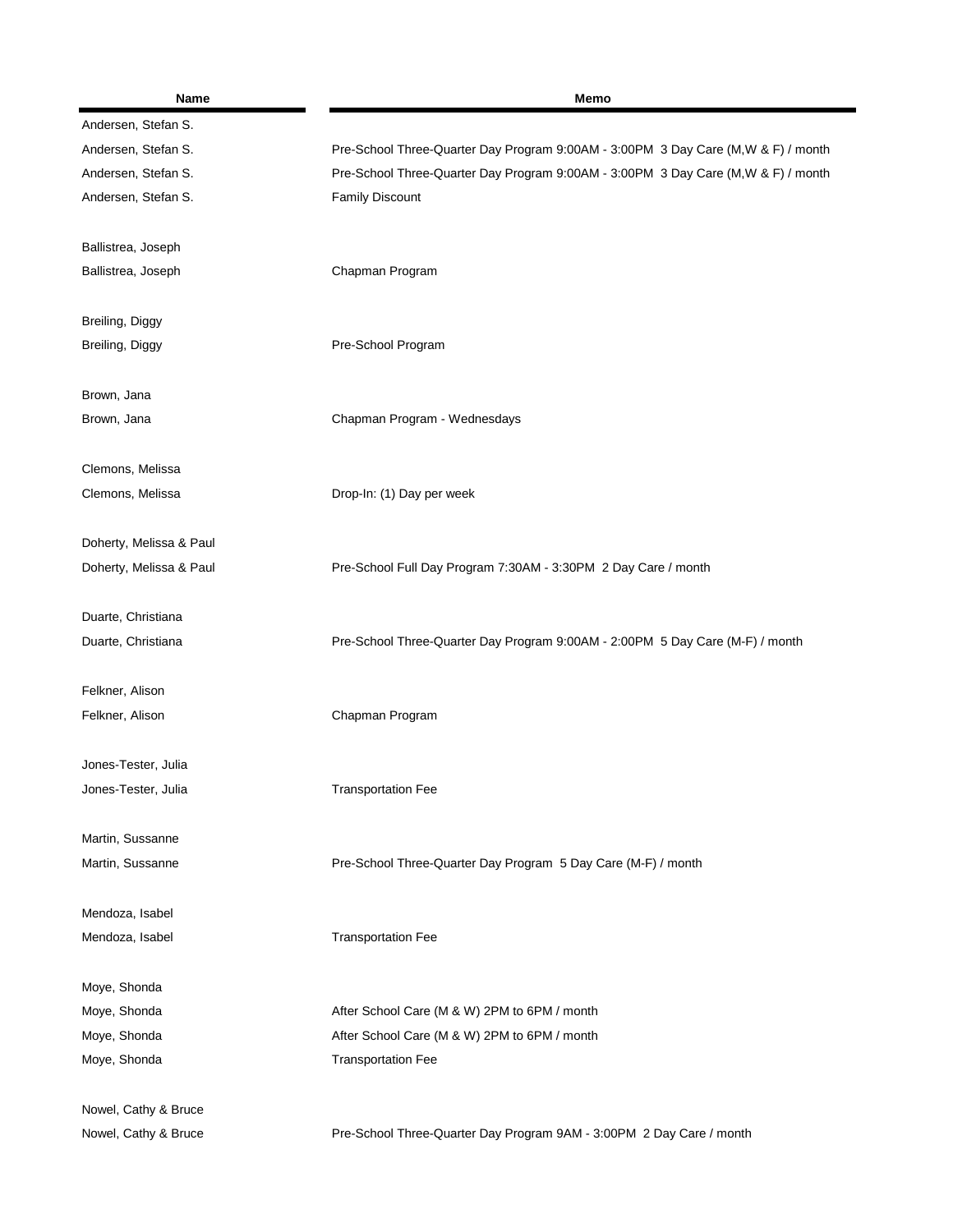| O'Neil, Marisa                    |                                                                         |
|-----------------------------------|-------------------------------------------------------------------------|
| O'Neil, Marisa                    | Trabuco Program - (1) Day/week                                          |
| O'Neil, Marisa                    | <b>Transportation Fee</b>                                               |
|                                   |                                                                         |
| Ritze, Sheila                     |                                                                         |
| Ritze, Sheila                     | Pre-School Half-Day Program 9:00AM - 3:00PM 5 Day Care (M-F)            |
|                                   |                                                                         |
| Schmidt, Jennifer                 |                                                                         |
| Schmidt, Jennifer                 | Chapman Program                                                         |
|                                   |                                                                         |
| Smith, Daniela                    |                                                                         |
| Smith, Daniela                    | Drop-In:                                                                |
| Smith, Daniela                    | Pre-School Three-Quarter Day Program 9:00AM - 3:00PM 2 Day Care / month |
| Smith, Daniela                    | <b>Transportation Fee</b>                                               |
|                                   |                                                                         |
| Tafolla, Fernando                 |                                                                         |
| Tafolla, Fernando                 | Pre-School Half Day Program 9:00AM - 1:00PM 2 Day Care / month          |
| Toledo, Phoebe                    |                                                                         |
| Toledo, Phoebe                    | Trabuco Program - 1 Day                                                 |
| Toledo, Phoebe                    | <b>Transportation Fee</b>                                               |
|                                   |                                                                         |
| Tonkovich, Andrew & Alvarez, Lisa |                                                                         |
| Tonkovich, Andrew & Alvarez, Lisa | Trabuco Program                                                         |
| Tonkovich, Andrew & Alvarez, Lisa | <b>Transportation Fee</b>                                               |
|                                   |                                                                         |
| Williams, Angela & Jason          |                                                                         |
| Williams, Angela & Jason          | Drop-In: (1) Day/Week                                                   |
| Williams, Angela & Jason          | Drop-In: (1) Day/Week                                                   |
| Williams, Angela & Jason          | <b>Family Discount</b>                                                  |
|                                   |                                                                         |
| Meghan Warner Bookkeeping         | Reimbursement - Payroll Subscription                                    |
| Meghan Warner Bookkeeping         | Yearly Payroll Subscription Renewal                                     |
| Angel, Jessica M.                 |                                                                         |
| Angel, Jessica M.                 |                                                                         |
| Angel, Jessica M.                 |                                                                         |
| Angel, Jessica M.                 |                                                                         |
|                                   |                                                                         |
| Angel, Jessica M.                 |                                                                         |
| Angel, Jessica M.                 |                                                                         |
| Angel, Jessica M.                 |                                                                         |
| Angel, Jessica M.                 |                                                                         |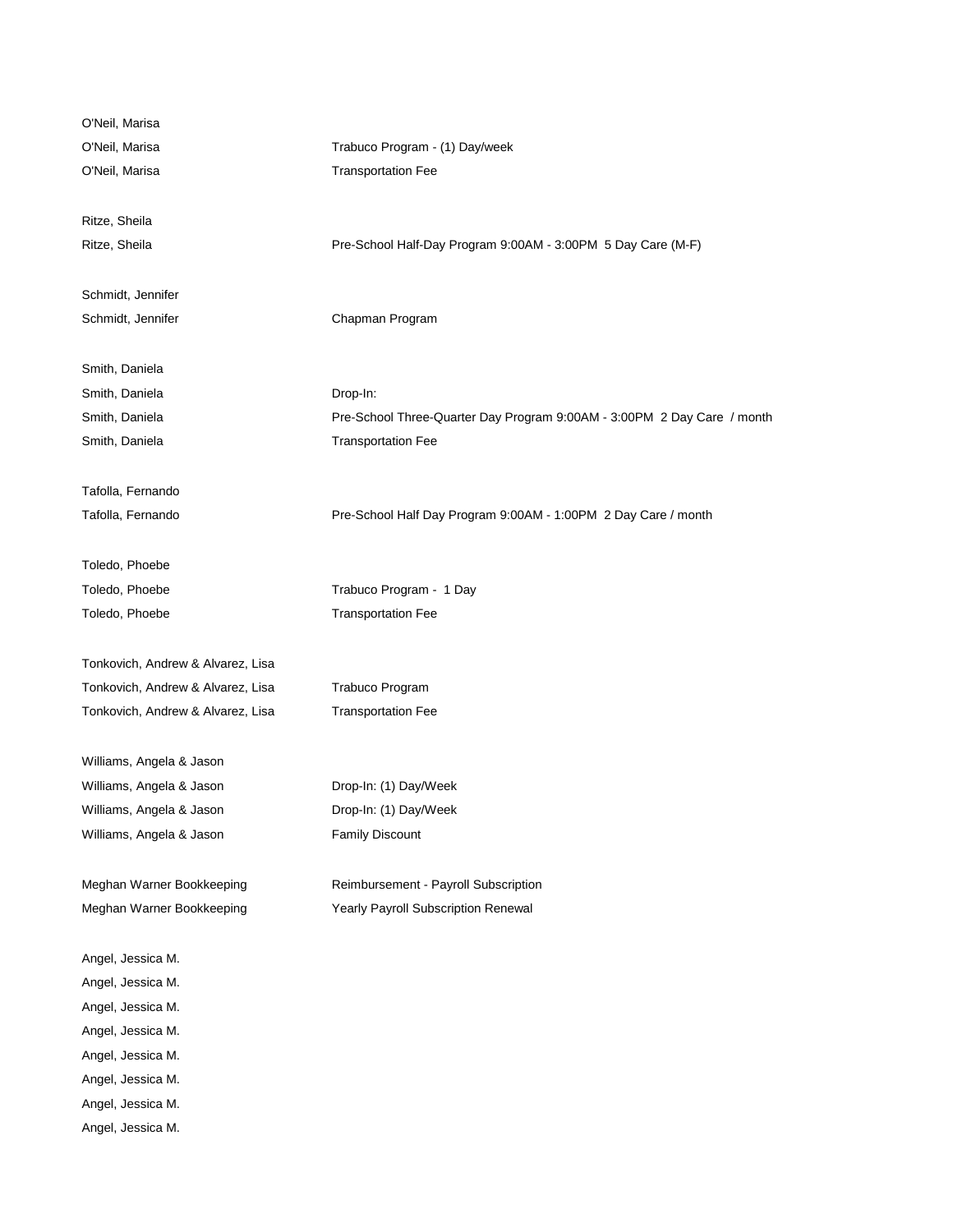- Angel, Jessica M. Angel, Jessica M.
- 
- Angel, Jessica M.
- Angel, Jessica M.
- Angel, Jessica M.
- Angel, Jessica M. Angel, Jessica M.
- 
- Clinton, McKenna S.
- Clinton, McKenna S.
- Clinton, McKenna S.
- Clinton, McKenna S.
- Clinton, McKenna S.
- Clinton, McKenna S. Clinton, McKenna S.
- Clinton, McKenna S.
- Clinton, McKenna S.
- Clinton, McKenna S.
- Clinton, McKenna S.
- Clinton, McKenna S.
- Clinton, McKenna S.
- Clinton, McKenna S.
- Clinton, McKenna S.

Kerber, Brook A.

- Kerber, Brook A.
- Kerber, Brook A.
- Kerber, Brook A.
- Kerber, Brook A.
- Kerber, Brook A.
- Kerber, Brook A.
- Kerber, Brook A.
- Kerber, Brook A.
- Kerber, Brook A.
- Kerber, Brook A.
- Kerber, Brook A.
- Kerber, Brook A.
- Kerber, Brook A.
- Kerber, Brook A.
- Lang, Janet L.
- Lang, Janet L.
- Lang, Janet L.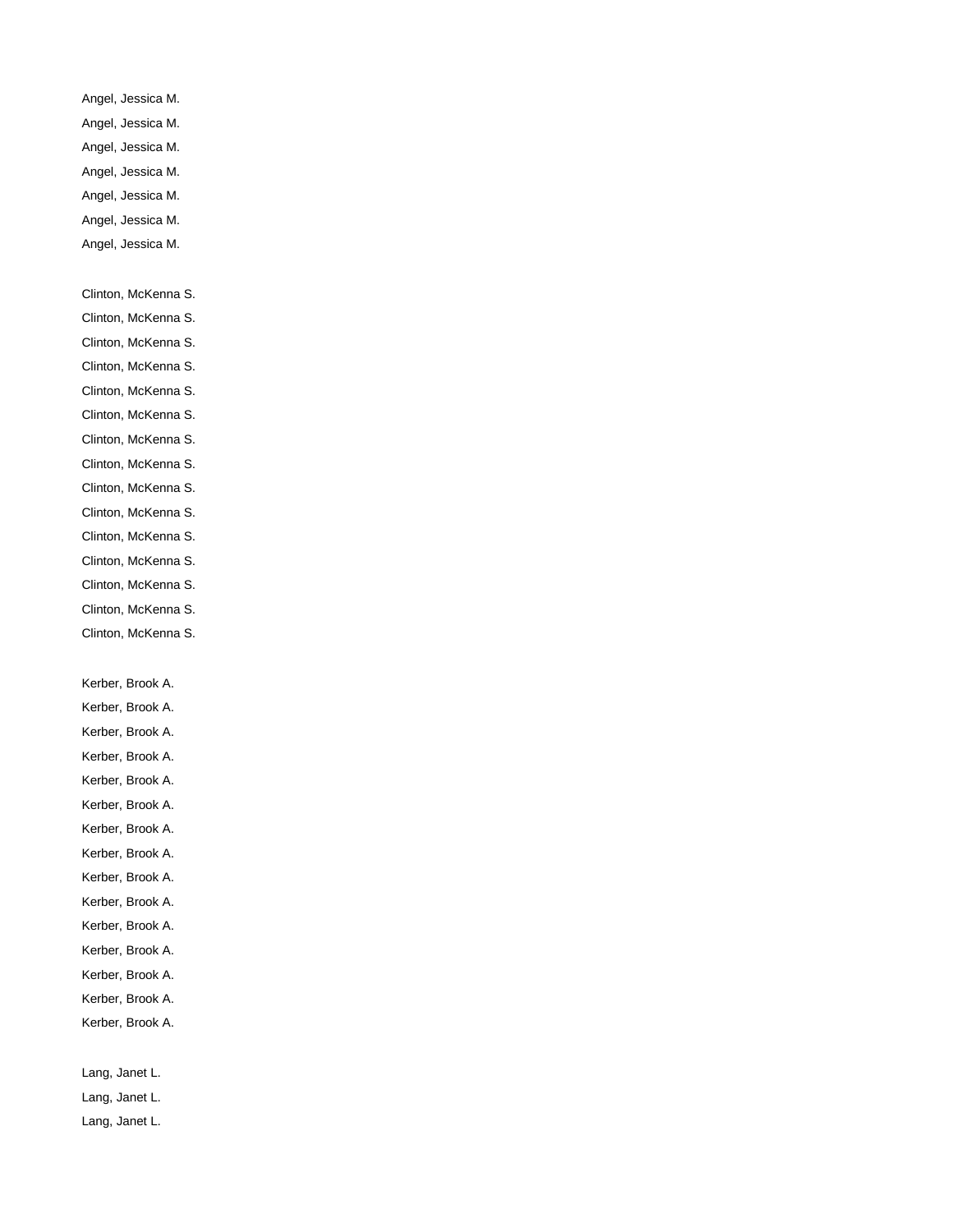- Lang, Janet L. Lang, Janet L.
- Lang, Janet L.
- Lang, Janet L.
- Lang, Janet L.
- Lang, Janet L. Lang, Janet L.
- Lang, Janet L.
- Lang, Janet L.
- Lang, Janet L.
- Lang, Janet L.
- Lang, Janet L.
- Roberts, Kelly F.
- Roberts, Kelly F.
- Roberts, Kelly F.
- Roberts, Kelly F.
- Roberts, Kelly F.
- Roberts, Kelly F.
- Roberts, Kelly F.
- Roberts, Kelly F. Roberts, Kelly F.
- Roberts, Kelly F.
- Roberts, Kelly F.
- Roberts, Kelly F.
- Roberts, Kelly F.
- Roberts, Kelly F.
- Roberts, Kelly F.
- Scott, Griffin D.
- Scott, Griffin D.
- Scott, Griffin D.
- Scott, Griffin D.
- Scott, Griffin D.
- Scott, Griffin D.
- Scott, Griffin D.
- Scott, Griffin D.
- Scott, Griffin D.
- Scott, Griffin D.
- Scott, Griffin D.
- Scott, Griffin D.
- Scott, Griffin D.
- Scott, Griffin D.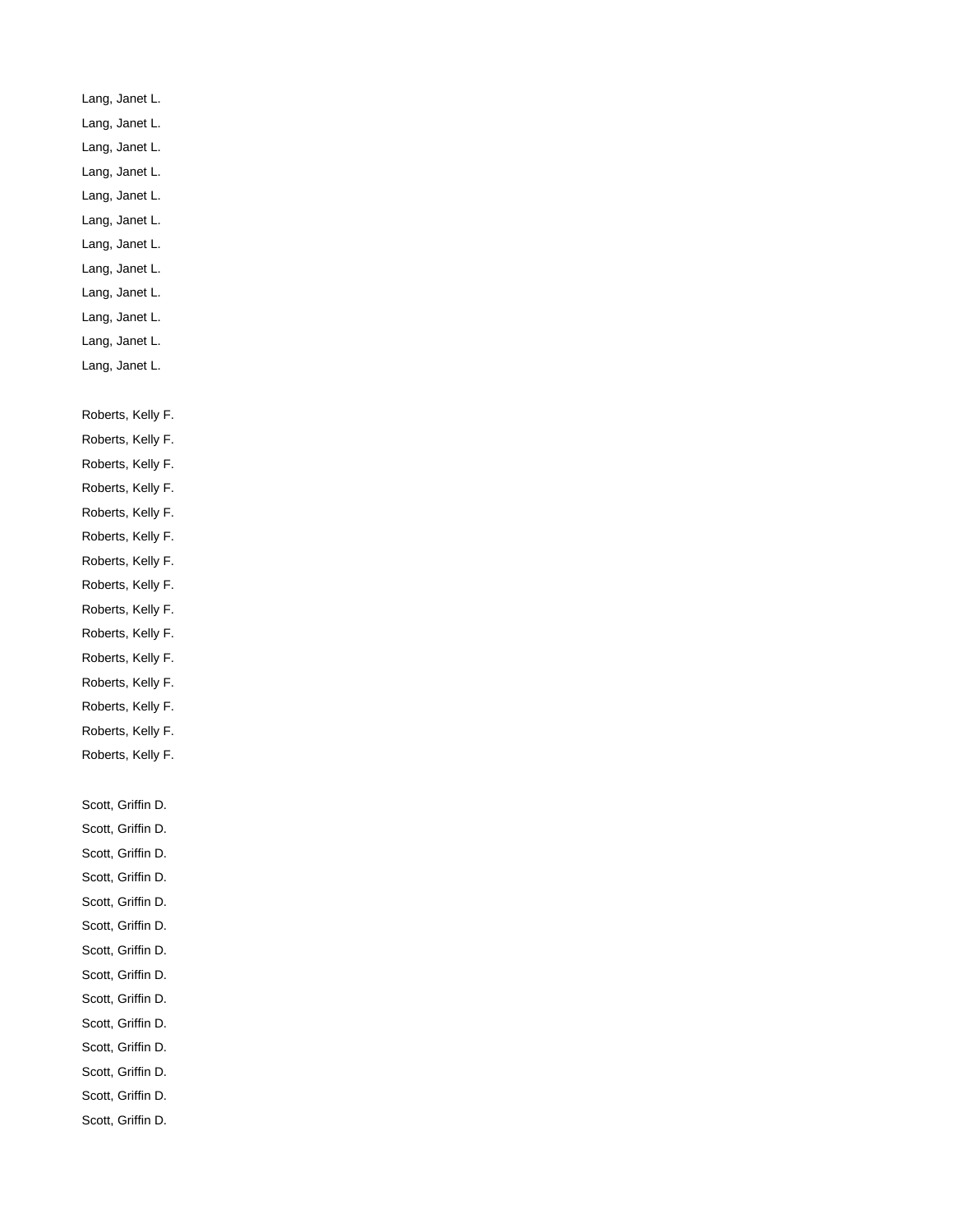Scott, Griffin D.

Scott, Jenny R. Scott, Jenny R. Scott, Jenny R. Scott, Jenny R. Scott, Jenny R. Scott, Jenny R. Scott, Jenny R. Scott, Jenny R. Scott, Jenny R. Scott, Jenny R. Scott, Jenny R. Scott, Jenny R. Scott, Jenny R. Scott, Jenny R. Scott, Jenny R.

Meghan Warner Bookkeeping Meghan Warner Bookkeeping

Maddy, Melissa

Duarte, Christiana Duarte, Christiana

Brown, Jana

Brown, Jana

Moye, Shonda Moye, Shonda

Ballistrea, Joseph Ballistrea, Joseph

|                    | Deposit |
|--------------------|---------|
| Move, Shonda       | Deposit |
| Ballistrea, Joseph | Deposit |
| Duarte, Christiana | Deposit |

Funds Transfer Funds Transfer

Maddy, Melissa **After School Care /3-Days: 2PM to 6PM / month**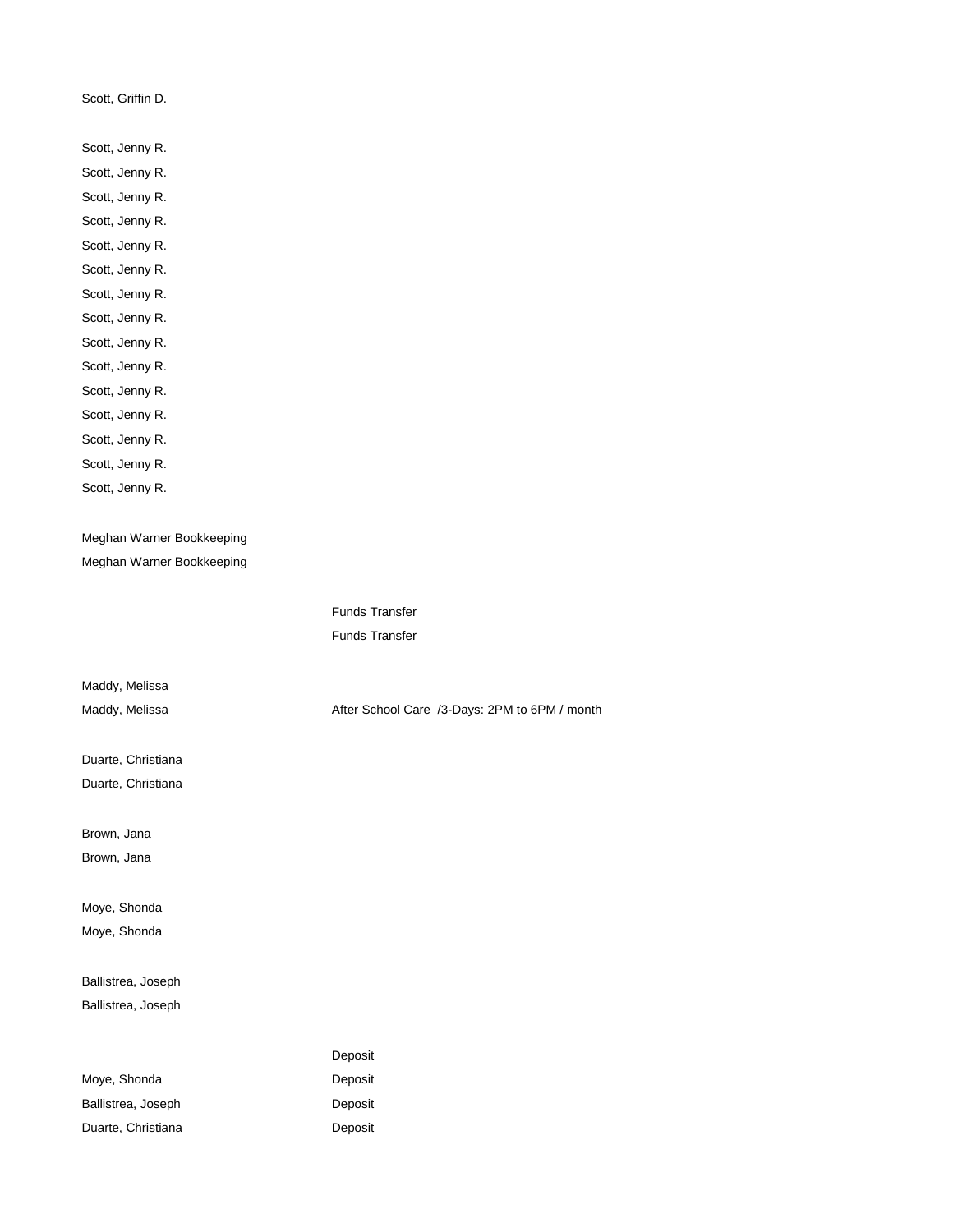| Brown, Jana                              | Deposit                                     |
|------------------------------------------|---------------------------------------------|
|                                          | Reimbursed Petty Cash from Tuition received |
|                                          | Ralph's/Kroger                              |
|                                          | ADJ                                         |
| AT&T                                     | 714-649-2214 403 7                          |
| AT&T                                     | 714-649-2214 403 7                          |
| Maddy, Melissa                           |                                             |
| Maddy, Melissa                           | <b>Transportation Fee</b>                   |
| <b>EFTPS</b>                             | 33-0050107                                  |
| <b>EFTPS</b>                             | 33-0050107                                  |
| <b>EFTPS</b>                             | 33-0050107                                  |
| <b>EFTPS</b>                             | 33-0050107                                  |
| <b>EFTPS</b>                             | 33-0050107                                  |
| <b>EFTPS</b>                             | 33-0050107                                  |
| <b>Employment Development Department</b> | #499-0670-4                                 |
| <b>Employment Development Department</b> | #499-0670-4                                 |
| <b>Employment Development Department</b> | #499-0670-4                                 |
| <b>Employment Development Department</b> | #499-0670-4                                 |
| <b>Employment Development Department</b> | #499-0670-4                                 |
| <b>Employment Development Department</b> | #499-0670-4                                 |
| <b>Lux Cleaning Services</b>             |                                             |
| Lux Cleaning Services                    |                                             |
| Waste Management                         | Account #111-2771119-2884-6                 |
| Waste Management                         | Account #111-2771119-2884-6                 |
| Lux Cleaning Services                    |                                             |
| Lux Cleaning Services                    |                                             |
| <b>Orkin Pest Control</b>                | Account # D-2957145                         |
| <b>Orkin Pest Control</b>                | Account # D-2957145                         |
| Waste Management                         | Account #111-2771119-2884-6                 |
| Waste Management                         | Account #111-2771119-2884-6                 |
| Andersen, Stefan S.                      |                                             |

Andersen, Stefan S.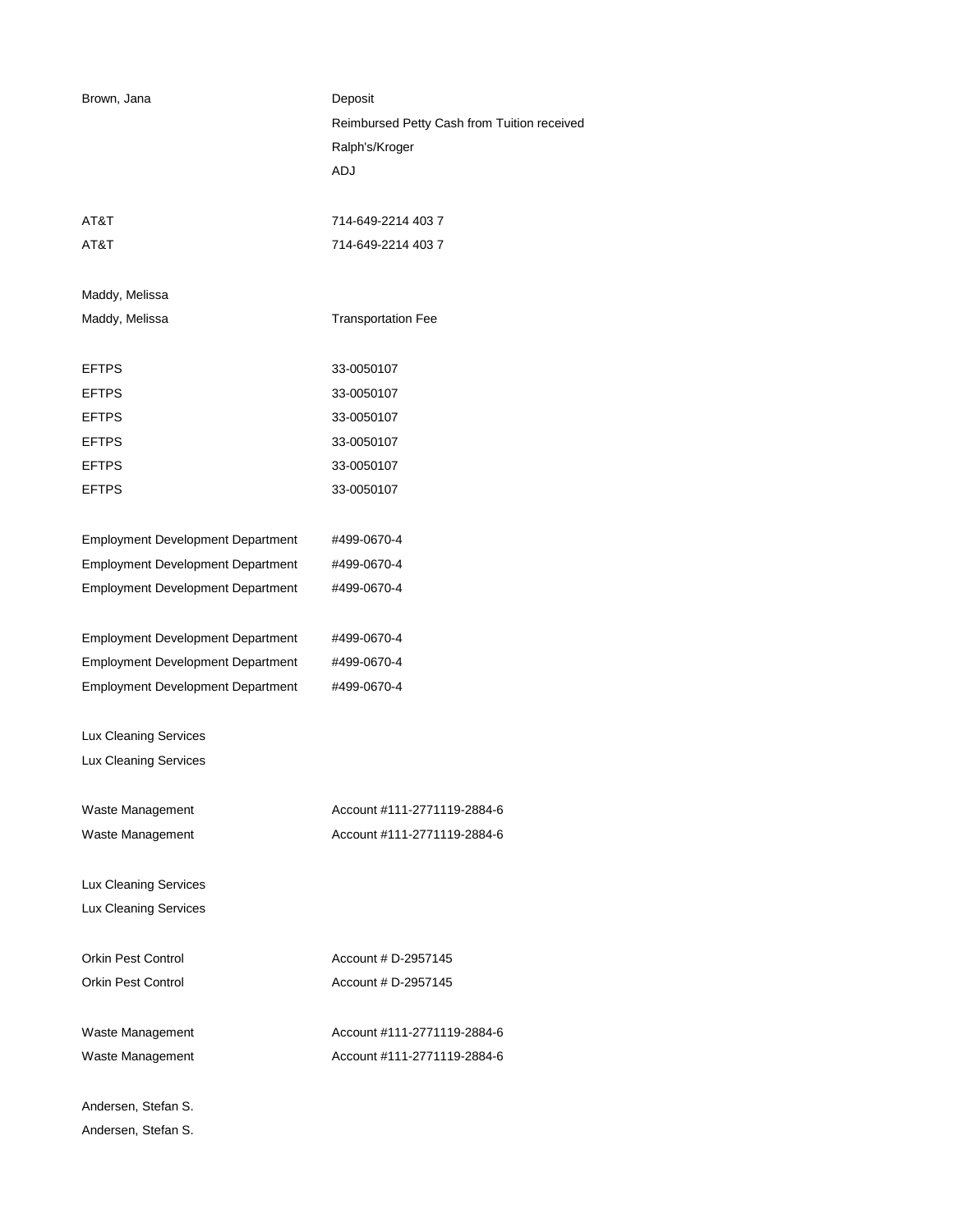Andersen, Stefan S. Deposit AT&T Settlement

Deposit

Angel, Jessica M. Angel, Jessica M. Angel, Jessica M.

Angel, Jessica M.

Angel, Jessica M.

Angel, Jessica M.

Angel, Jessica M.

Angel, Jessica M. Angel, Jessica M.

Angel, Jessica M.

Angel, Jessica M.

Angel, Jessica M.

Angel, Jessica M.

Angel, Jessica M.

Angel, Jessica M.

Clinton, McKenna S.

Clinton, McKenna S.

Clinton, McKenna S.

Clinton, McKenna S.

Clinton, McKenna S.

Clinton, McKenna S.

Clinton, McKenna S. Clinton, McKenna S.

Clinton, McKenna S.

Clinton, McKenna S.

Clinton, McKenna S.

Clinton, McKenna S.

Clinton, McKenna S.

Clinton, McKenna S.

Clinton, McKenna S.

Lang, Janet L.

Lang, Janet L.

Lang, Janet L.

Lang, Janet L.

Lang, Janet L.

Lang, Janet L.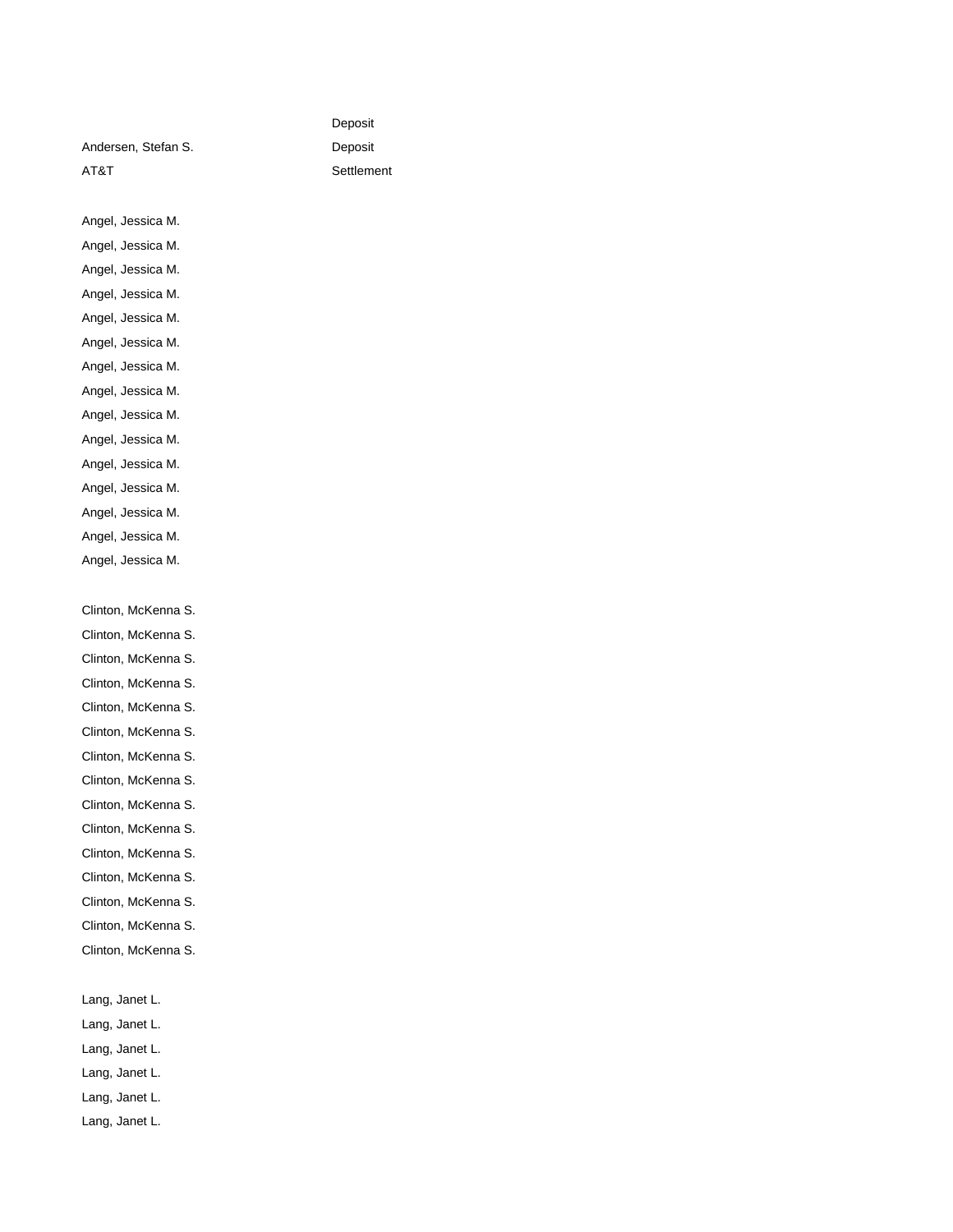- Lang, Janet L.
- Lang, Janet L.
- Lang, Janet L.
- Lang, Janet L.
- Lang, Janet L.
- Lang, Janet L.
- Lang, Janet L.
- Lang, Janet L.
- Lang, Janet L.

Roberts, Kelly F.

- Roberts, Kelly F.
- Roberts, Kelly F.
- Roberts, Kelly F.
- Roberts, Kelly F.
- Roberts, Kelly F.
- Roberts, Kelly F.
- Roberts, Kelly F.
- Roberts, Kelly F.
- Roberts, Kelly F.
- Roberts, Kelly F.
- Roberts, Kelly F.
- Roberts, Kelly F.
- Roberts, Kelly F.
- Roberts, Kelly F.

Scott, Griffin D.

- Scott, Griffin D.
- Scott, Griffin D.
- Scott, Griffin D.
- Scott, Griffin D.
- Scott, Griffin D.
- Scott, Griffin D.
- Scott, Griffin D.
- Scott, Griffin D.
- Scott, Griffin D.
- Scott, Griffin D.
- Scott, Griffin D.
- Scott, Griffin D.
- Scott, Griffin D.
- Scott, Griffin D.

Scott, Jenny R.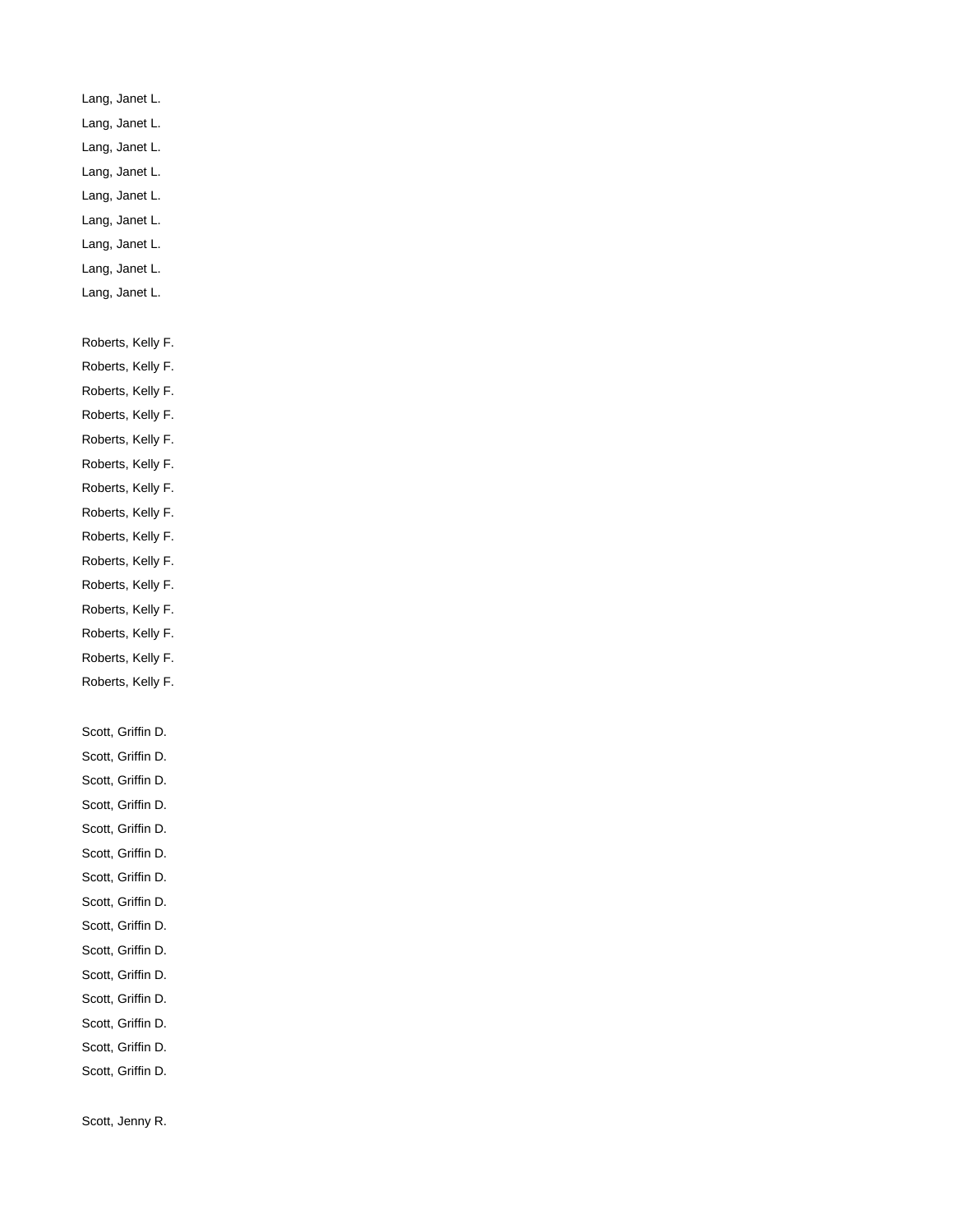- Scott, Jenny R.
- Scott, Jenny R.
- Scott, Jenny R.
- Scott, Jenny R.
- Scott, Jenny R.
- Scott, Jenny R. Scott, Jenny R.
- Scott, Jenny R.
- Scott, Jenny R.
- Scott, Jenny R.
- Scott, Jenny R.
- Scott, Jenny R.
- Scott, Jenny R.
- Scott, Jenny R.
- Kerber, Brook A.
- Kerber, Brook A.
- Kerber, Brook A.
- Kerber, Brook A.
- Kerber, Brook A.
- Kerber, Brook A.
- Kerber, Brook A.
- Kerber, Brook A.
- Kerber, Brook A.
- Kerber, Brook A.
- Kerber, Brook A.
- Kerber, Brook A.
- Kerber, Brook A.
- Kerber, Brook A.
- Kerber, Brook A.
- Scott, Jenny R. **Reimbursement** Scott, Jenny R. **Reimbursement** Scott, Jenny R. **Reimbursement**
- 
- 
- Clinton, McKenna S. Reimbursement
- Scott, Jenny R. **Reimbursement** Scott, Jenny R. **Fuel for Van/Petty Cash Fund** Scott, Jenny R. **Fuel for Van/Petty Cash Fund**
- Clinton, McKenna S. **Reimbursement**
- Meghan Warner Bookkeeping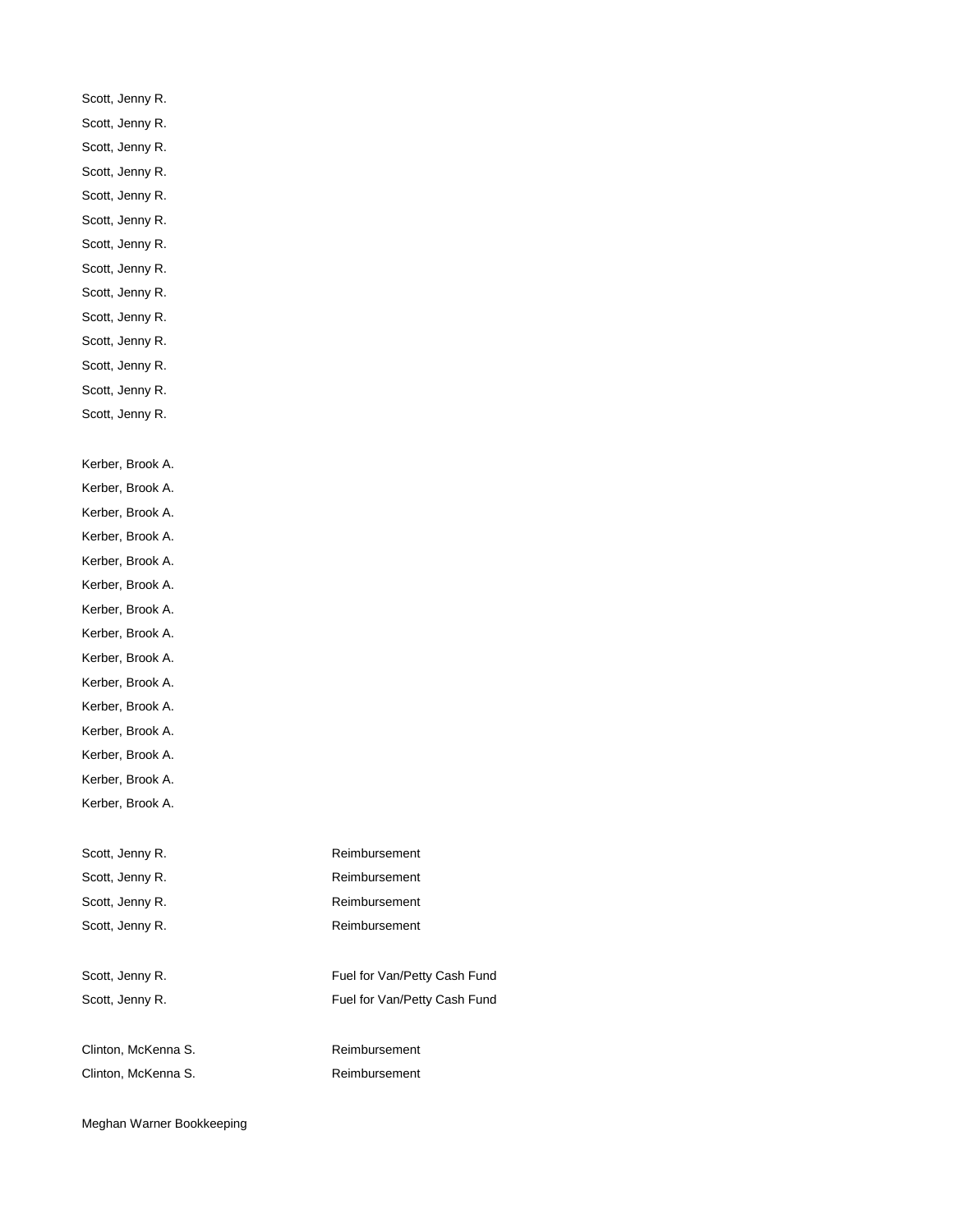Meghan Warner Bookkeeping Meghan Warner Bookkeeping

|                                   | <b>Funds Transfer</b>   |
|-----------------------------------|-------------------------|
|                                   | <b>Funds Transfer</b>   |
|                                   |                         |
| Edison                            | 57-43-485-0104-01 000-8 |
| Edison                            | 57-43-485-0104-01 000-8 |
|                                   |                         |
| State Compensation Insurance Fund | Policy #9045883-13      |
| State Compensation Insurance Fund | Policy #9045883-13      |
|                                   |                         |
| State Compensation Insurance Fund | Policy #9045883-13      |
| State Compensation Insurance Fund | Policy #9045883-13      |
| Ephland, Katia                    |                         |
| Ephland, Katia                    |                         |
|                                   |                         |
| Ritze, Sheila                     |                         |
| Ritze, Sheila                     |                         |
| Toledo, Phoebe                    |                         |
| Toledo, Phoebe                    |                         |
|                                   |                         |
| Tonkovich, Andrew & Alvarez, Lisa |                         |
| Tonkovich, Andrew & Alvarez, Lisa |                         |
|                                   |                         |
| Tonkovich, Andrew & Alvarez, Lisa |                         |
| Tonkovich, Andrew & Alvarez, Lisa |                         |
| Martin, Sussanne                  |                         |
| Martin, Sussanne                  |                         |
|                                   |                         |
|                                   | Deposit                 |
| Ephland, Katia                    | Deposit                 |
|                                   |                         |

| Ritze, Sheila                     | Deposit |
|-----------------------------------|---------|
| Toledo, Phoebe                    | Deposit |
| Tonkovich, Andrew & Alvarez, Lisa | Deposit |
| Tonkovich, Andrew & Alvarez, Lisa | Deposit |
| Martin, Sussanne                  | Deposit |
|                                   |         |

J. Crocker/Sleepover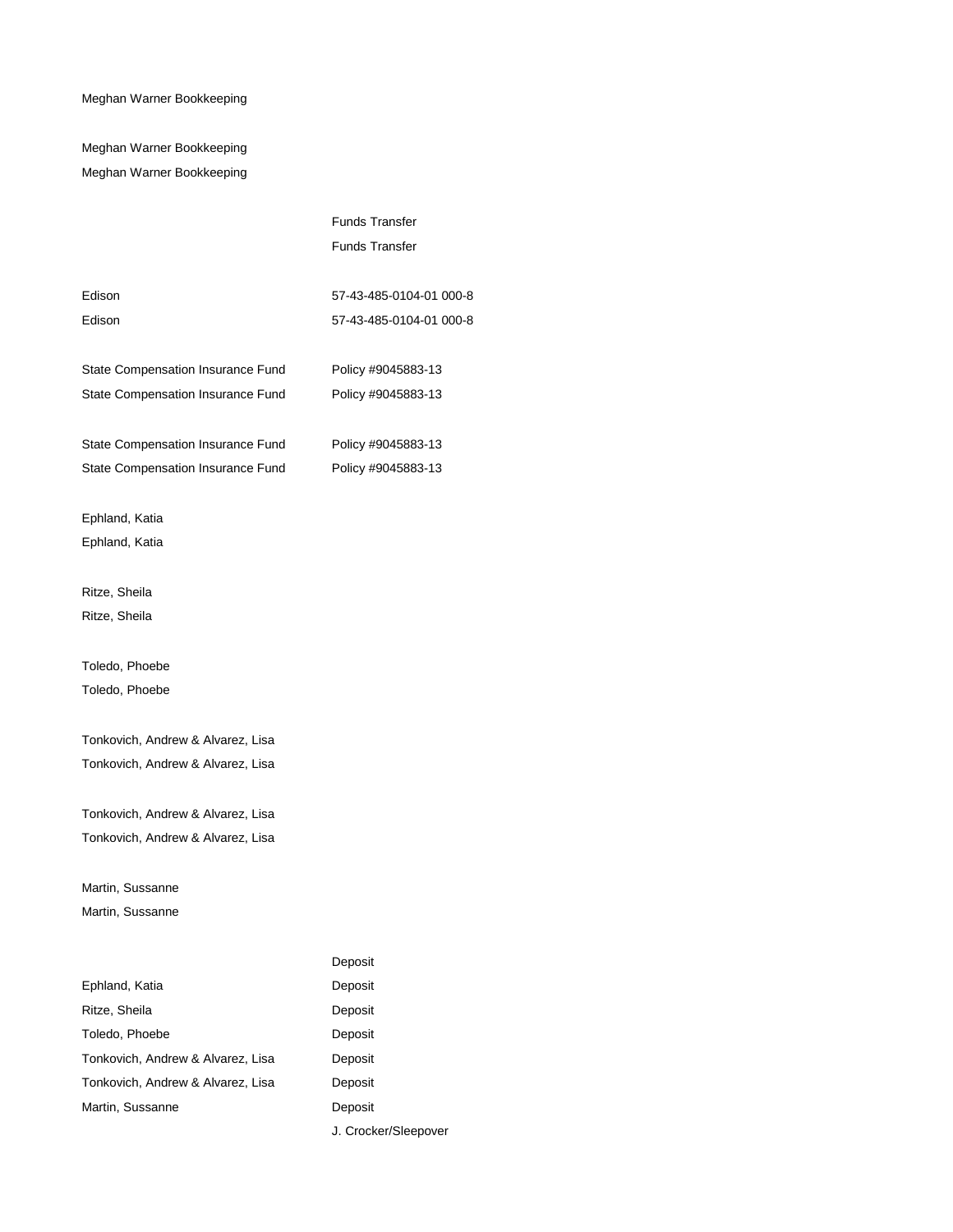K. Martin/Raffle Tix

S. Ritze/Raffle Tix S. Breedan/Raffle Tix

Raffle Tix Sales

ADJ

Maddy, Melissa

Maddy, Melissa

Maddy, Melissa

Maddy, Melissa

Williams, Angela & Jason Williams, Angela & Jason

#### Schmidt, Jennifer

Schmidt, Jennifer

# Breiling, Diggy Breiling, Diggy

Nowel, Cathy & Bruce Nowel, Cathy & Bruce

|                          | Deposit |
|--------------------------|---------|
| Maddy, Melissa           | Deposit |
| Maddy, Melissa           | Deposit |
| Williams, Angela & Jason | Deposit |
| Schmidt, Jennifer        | Deposit |
| Breiling, Diggy          | Deposit |
| Nowel, Cathy & Bruce     | Deposit |
|                          |         |
| Martin, Sussanne         |         |
| Martin, Sussanne         |         |
|                          |         |
| Doherty, Melissa & Paul  |         |
| Doherty, Melissa & Paul  |         |
|                          |         |
|                          | Deposit |
| Martin, Sussanne         | Deposit |
| Doherty, Melissa & Paul  | Deposit |
|                          |         |

Lux Cleaning Services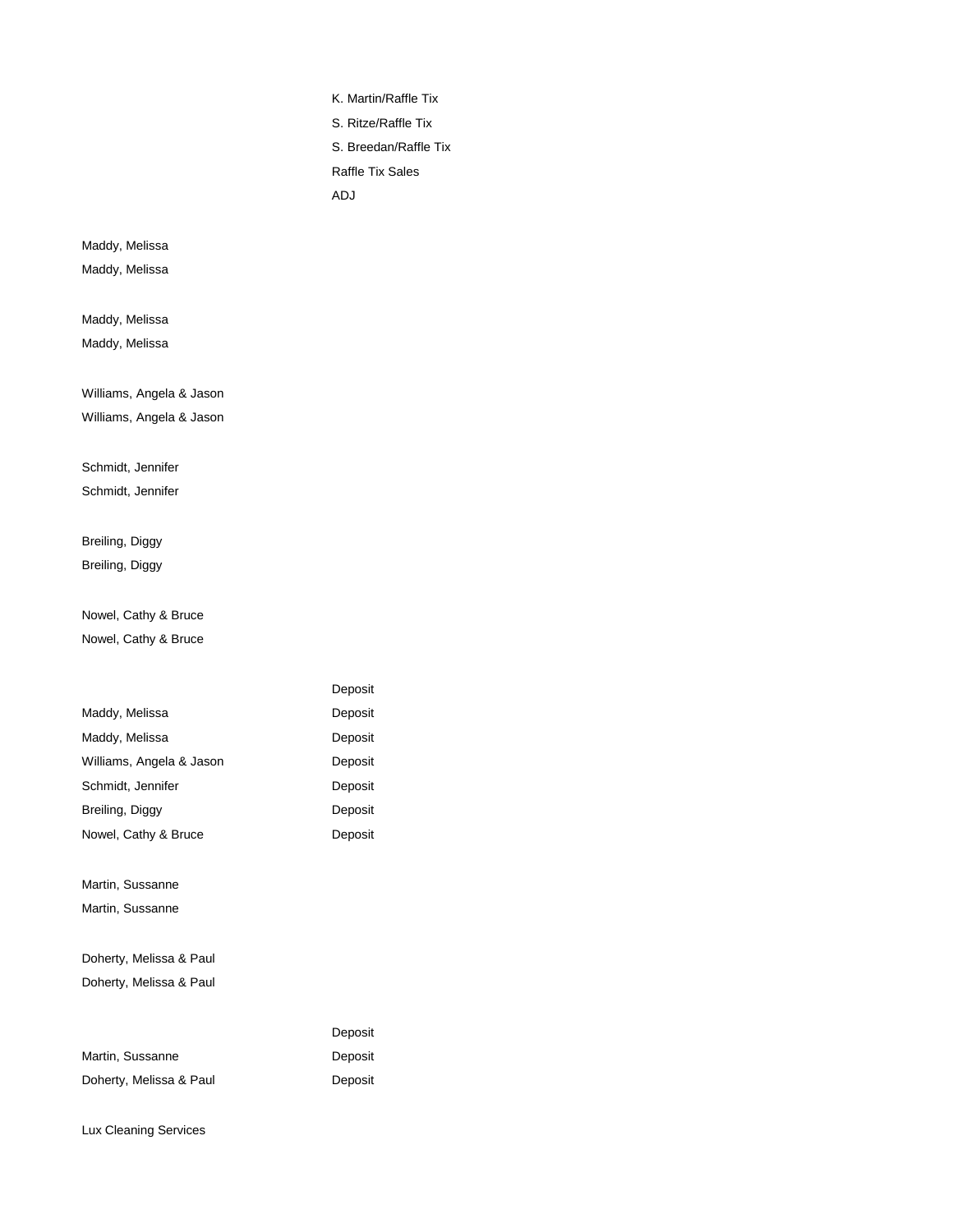Lux Cleaning Services

Meghan Warner Bookkeeping Meghan Warner Bookkeeping

Ballistrea, Joseph

Ballistrea, Joseph

Tafolla, Fernando

Tafolla, Fernando

Smith, Daniela Smith, Daniela

# Maddy, Melissa

Maddy, Melissa

|                           | Deposit                          |
|---------------------------|----------------------------------|
| Ballistrea, Joseph        | Deposit                          |
| Maddy, Melissa            | Deposit                          |
| Tafolla, Fernando         | Deposit                          |
| Smith, Daniela            | Deposit                          |
| Andersen, Stefan S.       |                                  |
| Andersen, Stefan S.       | Fall Registration - (2) Children |
| Andersen, Stefan S.       |                                  |
| Andersen, Stefan S.       |                                  |
| Lenk, Marcella            |                                  |
| Lenk, Marcella            |                                  |
| Tafolla, Fernando         |                                  |
| Tafolla, Fernando         | Fall Registration                |
| <b>Orkin Pest Control</b> | Account # D-2957145              |
| Orkin Pest Control        | 10/2013                          |
| AT&T                      | 130242553                        |
| AT&T                      | 130242553                        |
|                           | Deposit                          |
|                           | Electronic Scrip DES:Rebate      |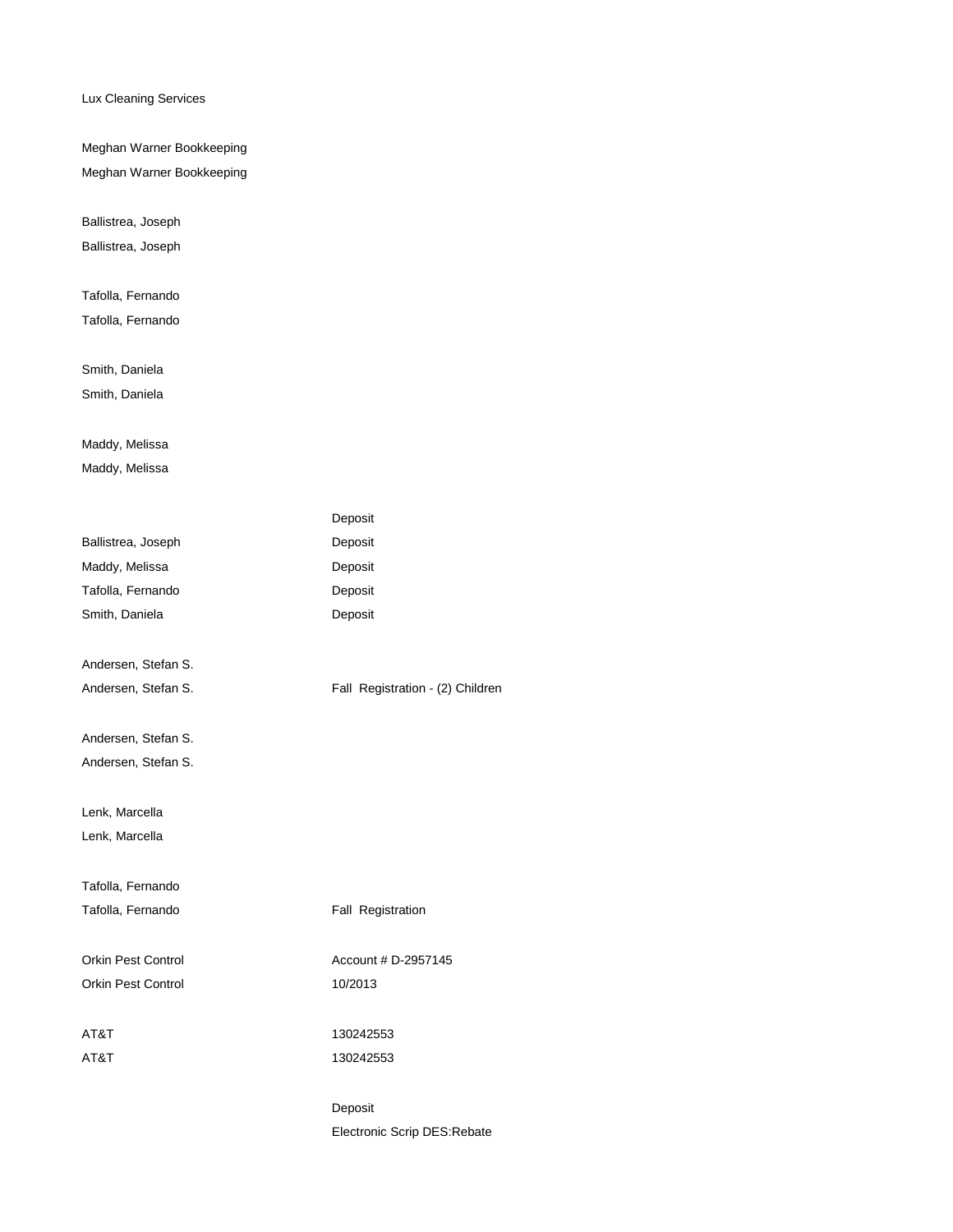| AT&T | 714-649-2214 |
|------|--------------|
| AT&T | 714-649-2214 |

Service Charge Service Charge

Deposit Deposit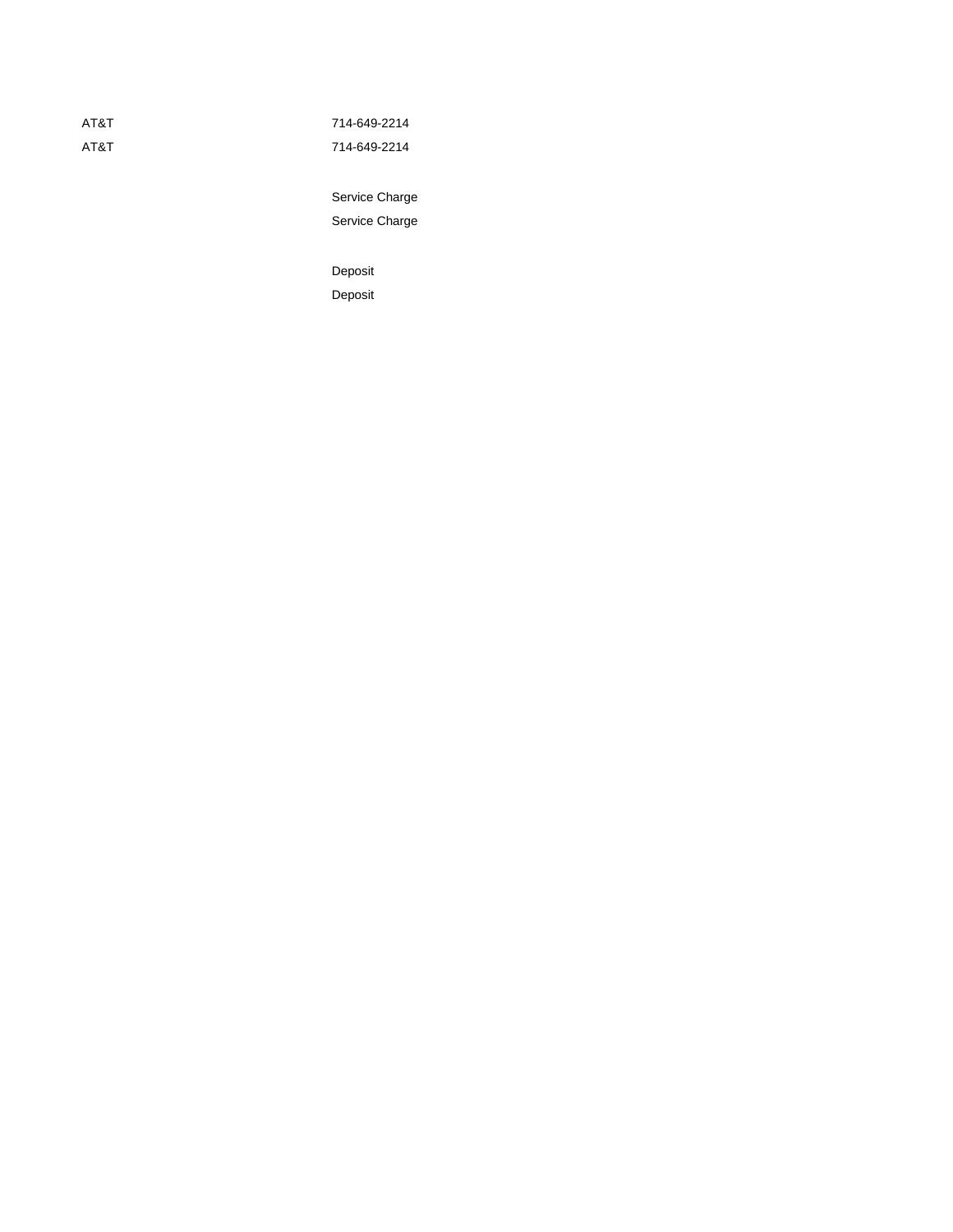| Account                      | Debit  | Credit |
|------------------------------|--------|--------|
| 1200 · Accounts Receivable   | 845.50 |        |
| 4090 · Tuition               |        | 445.00 |
| 4090 · Tuition               |        | 445.00 |
| 4090 · Tuition               | 44.50  |        |
|                              | 890.00 | 890.00 |
| 1200 · Accounts Receivable   | 164.58 |        |
| 4090 · Tuition               |        | 164.58 |
|                              | 164.58 | 164.58 |
| 1200 · Accounts Receivable   | 285.00 |        |
| 4090 · Tuition               |        | 285.00 |
|                              | 285.00 | 285.00 |
| 1200 · Accounts Receivable   | 90.00  |        |
| 4090 · Tuition               |        | 90.00  |
|                              | 90.00  | 90.00  |
| 1200 · Accounts Receivable   | 125.00 |        |
| 4090 · Tuition               |        | 125.00 |
|                              | 125.00 | 125.00 |
| 1200 · Accounts Receivable   | 475.00 |        |
| 4090 · Tuition               |        | 475.00 |
|                              | 475.00 | 475.00 |
| 1200 · Accounts Receivable   | 607.75 |        |
| 4090 · Tuition               |        | 607.75 |
|                              | 607.75 | 607.75 |
| 1200 · Accounts Receivable   | 164.58 |        |
| 4090 · Tuition               |        | 164.58 |
|                              | 164.58 | 164.58 |
| 1200 · Accounts Receivable   | 50.00  |        |
| 4036 · Transportation Income |        | 50.00  |
|                              | 50.00  | 50.00  |
| 1200 · Accounts Receivable   | 555.00 |        |
| 4090 · Tuition               |        | 555.00 |
|                              | 555.00 | 555.00 |
| 1200 · Accounts Receivable   | 50.00  |        |
| 4036 · Transportation Income |        | 50.00  |
|                              | 50.00  | 50.00  |
| 1200 · Accounts Receivable   | 500.00 |        |
| 4090 · Tuition               |        | 225.00 |
| 4090 · Tuition               |        | 225.00 |
| 4036 · Transportation Income |        | 50.00  |
|                              | 500.00 | 500.00 |
| 1200 · Accounts Receivable   | 350.00 |        |
| 4090 · Tuition               |        | 350.00 |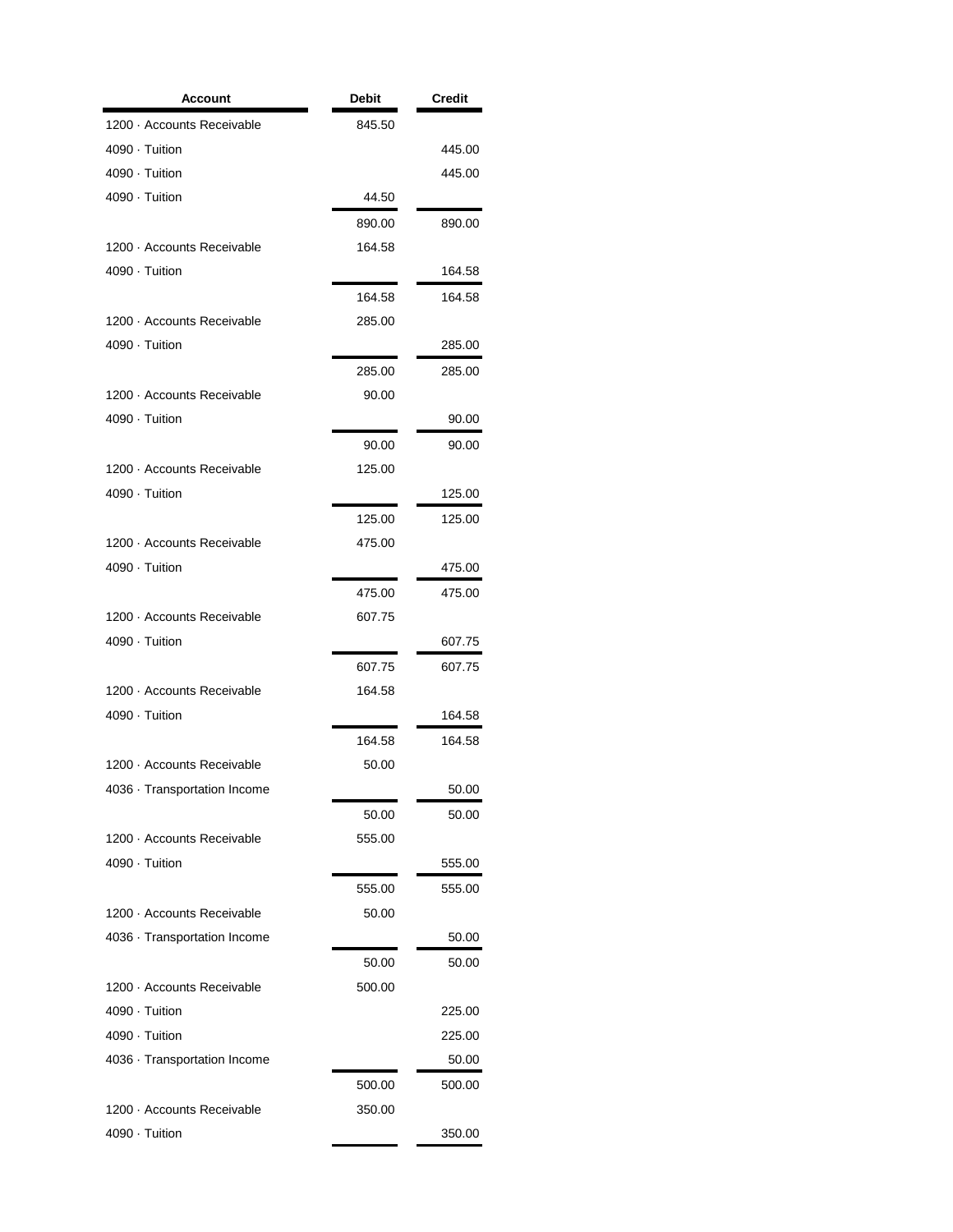|                                   | 350.00 | 350.00 |
|-----------------------------------|--------|--------|
| 1200 · Accounts Receivable        | 90.00  |        |
| 4090 · Tuition                    |        | 40.00  |
| 4036 · Transportation Income      |        | 50.00  |
|                                   | 90.00  | 90.00  |
| 1200 · Accounts Receivable        | 680.00 |        |
| 4090 · Tuition                    |        | 680.00 |
|                                   | 680.00 | 680.00 |
| 1200 · Accounts Receivable        | 350.00 |        |
| 4090 · Tuition                    |        | 350.00 |
|                                   | 350.00 | 350.00 |
| 1200 · Accounts Receivable        | 600.00 |        |
| 4090 · Tuition                    |        | 200.00 |
| 4090 · Tuition                    |        | 350.00 |
| 4036 · Transportation Income      |        | 50.00  |
|                                   | 600.00 | 600.00 |
| 1200 · Accounts Receivable        | 285.00 |        |
| 4090 · Tuition                    |        | 285.00 |
|                                   | 285.00 | 285.00 |
| 1200 · Accounts Receivable        | 140.00 |        |
| 4090 · Tuition                    |        | 90.00  |
| 4036 · Transportation Income      |        | 50.00  |
|                                   | 140.00 | 140.00 |
| 1200 · Accounts Receivable        | 450.00 |        |
| 4090 · Tuition                    |        | 400.00 |
| 4036 · Transportation Income      |        | 50.00  |
|                                   | 450.00 | 450.00 |
| 1200 · Accounts Receivable        | 332.50 |        |
| 4090 · Tuition                    |        | 175.00 |
| 4090 · Tuition                    |        | 175.00 |
| 4090 · Tuition                    | 17.50  |        |
|                                   | 350.00 | 350.00 |
| 1000 · B of A Checking            |        | 463.32 |
| 6090 Dues & Subscriptions         | 463.32 |        |
|                                   | 463.32 | 463.32 |
| 1000 · B of A Checking            |        | 420.05 |
| 6792 · Regular                    | 485.00 |        |
| 6801 · ETT                        | 0.00   |        |
| $2105 \cdot ETT$                  | 0.00   |        |
| 2106 · Federal Withholding        |        | 23.00  |
| 6804 · Social Security            | 30.07  |        |
| 2111 · Social Security - Company  |        | 30.07  |
| 2112 · Social Security - Employee |        | 30.07  |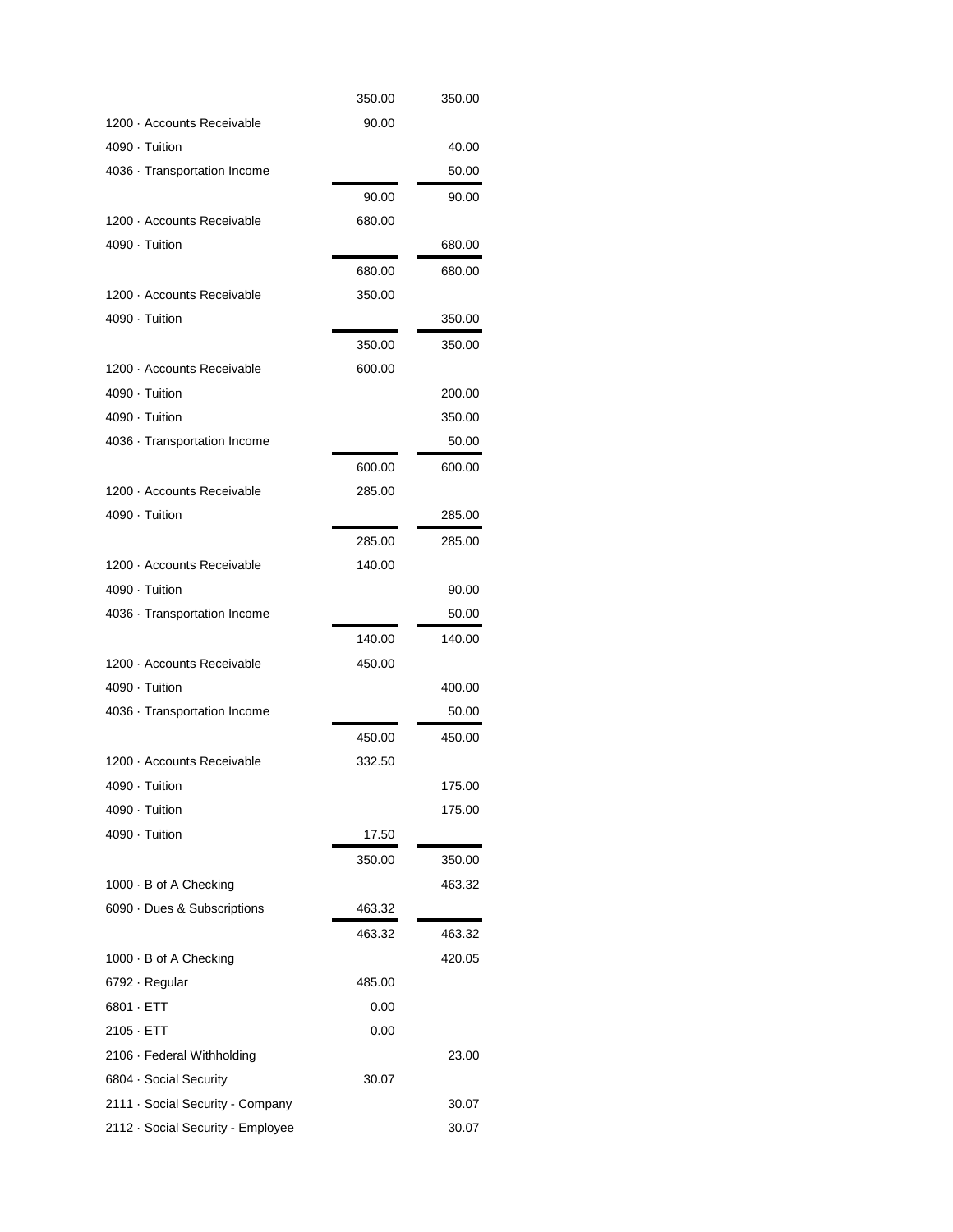| 6803 · Medicare                   | 7.03   |        |
|-----------------------------------|--------|--------|
| 2109 · Medicare - Company         |        | 7.03   |
| 2110 · Medicare - Employee        |        | 7.03   |
| 2102 · CA Withholding             | 0.00   |        |
| 2103 · CA SDI                     |        | 4.85   |
| $6805 \cdot SUI$                  | 30.07  |        |
| 2113 - SUI                        |        | 30.07  |
|                                   | 552.17 | 552.17 |
| 1000 · B of A Checking            |        | 434.43 |
| 6792 · Regular                    | 492.00 |        |
| 6801 · ETT                        | 0.00   |        |
| $2105 \cdot ETT$                  | 0.00   |        |
| 2106 · Federal Withholding        |        | 15.00  |
| 6804 Social Security              | 30.51  |        |
| 2111 · Social Security - Company  |        | 30.51  |
| 2112 · Social Security - Employee |        | 30.51  |
| 6803 - Medicare                   | 7.14   |        |
| 2109 · Medicare - Company         |        | 7.14   |
| 2110 · Medicare - Employee        |        | 7.14   |
| 2102 · CA Withholding             | 0.00   |        |
| 2103 · CA SDI                     |        | 4.92   |
|                                   |        |        |
| $6805 \cdot SUI$                  | 30.51  |        |
| 2113 - SUI                        |        | 30.51  |
|                                   | 560.16 | 560.16 |
| 1000 · B of A Checking            |        | 54.81  |
| 6792 · Regular                    | 60.00  |        |
| 6801 · ETT                        | 0.00   |        |
| $2105 \cdot ETT$                  | 0.00   |        |
| 2106 · Federal Withholding        | 0.00   |        |
| 6804 · Social Security            | 3.72   |        |
| 2111 · Social Security - Company  |        | 3.72   |
| 2112 · Social Security - Employee |        | 3.72   |
| 6803 · Medicare                   | 0.87   |        |
| 2109 · Medicare - Company         |        | 0.87   |
| 2110 · Medicare - Employee        |        | 0.87   |
| 2102 · CA Withholding             | 0.00   |        |
| 2103 - CA SDI                     |        | 0.60   |
| 6805 · SUI                        | 3.72   |        |
| 2113 - SUI                        |        | 3.72   |
|                                   | 68.31  | 68.31  |
| 1000 · B of A Checking            |        | 621.18 |
| 6792 · Regular                    | 680.00 |        |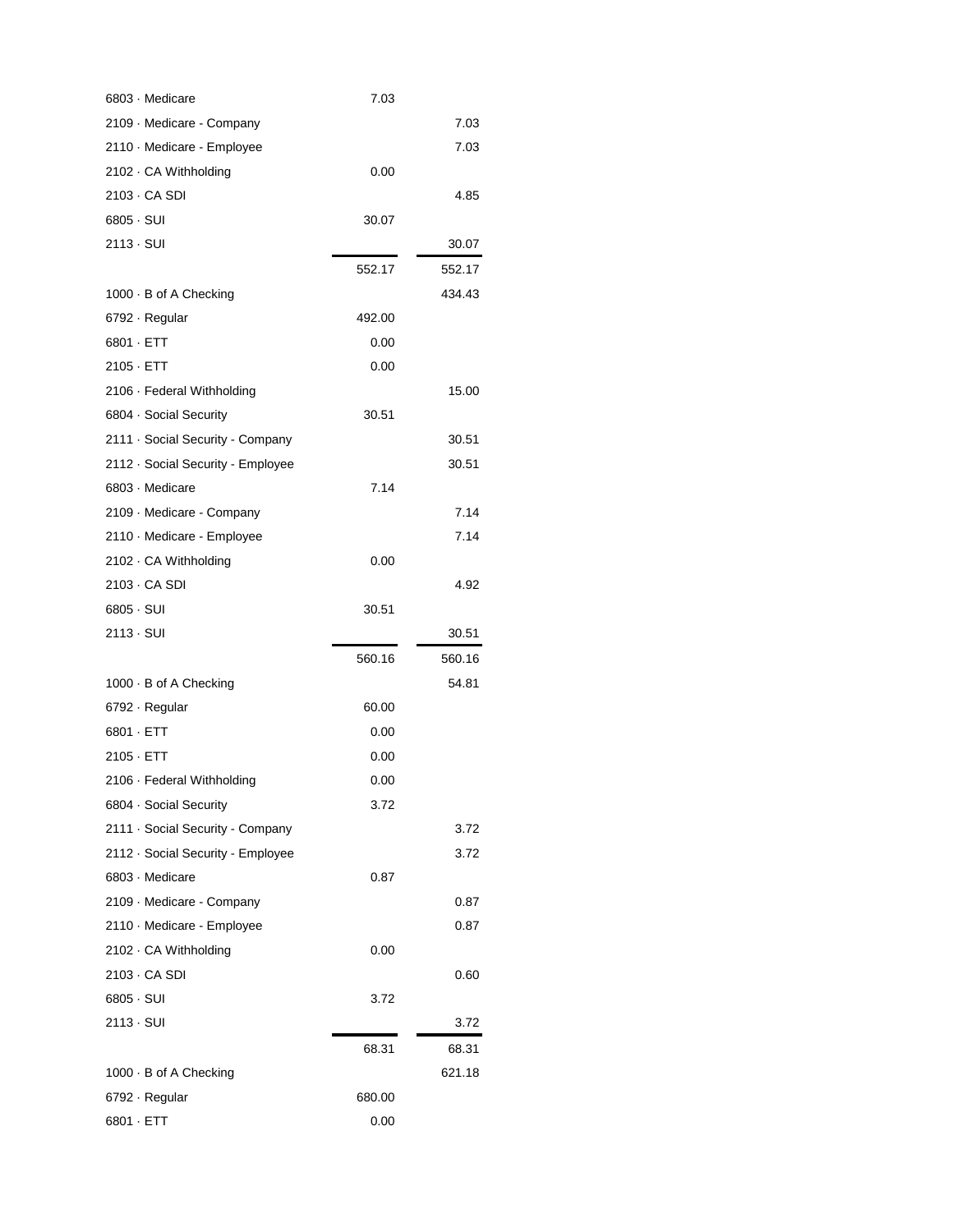| $2105 \cdot ETT$                  | 0.00   |        |
|-----------------------------------|--------|--------|
| 2106 · Federal Withholding        | 0.00   |        |
| 6804 Social Security              | 42.16  |        |
| 2111 Social Security - Company    |        | 42.16  |
| 2112 · Social Security - Employee |        | 42.16  |
| 6803 · Medicare                   | 9.86   |        |
| 2109 · Medicare - Company         |        | 9.86   |
| 2110 · Medicare - Employee        |        | 9.86   |
| 2102 · CA Withholding             | 0.00   |        |
| 2103 · CA SDI                     |        | 6.80   |
| $6805 \cdot SUI$                  | 42.16  |        |
| 2113 - SUI                        |        | 42.16  |
|                                   | 774.18 | 774.18 |
| 1000 · B of A Checking            |        | 241.35 |
| 6792 · Regular                    | 285.00 |        |
| $6801 \cdot ETT$                  | 0.00   |        |
| $2105 \cdot ETT$                  | 0.00   |        |
| 2106 · Federal Withholding        |        | 19.00  |
| 6804 Social Security              | 17.67  |        |
| 2111 · Social Security - Company  |        | 17.67  |
| 2112 Social Security - Employee   |        | 17.67  |
| 6803 · Medicare                   | 4.13   |        |
| 2109 · Medicare - Company         |        | 4.13   |
| 2110 · Medicare - Employee        |        | 4.13   |
| 2102 · CA Withholding             | 0.00   |        |
| 2103 · CA SDI                     |        | 2.85   |
| $6805 \cdot SUI$                  | 17.67  |        |
| 2113 - SUI                        |        | 17.67  |
|                                   | 324.47 | 324.47 |
| 1000 · B of A Checking            |        | 342.27 |
| 6792 · Regular                    | 390.00 |        |
| $6801 \cdot ETT$                  | 0.00   |        |
| $2105 \cdot ETT$                  | 0.00   |        |
| 2106 · Federal Withholding        |        | 14.00  |
| 6804 Social Security              | 24.18  |        |
| 2111 · Social Security - Company  |        | 24.18  |
| 2112 Social Security - Employee   |        | 24.18  |
| 6803 · Medicare                   | 5.65   |        |
| 2109 · Medicare - Company         |        | 5.65   |
| 2110 · Medicare - Employee        |        | 5.65   |
| 2102 · CA Withholding             | 0.00   |        |
| $2103 \cdot CA$ SDI               |        | 3.90   |
| $6805 \cdot SUI$                  | 0.00   |        |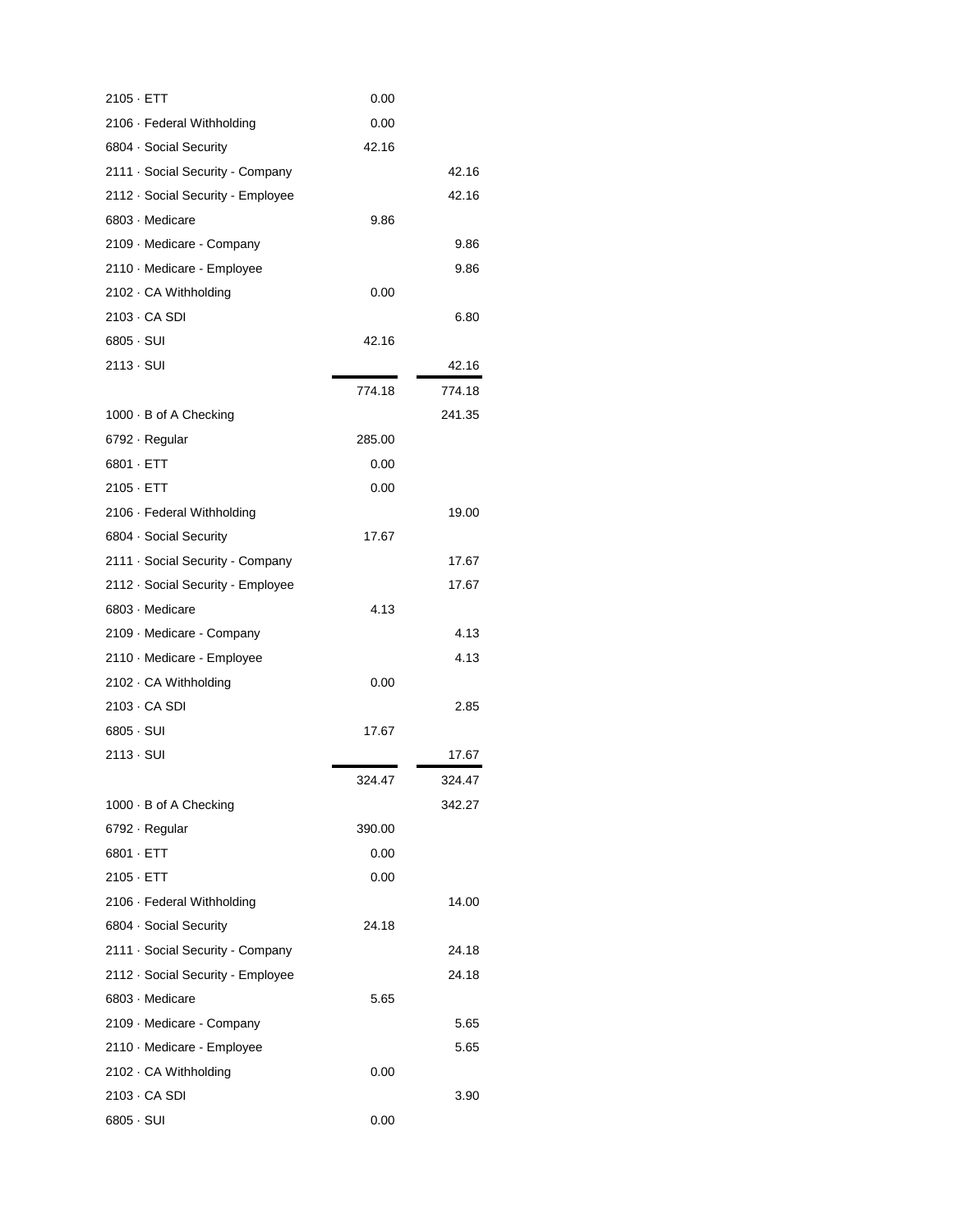| 2113 - SUI                        | 0.00     |          |
|-----------------------------------|----------|----------|
|                                   | 419.83   | 419.83   |
| 1000 · B of A Checking            |          | 790.68   |
| 6792 · Regular                    | 947.70   |          |
| 6801 · ETT                        | 0.00     |          |
| $2105 \cdot ETT$                  | 0.00     |          |
| 2106 · Federal Withholding        |          | 60.00    |
| 6804 · Social Security            | 58.76    |          |
| 2111 · Social Security - Company  |          | 58.76    |
| 2112 · Social Security - Employee |          | 58.76    |
| 6803 · Medicare                   | 13.74    |          |
| 2109 · Medicare - Company         |          | 13.74    |
| 2110 · Medicare - Employee        |          | 13.74    |
| 2102 · CA Withholding             |          | 15.04    |
| 2103 · CA SDI                     |          | 9.48     |
| 6805 · SUI                        | 58.76    |          |
| 2113 - SUI                        |          | 58.76    |
|                                   | 1,078.96 | 1,078.96 |
| 1000 · B of A Checking            |          | 120.00   |
| 2000 · Accounts Payable           | 120.00   |          |
|                                   | 120.00   | 120.00   |
| 2201 · SMRPD                      |          | 1,500.00 |
| 1000 · B of A Checking            | 1,500.00 |          |
|                                   | 1,500.00 | 1,500.00 |
| 1200 · Accounts Receivable        | 240.00   |          |
| 4090 · Tuition                    |          | 240.00   |
|                                   | 240.00   | 240.00   |
| 1499 · Undeposited Funds          | 608.00   |          |
| 1200 - Accounts Receivable        |          | 608.00   |
|                                   | 608.00   | 608.00   |
| 1499 - Undeposited Funds          | 95.00    |          |
| 1200 · Accounts Receivable        |          | 95.00    |
|                                   | 95.00    | 95.00    |
| 1499 - Undeposited Funds          | 500.00   |          |
| 1200 · Accounts Receivable        |          | 500.00   |
|                                   | 500.00   | 500.00   |
| 1499 · Undeposited Funds          | 150.00   |          |
| 1200 · Accounts Receivable        |          | 150.00   |
|                                   | 150.00   | 150.00   |
| 1000 · B of A Checking            | 1,362.81 |          |
| 1499 - Undeposited Funds          |          | 500.00   |
| 1499 - Undeposited Funds          |          | 150.00   |
| 1499 · Undeposited Funds          |          | 608.00   |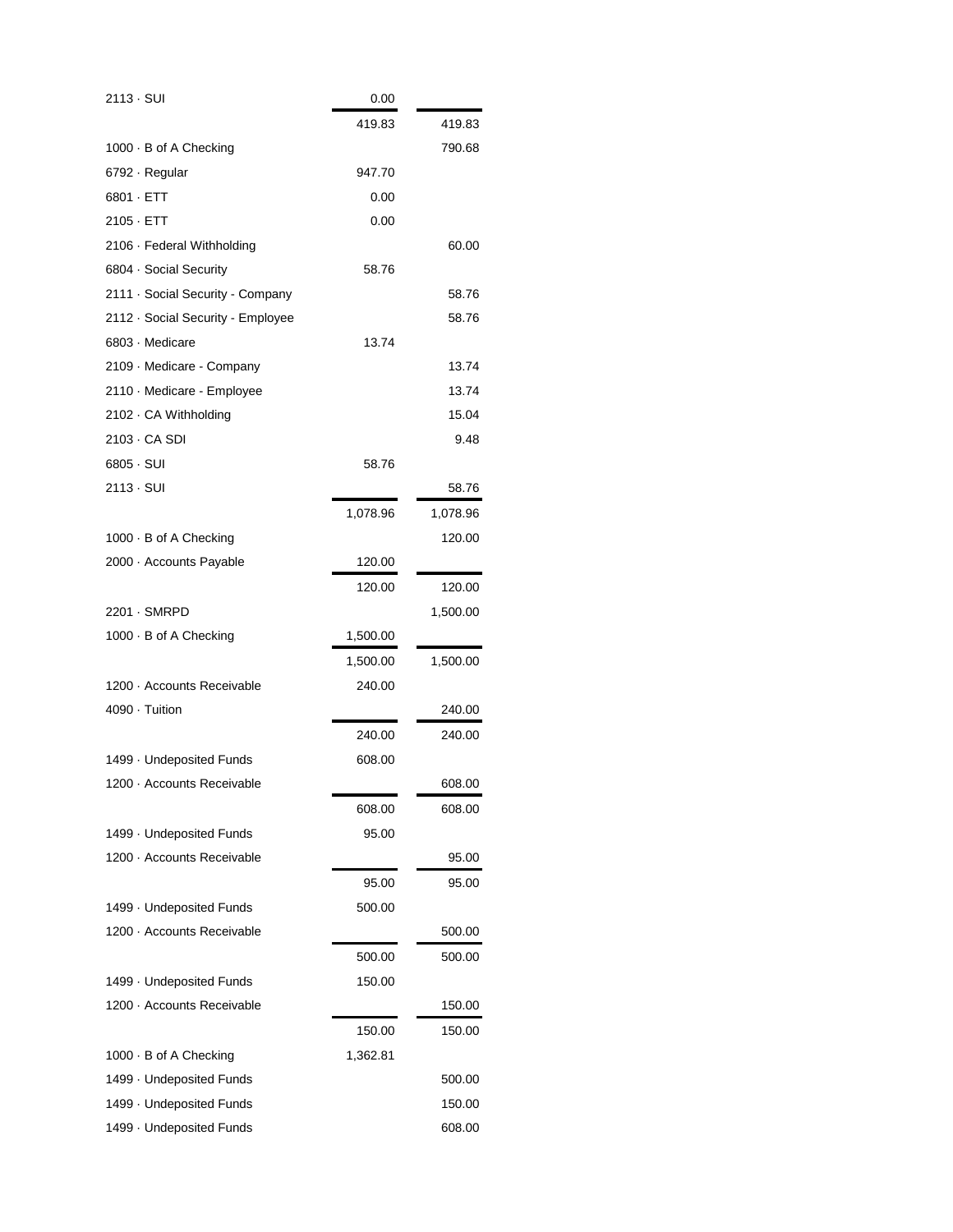| 1499 · Undeposited Funds          |          | 95.00    |
|-----------------------------------|----------|----------|
| 6026 · Transportation Expense     | 90.00    |          |
| 4030 · Fundraiser Income          |          | 100.06   |
| 4030 · Fundraiser Income          | 0.25     |          |
|                                   | 1,453.06 | 1,453.06 |
| 1000 · B of A Checking            |          | 139.00   |
| 2000 · Accounts Payable           | 139.00   |          |
|                                   | 139.00   | 139.00   |
| 1200 · Accounts Receivable        | 25.00    |          |
| 4036 · Transportation Income      |          | 25.00    |
|                                   | 25.00    | 25.00    |
| 1000 · B of A Checking            |          | 1,387.74 |
| 2106 · Federal Withholding        | 267.00   |          |
| 2111 · Social Security - Company  | 454.14   |          |
| 2112 · Social Security - Employee | 454.14   |          |
| 2109 - Medicare - Company         | 106.23   |          |
| 2110 · Medicare - Employee        | 106.23   |          |
|                                   | 1,387.74 | 1,387.74 |
| 1000 · B of A Checking            |          | 122.67   |
| 2102 · CA Withholding             | 49.41    |          |
| 2103 · CA SDI                     | 73.26    |          |
|                                   | 122.67   | 122.67   |
| 1000 · B of A Checking            |          | 675.33   |
| 2113 - SUI                        | 675.33   |          |
| $2105 \cdot ETT$                  | 0.00     |          |
|                                   | 675.33   | 675.33   |
| 2000 - Accounts Payable           |          | 150.00   |
| 6905 · Janitorial                 | 150.00   |          |
|                                   | 150.00   | 150.00   |
| 2000 · Accounts Payable           |          | 183.27   |
| 6943 · Trash                      | 183.27   |          |
|                                   | 183.27   | 183.27   |
| 1000 · B of A Checking            |          | 775.00   |
| 2000 - Accounts Payable           | 775.00   |          |
|                                   | 775.00   | 775.00   |
| 1000 · B of A Checking            |          | 63.27    |
| 2000 · Accounts Payable           | 63.27    |          |
|                                   | 63.27    | 63.27    |
| 1000 · B of A Checking            |          | 183.27   |
| 2000 · Accounts Payable           | 183.27   |          |
|                                   | 183.27   | 183.27   |
| 1499 - Undeposited Funds          | 845.50   |          |
| 1200 · Accounts Receivable        |          | 845.50   |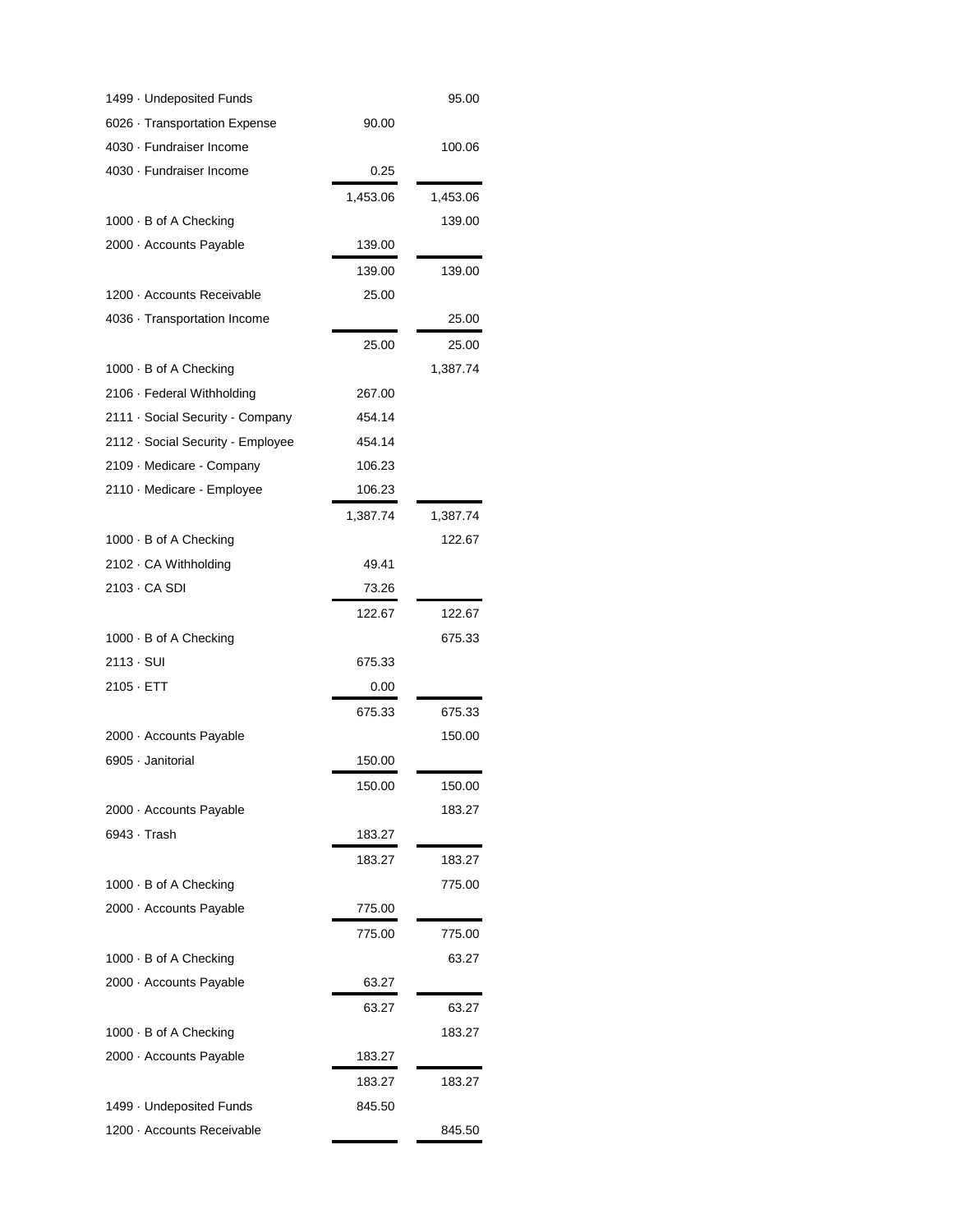|                                   | 845.50 | 845.50 |
|-----------------------------------|--------|--------|
| 1000 · B of A Checking            | 867.12 |        |
| 1499 - Undeposited Funds          |        | 845.50 |
| 6970 · Telephone                  |        | 21.62  |
|                                   | 867.12 | 867.12 |
| 1000 · B of A Checking            |        | 334.13 |
| 6792 · Regular                    | 380.00 |        |
| 6801 · ETT                        | 0.00   |        |
| $2105 \cdot ETT$                  | 0.00   |        |
| 2106 · Federal Withholding        |        | 13.00  |
| 6804 · Social Security            | 23.56  |        |
| 2111 · Social Security - Company  |        | 23.56  |
| 2112 · Social Security - Employee |        | 23.56  |
| 6803 - Medicare                   | 5.51   |        |
| 2109 · Medicare - Company         |        | 5.51   |
| 2110 · Medicare - Employee        |        | 5.51   |
| 2102 · CA Withholding             | 0.00   |        |
| 2103 · CA SDI                     |        | 3.80   |
| 6805 · SUI                        | 23.56  |        |
| 2113 - SUI                        |        | 23.56  |
|                                   | 432.63 | 432.63 |
| 1000 · B of A Checking            |        | 131.56 |
| 6792 · Regular                    | 144.00 |        |
| $6801 \cdot ETT$                  | 0.00   |        |
| $2105 \cdot ETT$                  | 0.00   |        |
| 2106 · Federal Withholding        | 0.00   |        |
| 6804 · Social Security            | 8.92   |        |
| 2111 · Social Security - Company  |        | 8.92   |
| 2112 · Social Security - Employee |        | 8.92   |
| 6803 · Medicare                   | 2.08   |        |
| 2109 · Medicare - Company         |        | 2.08   |
| 2110 · Medicare - Employee        |        | 2.08   |
| 2102 · CA Withholding             | 0.00   |        |
| 2103 · CA SDI                     |        | 1.44   |
| $6805 \cdot SUI$                  | 8.92   |        |
| 2113 - SUI                        |        | 8.92   |
|                                   | 163.92 | 163.92 |
| 1000 · B of A Checking            |        | 484.15 |
| 6792 · Regular                    | 530.00 |        |
| 6801 · ETT                        | 0.00   |        |
| $2105 \cdot ETT$                  | 0.00   |        |
| 2106 · Federal Withholding        | 0.00   |        |
|                                   |        |        |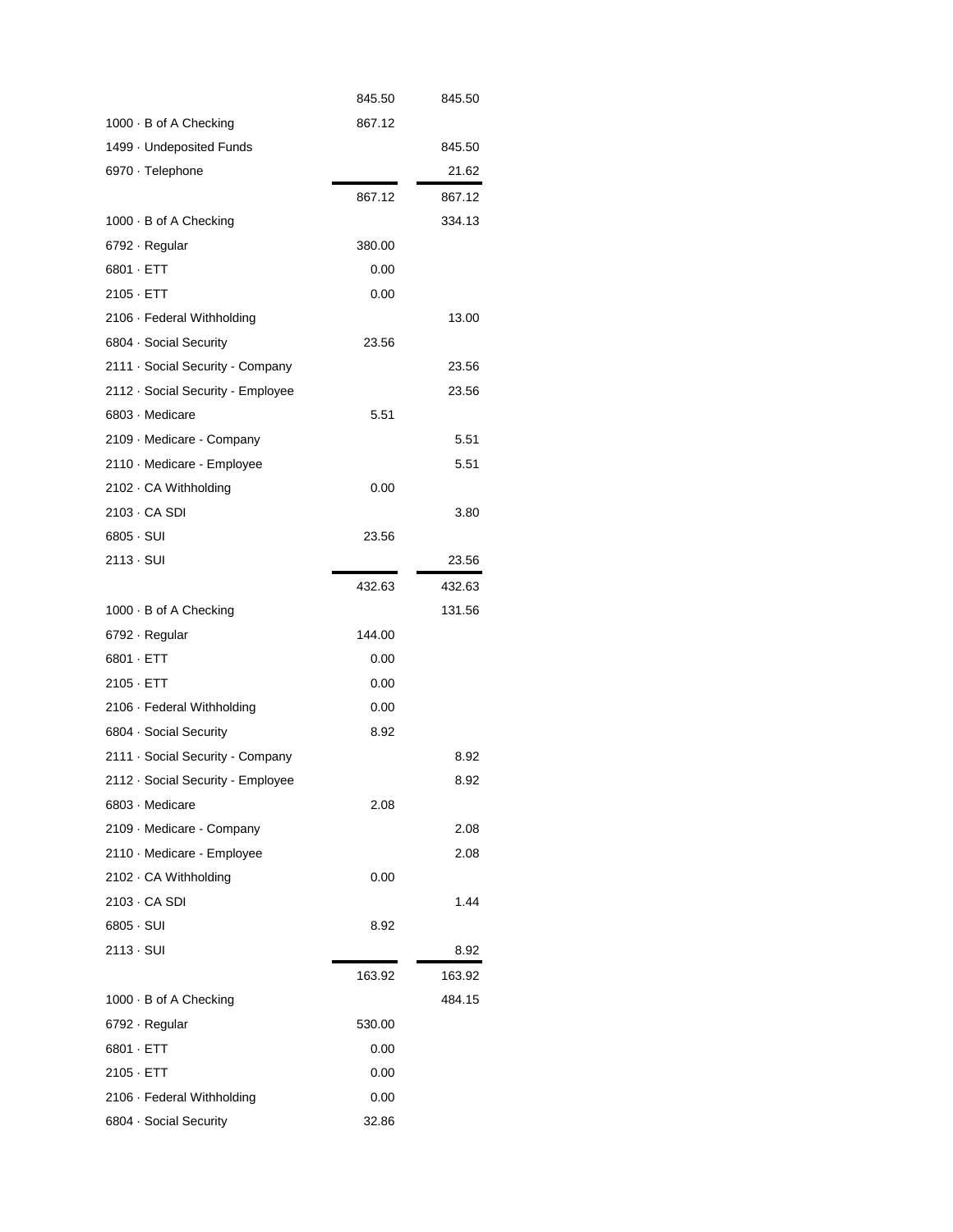| 2111 · Social Security - Company  |        | 32.86  |
|-----------------------------------|--------|--------|
| 2112 · Social Security - Employee |        | 32.86  |
| 6803 · Medicare                   | 7.69   |        |
| 2109 · Medicare - Company         |        | 7.69   |
| 2110 · Medicare - Employee        |        | 7.69   |
| 2102 · CA Withholding             | 0.00   |        |
| 2103 - CA SDI                     |        | 5.30   |
| 6805 - SUI                        | 32.86  |        |
| 2113 - SUI                        |        | 32.86  |
|                                   | 603.41 | 603.41 |
| 1000 · B of A Checking            |        | 228.64 |
| 6792 · Regular                    | 270.00 |        |
| 6801 · ETT                        | 0.00   |        |
| 2105 - ETT                        | 0.00   |        |
| 2106 · Federal Withholding        |        | 18.00  |
| 6804 · Social Security            | 16.74  |        |
| 2111 · Social Security - Company  |        | 16.74  |
| 2112 · Social Security - Employee |        | 16.74  |
| 6803 - Medicare                   | 3.92   |        |
| 2109 · Medicare - Company         |        | 3.92   |
| 2110 · Medicare - Employee        |        | 3.92   |
| 2102 · CA Withholding             | 0.00   |        |
| 2103 · CA SDI                     |        | 2.70   |
| $6805 \cdot SUI$                  | 16.74  |        |
| 2113 - SUI                        |        | 16.74  |
|                                   | 307.40 | 307.40 |
| 1000 · B of A Checking            |        | 200.06 |
| 6792 · Regular                    | 219.00 |        |
| 6801 · ETT                        | 0.00   |        |
| 2105 · ETT                        | 0.00   |        |
| 2106 · Federal Withholding        | 0.00   |        |
| 6804 Social Security              | 13.57  |        |
| 2111 · Social Security - Company  |        | 13.57  |
| 2112 · Social Security - Employee |        | 13.57  |
| 6803 · Medicare                   | 3.18   |        |
| 2109 Medicare - Company           |        | 3.18   |
| 2110 · Medicare - Employee        |        | 3.18   |
| 2102 · CA Withholding             | 0.00   |        |
| 2103 - CA SDI                     |        | 2.19   |
| 6805 - SUI                        | 0.00   |        |
| 2113 - SUI                        | 0.00   |        |
|                                   | 235.75 | 235.75 |
| 1000 · B of A Checking            |        | 767.29 |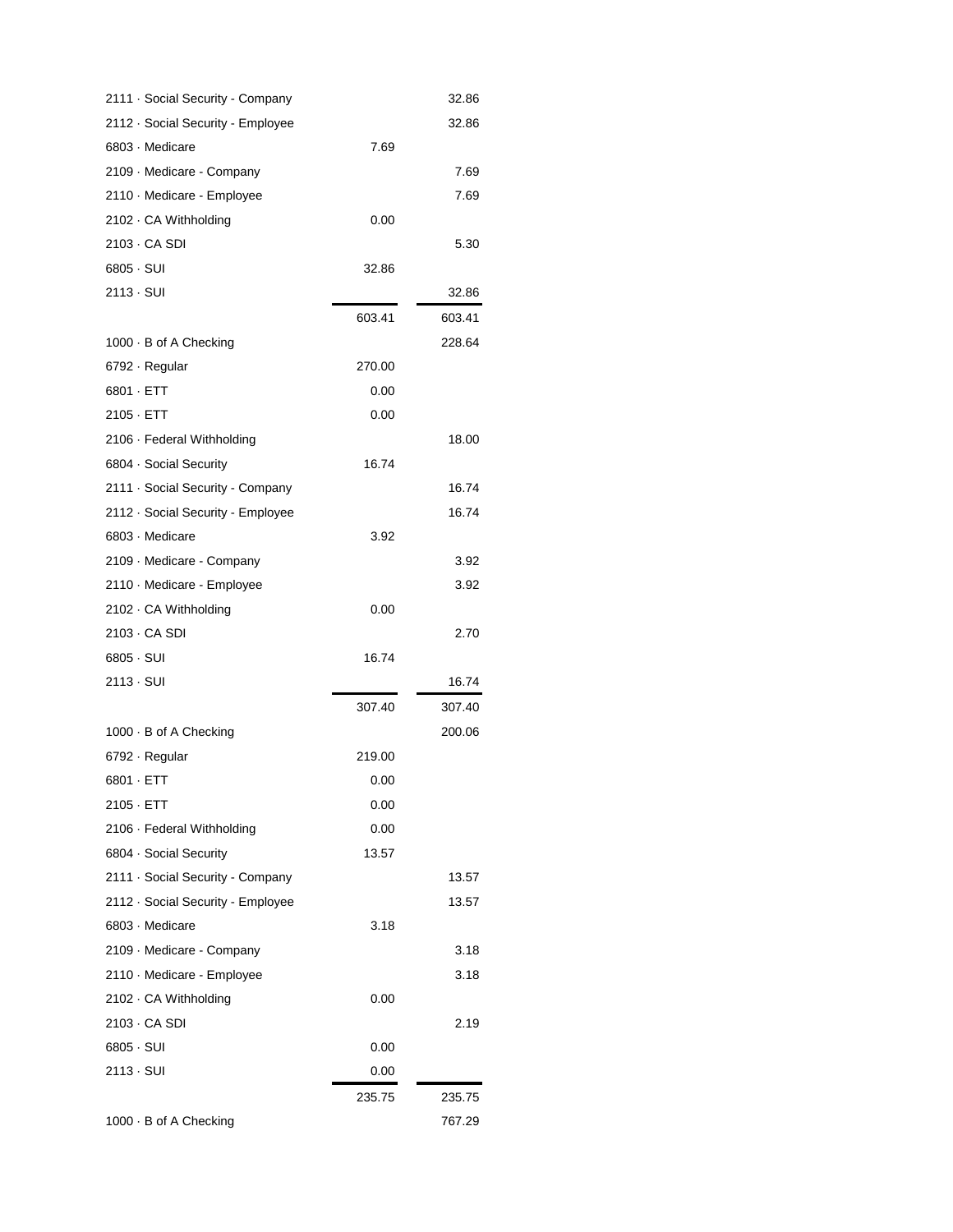| 6792 · Regular                    | 917.33   |          |
|-----------------------------------|----------|----------|
| $6801 \cdot ETT$                  | 0.00     |          |
| $2105 \cdot ETT$                  | 0.00     |          |
| 2106 · Federal Withholding        |          | 57.00    |
| 6804 · Social Security            | 56.87    |          |
| 2111 · Social Security - Company  |          | 56.87    |
| 2112 · Social Security - Employee |          | 56.87    |
| 6803 - Medicare                   | 13.30    |          |
| 2109 · Medicare - Company         |          | 13.30    |
| 2110 · Medicare - Employee        |          | 13.30    |
| 2102 · CA Withholding             |          | 13.70    |
| 2103 - CA SDI                     |          | 9.17     |
| $6805 \cdot SUI$                  | 56.87    |          |
| 2113 - SUI                        |          | 56.87    |
|                                   | 1,044.37 | 1,044.37 |
| 1000 · B of A Checking            |          | 54.81    |
| 6792 · Regular                    | 60.00    |          |
| $6801 \cdot ETT$                  | 0.00     |          |
| 2105 · ETT                        | 0.00     |          |
| 2106 · Federal Withholding        | 0.00     |          |
| 6804 · Social Security            | 3.72     |          |
| 2111 · Social Security - Company  |          | 3.72     |
| 2112 · Social Security - Employee |          | 3.72     |
| 6803 · Medicare                   | 0.87     |          |
| 2109 · Medicare - Company         |          | 0.87     |
| 2110 · Medicare - Employee        |          | 0.87     |
| 2102 · CA Withholding             | 0.00     |          |
| 2103 - CA SDI                     |          | 0.60     |
| 6805 · SUI                        | 3.72     |          |
| 2113 - SUI                        |          | 3.72     |
|                                   | 68.31    | 68.31    |
| 1000 · B of A Checking            |          | 66.79    |
| 6951 · Animal Supplies            | 10.09    |          |
| 6955 Groceries                    | 23.08    |          |
| 6905 · Janitorial                 | 33.62    |          |
|                                   | 66.79    | 66.79    |
| 1000 · B of A Checking            |          | 200.00   |
| 6026 · Transportation Expense     | 200.00   |          |
|                                   | 200.00   | 200.00   |
| 1000 · B of A Checking            |          | 26.09    |
| 6952 Curriculum Supplies          | 26.09    |          |
|                                   | 26.09    | 26.09    |
| 2000 · Accounts Payable           |          | 240.00   |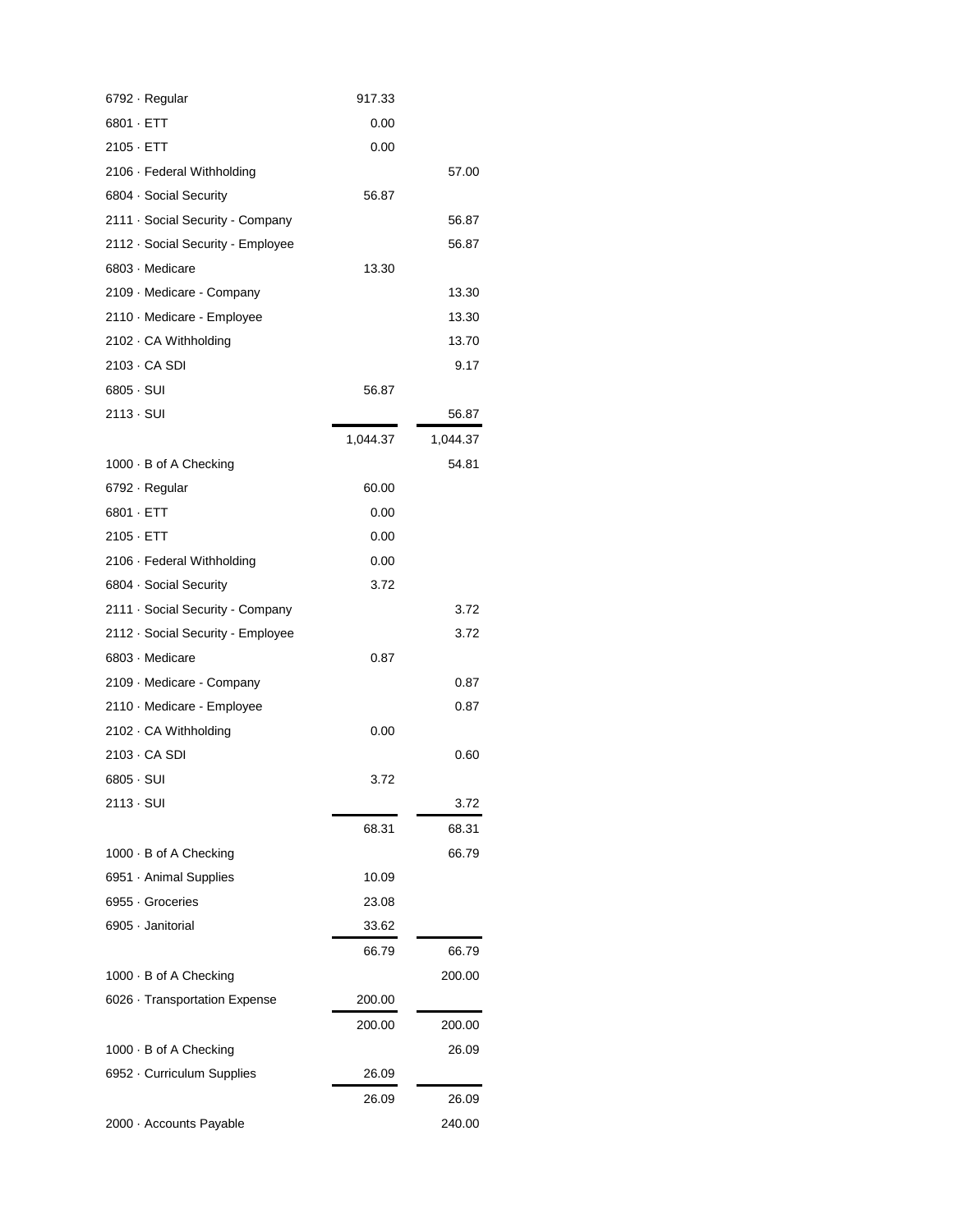| 6644 · Bookkeeping         | 240.00   |          |
|----------------------------|----------|----------|
|                            | 240.00   | 240.00   |
| 1000 · B of A Checking     |          | 240.00   |
| 2000 · Accounts Payable    | 240.00   |          |
|                            | 240.00   | 240.00   |
| 2201 · SMRPD               |          | 2,200.00 |
| 1000 · B of A Checking     | 2,200.00 |          |
|                            | 2,200.00 | 2,200.00 |
| 1000 · B of A Checking     |          | 202.71   |
| 6941 Gas & Electric        | 202.71   |          |
|                            | 202.71   | 202.71   |
| 2000 · Accounts Payable    |          | 634.08   |
| 6202 · Worker's Comp       | 634.08   |          |
|                            | 634.08   | 634.08   |
| 1000 · B of A Checking     |          | 634.08   |
| 2000 · Accounts Payable    | 634.08   |          |
|                            | 634.08   | 634.08   |
| 1499 · Undeposited Funds   | 20.00    |          |
| 1200 · Accounts Receivable |          | 20.00    |
|                            | 20.00    | 20.00    |
| 1499 · Undeposited Funds   | 680.00   |          |
| 1200 · Accounts Receivable |          | 680.00   |
|                            | 680.00   | 680.00   |
| 1499 · Undeposited Funds   | 50.00    |          |
| 1200 · Accounts Receivable |          | 50.00    |
|                            | 50.00    | 50.00    |
| 1499 · Undeposited Funds   | 365.00   |          |
| 1200 · Accounts Receivable |          | 365.00   |
|                            | 365.00   | 365.00   |
| 1499 - Undeposited Funds   | 85.00    |          |
| 1200 · Accounts Receivable |          | 85.00    |
|                            | 85.00    | 85.00    |
| 1499 · Undeposited Funds   | 550.00   |          |
| 1200 · Accounts Receivable |          | 550.00   |
|                            | 550.00   | 550.00   |
| 1000 · B of A Checking     | 2,239.00 |          |
| 1499 · Undeposited Funds   |          | 20.00    |
| 1499 · Undeposited Funds   |          | 680.00   |
| 1499 · Undeposited Funds   |          | 50.00    |
| 1499 · Undeposited Funds   |          | 365.00   |
| 1499 · Undeposited Funds   |          | 85.00    |
| 1499 · Undeposited Funds   |          | 550.00   |
| 4030 · Fundraiser Income   |          | 50.00    |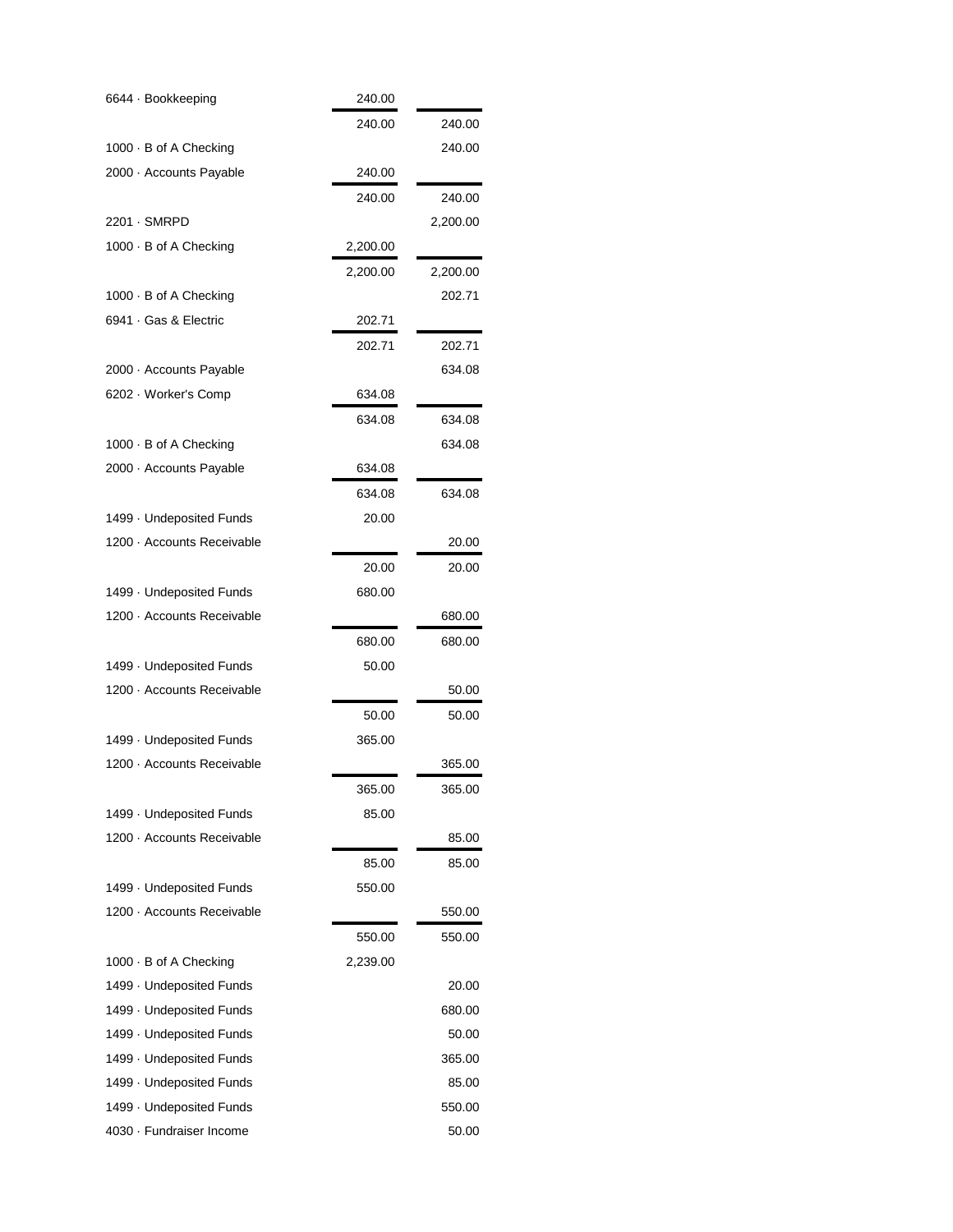| 4030 · Fundraiser Income   |          | 20.00    |
|----------------------------|----------|----------|
| 4030 · Fundraiser Income   |          | 20.00    |
| 4030 · Fundraiser Income   |          | 20.00    |
| 4030 · Fundraiser Income   |          | 284.00   |
| 4030 · Fundraiser Income   |          | 95.00    |
|                            | 2,239.00 | 2,239.00 |
| 1499 · Undeposited Funds   | 165.00   |          |
| 1200 · Accounts Receivable |          | 165.00   |
|                            | 165.00   | 165.00   |
| 1499 · Undeposited Funds   | 75.00    |          |
| 1200 · Accounts Receivable |          | 75.00    |
|                            | 75.00    | 75.00    |
| 1499 · Undeposited Funds   | 332.50   |          |
| 1200 · Accounts Receivable |          | 332.50   |
|                            | 332.50   | 332.50   |
| 1499 · Undeposited Funds   | 350.00   |          |
| 1200 · Accounts Receivable |          | 350.00   |
|                            | 350.00   | 350.00   |
| 1499 · Undeposited Funds   | 285.00   |          |
| 1200 · Accounts Receivable |          | 285.00   |
|                            | 285.00   | 285.00   |
| 1499 · Undeposited Funds   | 285.00   |          |
| 1200 · Accounts Receivable |          | 285.00   |
|                            | 285.00   | 285.00   |
| 1000 · B of A Checking     | 1,492.50 |          |
| 1499 · Undeposited Funds   |          | 165.00   |
| 1499 · Undeposited Funds   |          | 75.00    |
| 1499 · Undeposited Funds   |          | 332.50   |
| 1499 · Undeposited Funds   |          | 350.00   |
| 1499 · Undeposited Funds   |          | 285.00   |
| 1499 - Undeposited Funds   |          | 285.00   |
|                            | 1,492.50 | 1,492.50 |
| 1499 - Undeposited Funds   | 555.00   |          |
| 1200 · Accounts Receivable |          | 555.00   |
|                            |          |          |
| 1499 - Undeposited Funds   | 555.00   | 555.00   |
| 1200 · Accounts Receivable | 385.00   | 385.00   |
|                            |          |          |
|                            | 385.00   | 385.00   |
| 1000 · B of A Checking     | 940.00   |          |
| 1499 - Undeposited Funds   |          | 555.00   |
| 1499 · Undeposited Funds   |          | 385.00   |
|                            | 940.00   | 940.00   |
| 2000 · Accounts Payable    |          | 425.00   |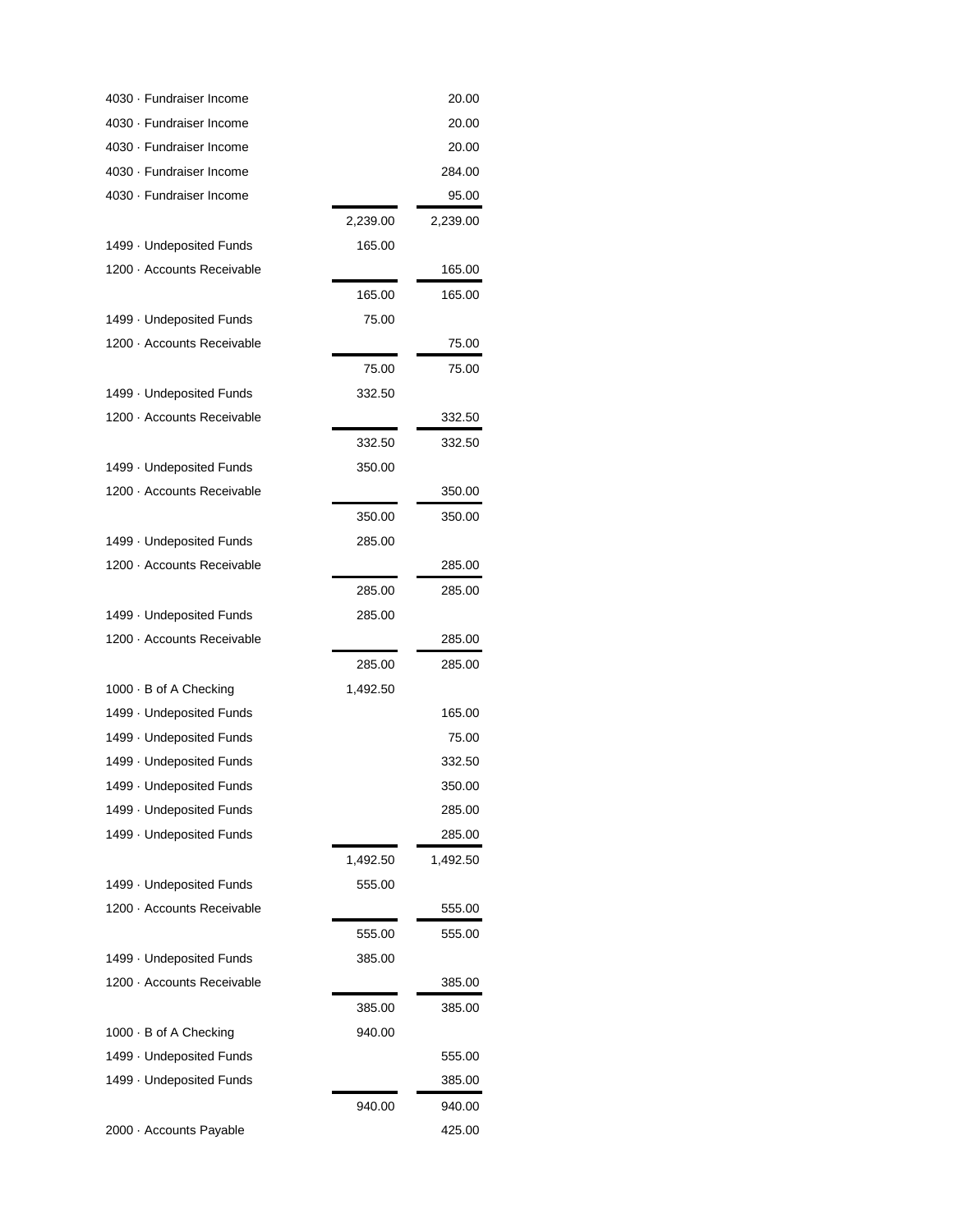| 6905 · Janitorial          | 425.00   |          |
|----------------------------|----------|----------|
|                            | 425.00   | 425.00   |
| 2000 · Accounts Payable    |          | 80.00    |
| 6644 · Bookkeeping         | 80.00    |          |
|                            | 80.00    | 80.00    |
| 1499 - Undeposited Funds   | 200.00   |          |
| 1200 · Accounts Receivable |          | 200.00   |
|                            | 200.00   | 200.00   |
| 1499 - Undeposited Funds   | 380.00   |          |
| 1200 · Accounts Receivable |          | 380.00   |
|                            | 380.00   | 380.00   |
| 1499 - Undeposited Funds   | 500.00   |          |
| 1200 · Accounts Receivable |          | 500.00   |
|                            | 500.00   | 500.00   |
| 1499 · Undeposited Funds   | 25.00    |          |
| 1200 · Accounts Receivable |          | 25.00    |
|                            | 25.00    | 25.00    |
| 1000 · B of A Checking     | 1,105.00 |          |
| 1499 · Undeposited Funds   |          | 200.00   |
| 1499 · Undeposited Funds   |          | 25.00    |
| 1499 · Undeposited Funds   |          | 380.00   |
| 1499 · Undeposited Funds   |          | 500.00   |
|                            | 1,105.00 | 1,105.00 |
| 1200 · Accounts Receivable | 125.00   |          |
| 4080 · Registration Fees   |          | 125.00   |
|                            | 125.00   | 125.00   |
| 1499 - Undeposited Funds   | 970.50   |          |
| 1200 · Accounts Receivable |          | 970.50   |
|                            | 970.50   | 970.50   |
| 1499 · Undeposited Funds   | 80.00    |          |
| 1200 · Accounts Receivable |          | 80.00    |
|                            | 80.00    | 80.00    |
| 1200 · Accounts Receivable | 75.00    |          |
| 4080 · Registration Fees   |          | 75.00    |
|                            | 75.00    | 75.00    |
| 2000 · Accounts Payable    |          | 63.27    |
| 6901 · Building/Grounds    | 63.27    |          |
|                            | 63.27    | 63.27    |
| 2000 · Accounts Payable    |          | 30.00    |
| 6551 · Internet Access     | 30.00    |          |
|                            | 30.00    | 30.00    |
| 1000 · B of A Checking     | 4.84     |          |
| 4030 · Fundraiser Income   |          | 4.84     |
|                            |          |          |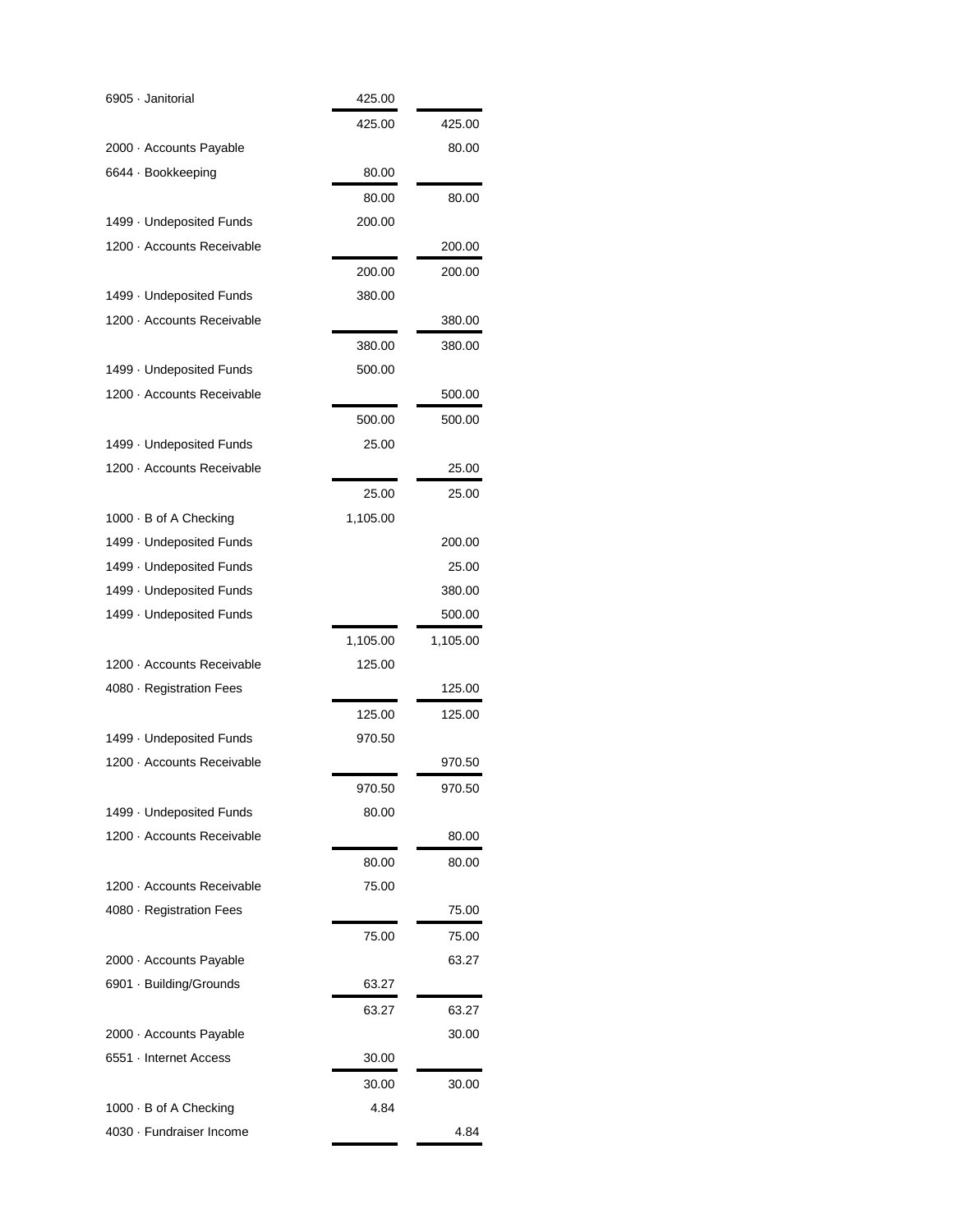|                           | 42,066.40 | 42,066.40 |
|---------------------------|-----------|-----------|
|                           | 0.02      | 0.02      |
| 7010 - Interest Income    |           | 0.02      |
| 1030 · Bus. Savings-BofA  | 0.02      |           |
|                           | 19.00     | 19.00     |
| 6050 Bank Service Charges | 19.00     |           |
| 1000 · B of A Checking    |           | 19.00     |
|                           | 253.69    | 253.69    |
| 6970 · Telephone          | 253.69    |           |
| 1000 · B of A Checking    |           | 253.69    |
|                           | 4.84      | 4.84      |
|                           |           |           |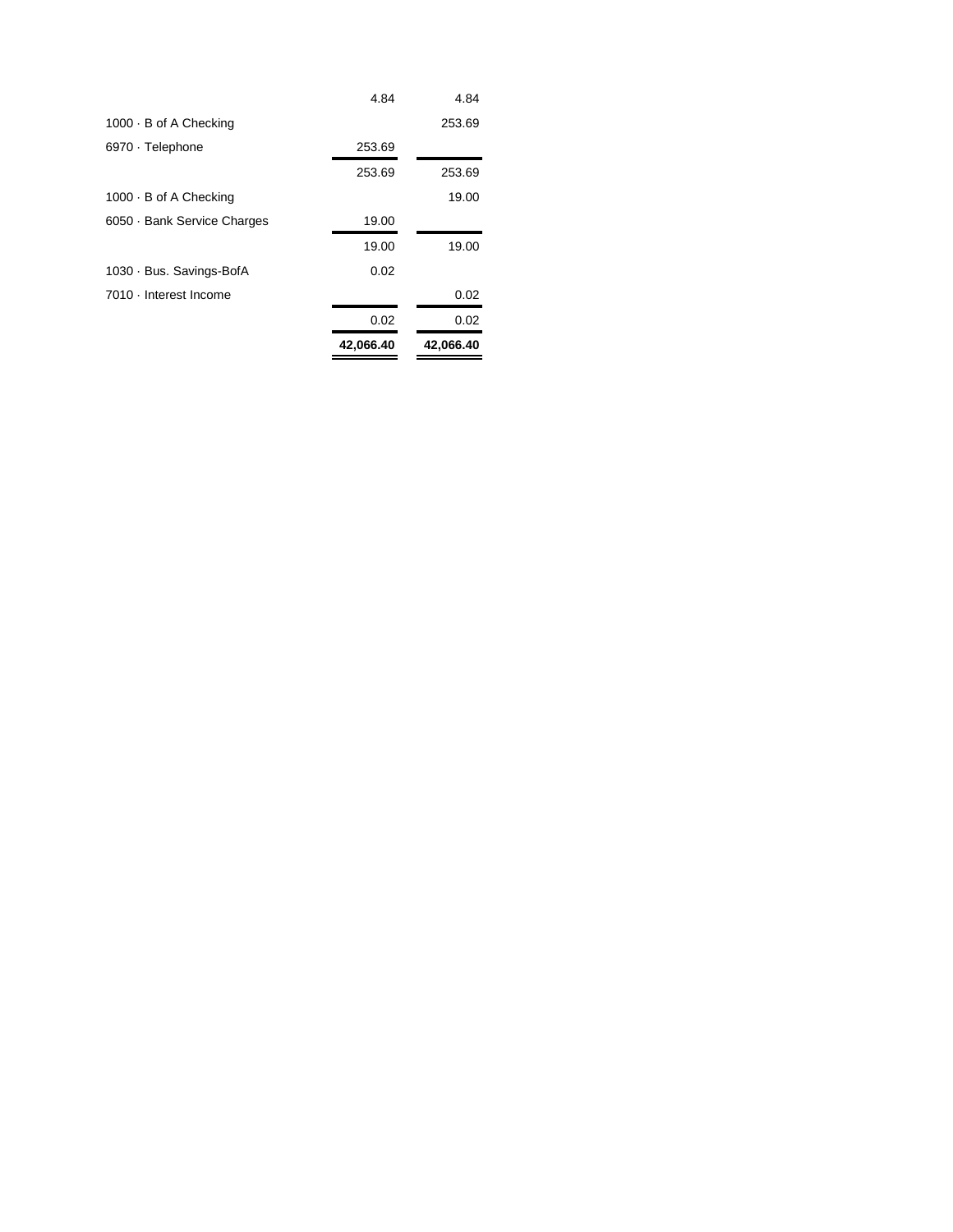# **LOCALLY GOVERNED DISTRICT DATE: 11/23/13 CLAIMS TRANSMITTED FOR PAYMENT REPORT 11-13A**

Sil-Mod Rec. and Parks Dist. THE COUNTY AUDITOR IS AUTHORIZED TO PO Box 8 DRAW THIS CHECK FROM Silverado, CA 92676 **FUND: 728 BUDGET CONTROL: 728** 

| PAYEE NAME AND ADDRESS<br>SOCIAL SECURITY /TAX ID                                                | <b>DATE</b><br><b>INVOICE#</b> | <b>DEPT</b><br><b>V700</b> | <b>OBJT</b><br>REV/<br><b>BS ACCT</b> | <b>UNIT</b><br>900 |          | <b>AMOUNT</b>         | <b>AC'S USE ONLY</b><br>DOC NUMBER | <b>SC</b> |
|--------------------------------------------------------------------------------------------------|--------------------------------|----------------------------|---------------------------------------|--------------------|----------|-----------------------|------------------------------------|-----------|
| VC-13598<br>Chay Peterson<br>P.O. Box 613<br>Silverado, CA 92676                                 | 10/26/2013                     | <b>V700</b>                | 0100                                  | 900                | \$       | 50.00                 |                                    |           |
| <b>VC-1539</b><br><b>Tom Smisek</b><br>P.O. Box 374<br>Silverado, CA 92676                       | 10/26/2013                     | <b>V700</b>                | 0100                                  | 900                | \$<br>\$ | $50.00$ 1099<br>50.00 |                                    |           |
| <b>VC-9989</b><br>Ron Shepston<br>P.O. Box<br>31311 Silverado Canyon Road<br>Silverado, CA 92676 | 10/26/2013                     | <b>V700</b>                | 0100                                  | 900                | \$<br>\$ | 50.00 1099<br>50.00   |                                    |           |
| <b>VC-9990</b><br><b>Greg Bates</b><br>28100 Modjeska Canyon Road<br>Modjeska, CA 92676          | 10/26/2013                     | <b>V700</b>                | 0100                                  | 900                | \$<br>\$ | $50.00$ 1099<br>50.00 |                                    |           |
|                                                                                                  |                                |                            |                                       |                    | \$       | 50.00                 | 1099                               |           |
|                                                                                                  |                                |                            |                                       |                    |          |                       |                                    |           |

The claims listed above totaling **\$200.00** of the Board of Directors of this District and I certify that the payees named who are described in Government Code Section 3101 have taken an oath or affirmation required by Government Code Section 3102. are approved for payment pursuant to an order entered in the Minutes

\_\_\_\_\_\_\_\_\_\_\_\_\_\_\_\_\_\_\_\_\_\_\_\_\_\_\_\_\_\_ \_\_\_\_\_\_\_\_\_\_\_\_\_\_\_\_\_\_\_\_\_\_\_\_\_\_\_\_\_\_\_\_\_ \_\_\_\_\_\_\_\_\_\_\_\_\_\_\_\_\_\_\_\_\_\_\_\_\_\_\_\_\_\_\_\_\_\_

APPROVED BY **COUNTERSIGNED BY COUNTERSIGNED BY ATTESTED AND/OR COUNTERSIGNED**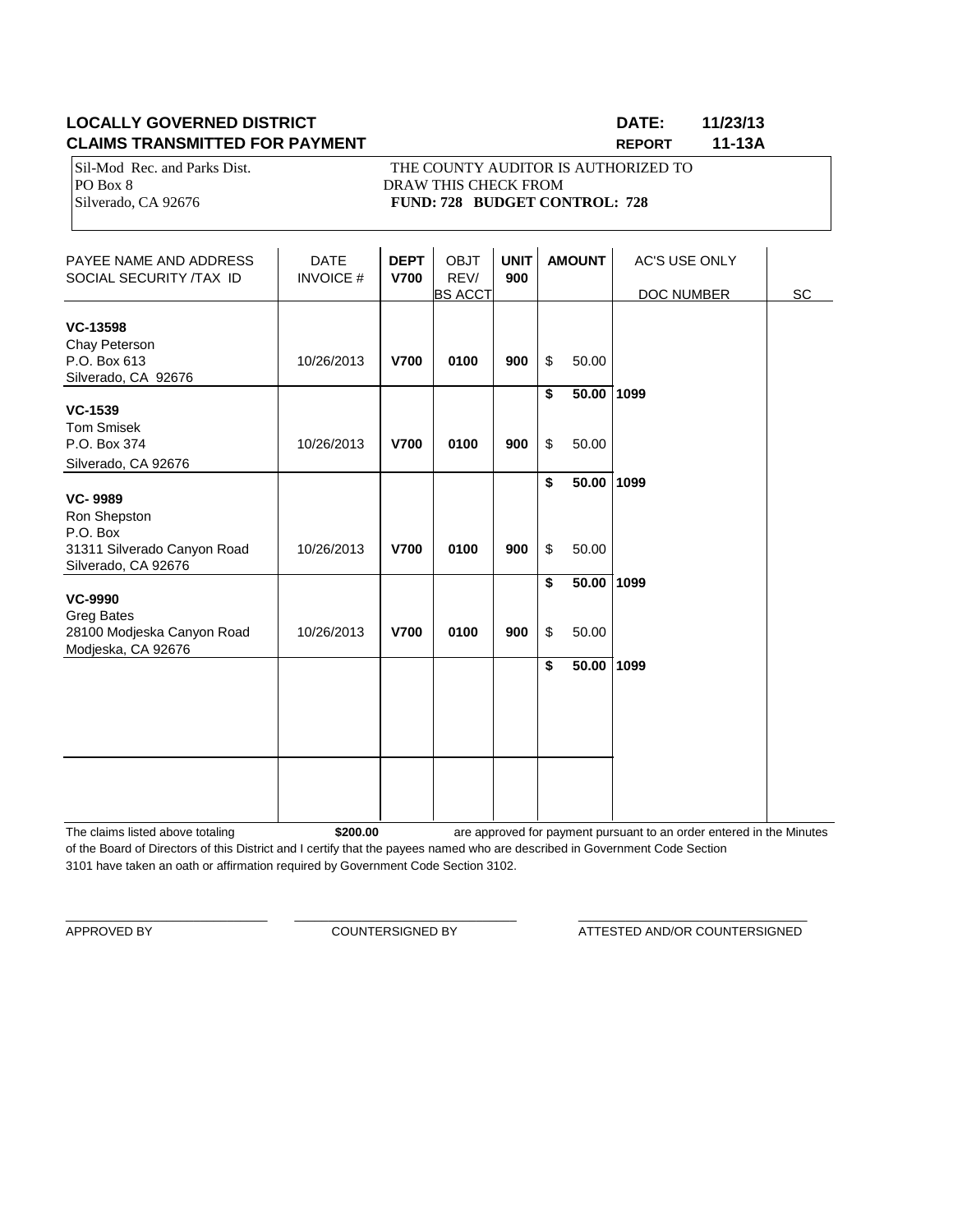| Sil-Mod Rec. and Parks Dist.<br>P.O.Box 8 | THE COUNTY AUDITOR IS AUTHORIZED TO<br>DRAW THIS CHECK FROM FUND: 728 BUDGET CONTROL: 728 |             |                        |             |                  |               |    |
|-------------------------------------------|-------------------------------------------------------------------------------------------|-------------|------------------------|-------------|------------------|---------------|----|
|                                           |                                                                                           |             |                        |             |                  |               |    |
| PAYEE NAME AND ADDRESS                    | DATE                                                                                      | <b>DEPT</b> | <b>OBJT</b>            | <b>UNIT</b> | <b>AMOUNT</b>    | AC'S USE ONLY |    |
| SOCIAL SECURITY /TAX ID                   | <b>INVOICE#</b>                                                                           | <b>V700</b> | REV/<br><b>BS ACCT</b> | 900         |                  | DOC NUMBER    | SC |
| <b>VC-2027</b>                            | <b>INVOICE #93165</b>                                                                     | <b>V700</b> | 1400                   | 900         | \$340.00         |               |    |
| COOKSMITH LANDSCAPING                     | <b>INVOICE #93235</b>                                                                     | <b>V700</b> | 1400                   | 900         | \$8.00           |               |    |
| P.O. BOX 5606                             | <b>INVOICE #93152</b>                                                                     | <b>V700</b> | 1400                   | 900         | \$235.00         |               |    |
| ORANGE, CA 92863                          | INVOICE #93227                                                                            | <b>V700</b> | 1400                   | 900         | \$8.00           |               |    |
|                                           |                                                                                           |             |                        |             | \$591.00         |               |    |
| <b>VC-2760</b>                            |                                                                                           |             |                        |             |                  |               |    |
| <b>MEGHAN WARNER</b>                      |                                                                                           |             |                        |             |                  |               |    |
| P.O. BOX 177                              | <b>INVOICE #13-132</b>                                                                    | <b>V700</b> | 1900                   | 900         | \$250.00         |               |    |
| SILVERADO, CA 92676                       |                                                                                           |             |                        |             | \$250.00 1099    |               |    |
|                                           |                                                                                           |             |                        |             |                  |               |    |
| <b>VC-4740</b><br>HOME DEPOT              |                                                                                           |             |                        |             |                  |               |    |
| P.O. BOX 9055                             | INVOICE DATED: 11/05/13                                                                   | <b>V700</b> | 1400                   | 900         | \$899.96         |               |    |
| DES MOINES, IA 50368                      |                                                                                           |             |                        |             |                  |               |    |
|                                           |                                                                                           |             |                        |             | \$899.96         |               |    |
| <b>VC-2865</b>                            |                                                                                           |             |                        |             |                  |               |    |
| <b>STEVE REIGHART</b>                     |                                                                                           |             |                        |             |                  |               |    |
| 27641 SILVERADO CANYON ROAD               | <b>INVOICE #100030</b>                                                                    | <b>V700</b> | 1900                   | 900         | \$1,316.25       |               |    |
| SILVERADO, CA 92676                       |                                                                                           |             |                        |             | $$1,316.25$ 1099 |               |    |
|                                           |                                                                                           |             |                        |             |                  |               |    |
| VC-6773                                   |                                                                                           |             |                        |             |                  |               |    |
| LEWIS BRISBOIS BISGAARD & SMITH           |                                                                                           |             |                        |             |                  |               |    |
| 221 N. FIGUEROA ST #120                   | <b>INVOICE #1242866</b>                                                                   | <b>V700</b> | 1900                   | 900         | \$860.00         |               |    |
| LOS ANGELES, CA 90012                     |                                                                                           |             |                        |             | \$860.00 1099    |               |    |
|                                           |                                                                                           |             |                        |             |                  |               |    |
| VC-10921<br>LINDA J. MAY                  |                                                                                           |             |                        |             |                  |               |    |
| P.O. BOX 244                              | INVOICE #2013-11-01                                                                       | <b>V700</b> | 1900                   | 900         | \$3,200.00       |               |    |
| SILVERADO, CA 92676                       |                                                                                           |             |                        |             |                  |               |    |
|                                           |                                                                                           |             |                        |             | \$3,200.00 1099  |               |    |
|                                           |                                                                                           |             |                        |             |                  |               |    |
|                                           |                                                                                           |             |                        |             |                  |               |    |
|                                           |                                                                                           |             |                        |             |                  |               |    |
|                                           |                                                                                           |             |                        |             |                  |               |    |
|                                           |                                                                                           |             |                        |             |                  |               |    |
|                                           |                                                                                           |             |                        |             |                  |               |    |
|                                           |                                                                                           |             |                        |             |                  |               |    |
|                                           |                                                                                           |             |                        |             |                  |               |    |
|                                           |                                                                                           |             |                        |             |                  |               |    |
|                                           |                                                                                           |             |                        |             |                  |               |    |
|                                           |                                                                                           |             |                        |             |                  |               |    |
|                                           |                                                                                           |             |                        |             |                  |               |    |
|                                           |                                                                                           |             |                        |             |                  |               |    |

The claims listed above totaling **1 \$7,117.21** are approved for payment pursuant to an order entered in the Minutes

of the Board of Directors of this District and I certify that the payees named who are described in Government Code Section 3101 have taken an oath or affirmation required by Government Code Section 3102.

 $\_$  , and the set of the set of the set of the set of the set of the set of the set of the set of the set of the set of the set of the set of the set of the set of the set of the set of the set of the set of the set of th

APPROVED BY **A PEROVED BY** COUNTERSIGNED BY **COUNTERSIGNED BY** ATTESTED AND/OR COUNTERSIGNED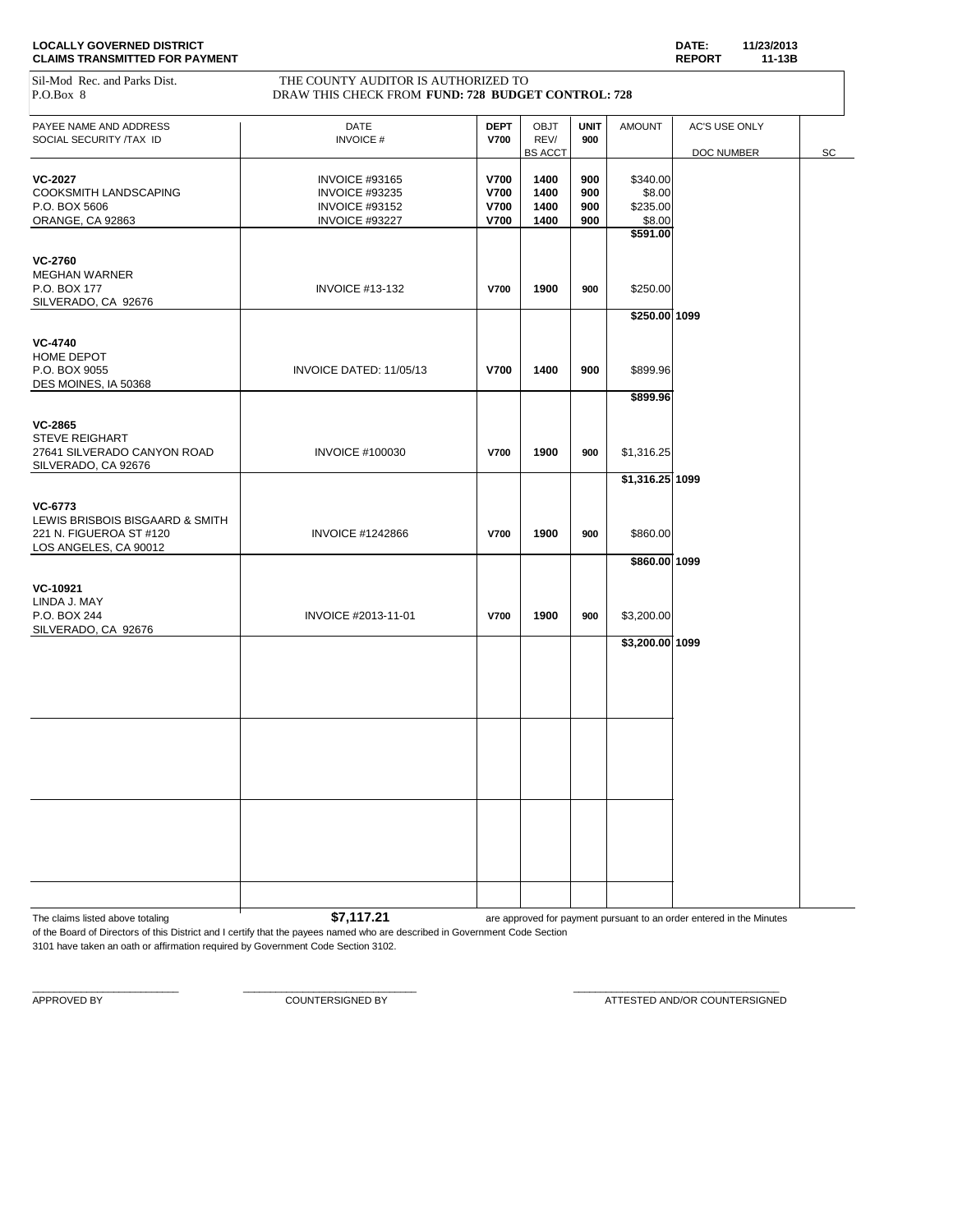#### **LOCALLY GOVERNED DISTRICT DATE: 11/23/13 CLAIMS TRANSMITTED FOR PAYMENT**

| P.O.Box 8<br>PAYEE NAME AND ADDRESS                                         | DRAW THIS CHECK FROM FUND: 728 BUDGET CONTROL: 728<br>DATE                                                                                      | <b>DEP</b>                                | OBJT                   | <b>UNIT</b>       | <b>AMOUNT</b>                              | AC'S USE ONLY |    |
|-----------------------------------------------------------------------------|-------------------------------------------------------------------------------------------------------------------------------------------------|-------------------------------------------|------------------------|-------------------|--------------------------------------------|---------------|----|
| SOCIAL SECURITY /TAX ID                                                     | <b>INVOICE#</b>                                                                                                                                 | <b>V700</b>                               | REV/<br><b>BS ACCT</b> | 900               |                                            | DOC NUMBER    | SC |
| VC-1672<br>SMRPD (BofA Account)<br>P.O. Box 8<br>Silverado, CA 92676        | <b>REIMBURSEMENT OF CHECK #2116</b><br>PAID TO: JANI-KING<br>INVOICE #LAX11130408<br><b>INVOICE #LAX11130401</b>                                | <b>V700</b><br><b>V700</b>                | 1400<br>1400           | 900<br>900        | \$227.49<br>\$229.07                       |               |    |
| <b>VC-1672</b><br>SMRPD (BofA Account)<br>P.O. Box 8<br>Silverado, CA 92676 | <b>REIMBURSEMENT OF CHECK #2117</b><br>PAID TO: WASTE MANAGEMENT<br>INVOICE #0063715-2884-2                                                     | <b>V700</b>                               | 2800                   | 900               | \$456.56<br>\$214.12                       |               |    |
| VC-1672<br>SMRPD (BofA Account)<br>P.O. Box 8<br>Silverado, CA 92676        | <b>REIMBURSEMENT OF CHECK #2118</b><br><b>PAID TO: IRWD</b><br>METER #55418830 10/25/13<br>METER #51441202 10/25/13<br>METER #56569388 10/25/13 | <b>V700</b><br><b>V700</b><br><b>V700</b> | 2800<br>2800<br>2800   | 900<br>900<br>900 | \$214.12<br>\$9.85<br>\$167.32<br>\$100.54 |               |    |
| VC-1672<br>SMRPD (BofA Account)<br>P.O. Box 8<br>Silverado, CA 92676        | <b>REIMBURSEMENT OF DEBITS</b><br>PAID TO: AT&T<br>714-649-2850 11/10/13 V700<br>714-649-2428 11/10/13                                          | <b>V700</b>                               | 702<br>702             | 900<br>900        | \$277.71<br>\$68.54<br>\$50.49             |               |    |
| <b>VC-1672</b><br>SMRPD (BofA Account)<br>P.O. Box 8<br>Silverado, CA 92676 | <b>REIMBURSEMENT OF DEBITS</b><br><b>PAID TO: SCE</b><br>ACCOUNT #2-25-699-8121 10/2013 V700<br>ACCOUNT #2-32-988-1767 10/2013 V700             |                                           | 2800<br>2800           | 900<br>900        | \$119.03<br>\$<br>74.19<br>\$<br>326.59    |               |    |
|                                                                             |                                                                                                                                                 |                                           |                        |                   | \$400.78                                   |               |    |
|                                                                             |                                                                                                                                                 |                                           |                        |                   |                                            |               |    |
|                                                                             |                                                                                                                                                 |                                           |                        |                   |                                            |               |    |
|                                                                             |                                                                                                                                                 |                                           |                        |                   |                                            |               |    |
|                                                                             |                                                                                                                                                 |                                           |                        |                   |                                            |               |    |

The claims listed above totaling **\$1,468.20** 

3101 have taken an oath or affirmation required by Government Code Section 3102.

of the Board of Directors of this District and I certify that the payees named who are described in Government Code Section are approved for payment pursuant to an order entered in the Minutes

 $\_$  , and the set of the set of the set of the set of the set of the set of the set of the set of the set of the set of the set of the set of the set of the set of the set of the set of the set of the set of the set of th

APPROVED BY COUNTERSIGNED BY COUNTERSIGNED BY ATTESTED AND/OR COUNTERSIGNED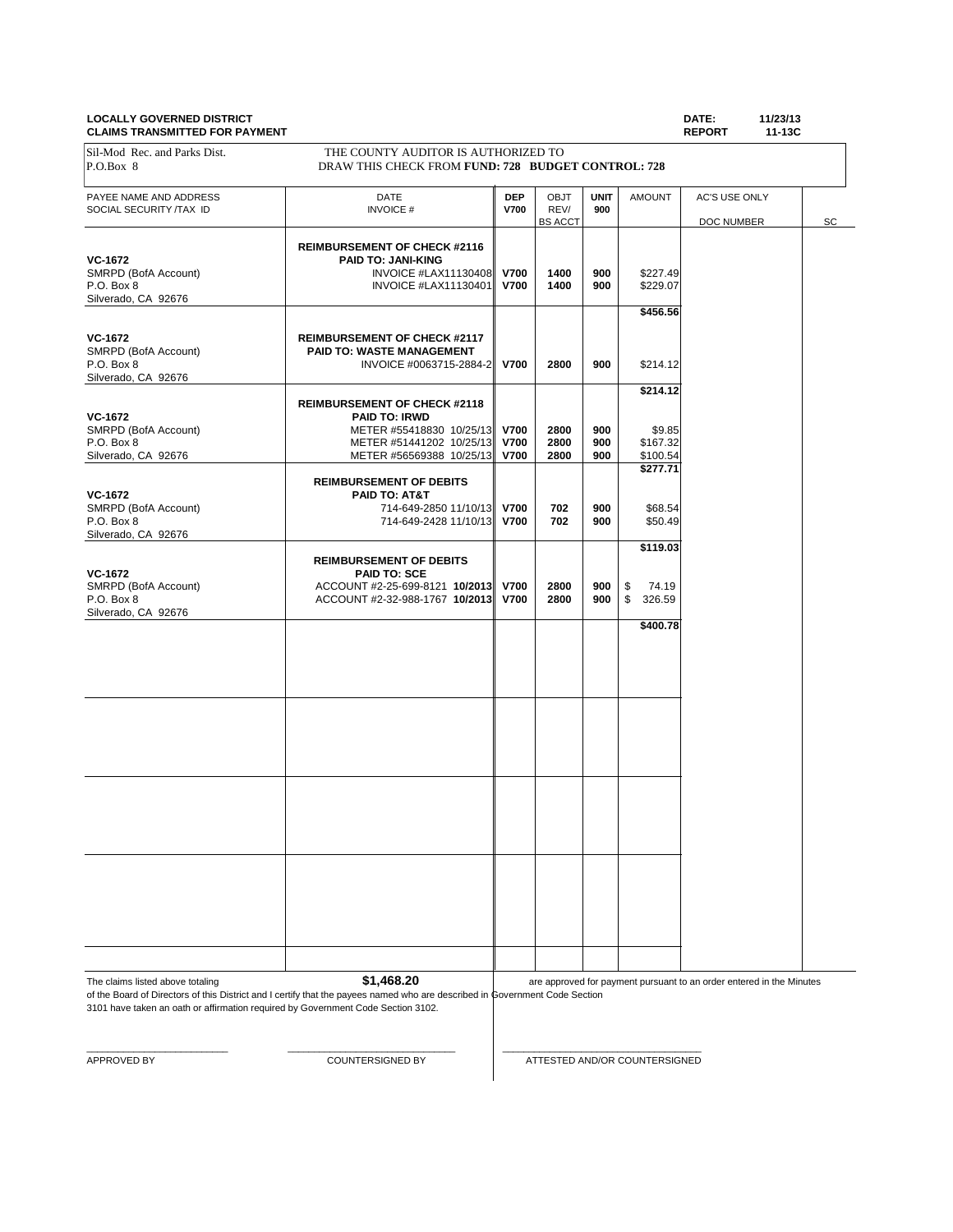

**SMRPD's Mission Statement - "To promote community well being** through programs and activities that protect, preserve and enrich the canyons' heritage, open space and unique way of life."

P.O. Box 8, Silverado California 92676 · www.smrpd.org

# **SPECIAL MEETING OF THE BOARD OF DIRECTORS SATURADY OCTOBER 26,2013 AT 2:00 PM AT THE SILVERADO COMMUNITY CENTER 27641 SILVERADO CANYON ROAD, SILVERADO 92676**

| <b>DIRECTORS</b>                | <b>STAFF</b> |                                           |
|---------------------------------|--------------|-------------------------------------------|
| <b>Greg Bates - President</b>   |              | <b>Elizabeth Martyn - General Counsel</b> |
| Tom Smisek -Vice President      |              | <b>Lindy Epstein-Interim SCC Director</b> |
| <b>Chay Peterson -Secretary</b> |              | <b>Bev Mileham - Admin, Assist</b>        |
| <b>Ron Shepston- Treasurer</b>  |              | <b>Steve Reighart - Caretaker</b>         |
| Linda Kearns - Director         |              | Meghan Warner-Bookkeeper                  |
|                                 |              |                                           |

# **MINUTES**

**(A: Action Item) This document is available in PDF format at [http://www.smrpd.org](http://www.smrpd.org/)**

#### **CALL TO ORDER**

The meeting was called to order at 2:14PM by Director Bates, who acted as chair person.

### **ROLL CALL**

Directors Greg Bates, Tom Smisek, Chay Peterson, Ron Shepston. Caretaker Steve Reighart, and Admin. Assist. Bev Mileham

#### **PUBLIC ATTENDANCE**

Marion Schuller, Stephanie Mardher (sp?) Jane Bove, Paul Bove, Hank Rodgers, Linda Unger, Pam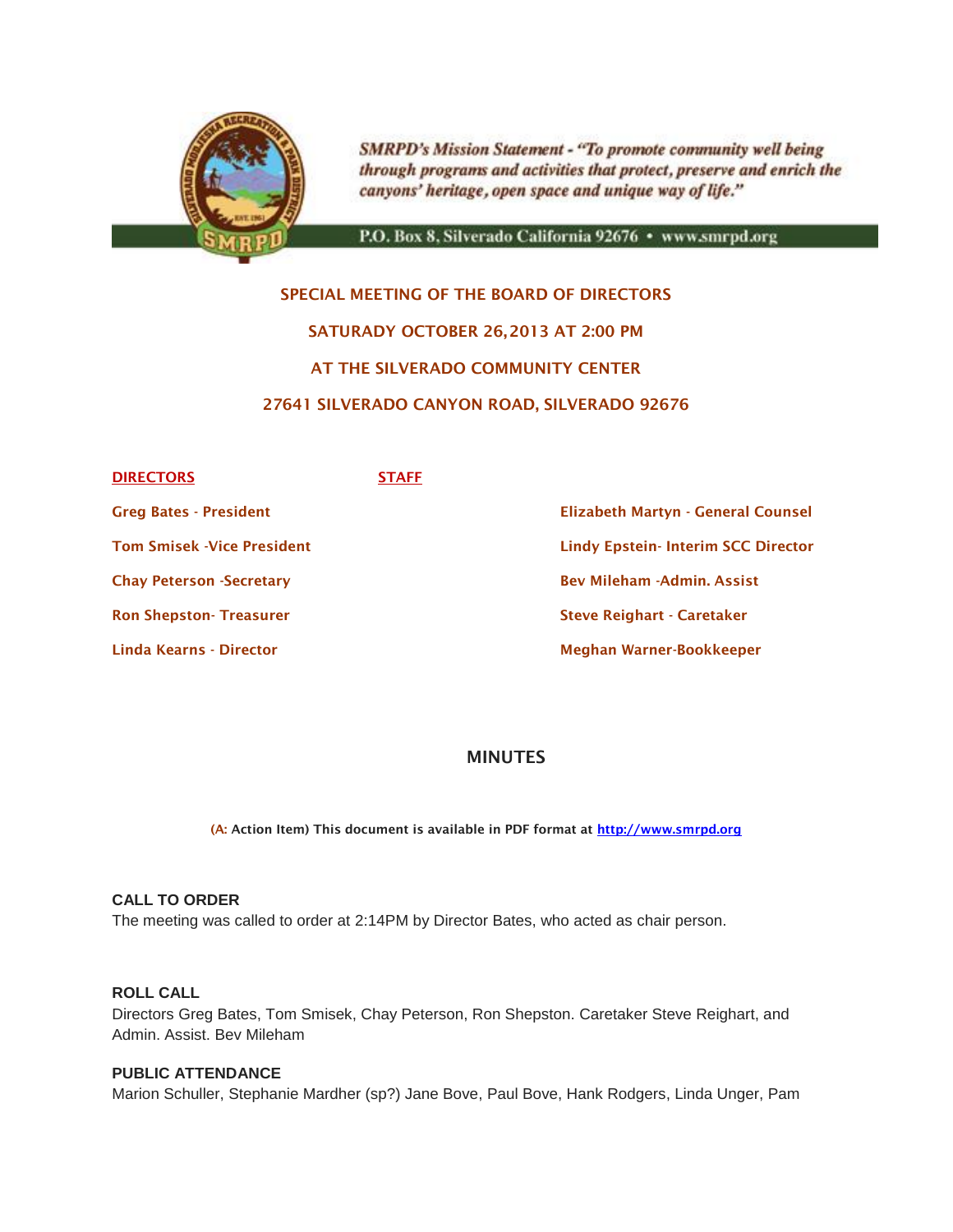Schnabel, Annie King, Scott Breeden, Wendy Hayter, Debbie Seltzer, Judy Bruno, Bob Hunt, Pat Hunt, Linda Kearns, Chad Kearns, Debbie Johnson, Jeff Wilson, Dan Dulac, Jenny Scott, Griffin Scott, Douglas Scott, Linda May, Natalie Garth, signed in.

#### **PUBLIC AND BOARD INPUT ON NON-AGENDIZED ITEMS**

Judy Bruno had an appeal for a propane generator for medical equipment needed by a resident.

Dan Dulac said residents can contact him with any questions pertaining to the fire that recently occured on the Aquanagua lot. Mr. Dulac said that 24 hr security has been put into place.

Silverado Children's Center thanked Mr. Dulac for his generous donation of much needed wood chips for the children's playground.

#### **CONSENT CALENDAR**

1<sup>°</sup> ACTION: **Director Shepston made a motion to approve the Consent Calendar with the Regular Minutes of September 24th, 2013, correspondence and Transmittals 10-13A, 010-13B and 010-13C All Directors were in favor. Unanimously approved.**

#### **TREASURERS REPORT**

None to report

#### **CHILDRENS CENTER DIRECTORS REPORT**

SCC interim Director Lindy Epstein gave a 21 page report to Director Bates that has a list of what's needed at the center and an action plan to review and consider.

#### **OTHER DISTRICT BUSINESS**

**( A )** Director Position to fill vacant SMRPD board Director seat.

Jane Bove, and Linda Kearns, both candidates, were given a chance to speak to the public with their qualifications and visions.

**2nd ACTION: Director Smisek made a motion to appoint Linda Kearns as the new Director for SMRPD. Director Shepston seconded.**

**A roll call vote to appoint Linda Kearns was taken, Directors Bates, Smisek and Shepston said Aye. Director Peterson said no.**

**( B )** Director Peterson wants to contact general counsel for advise on handling personnel files. Director Peterson and Jenny Scott will ask counsel for a memo on the matter.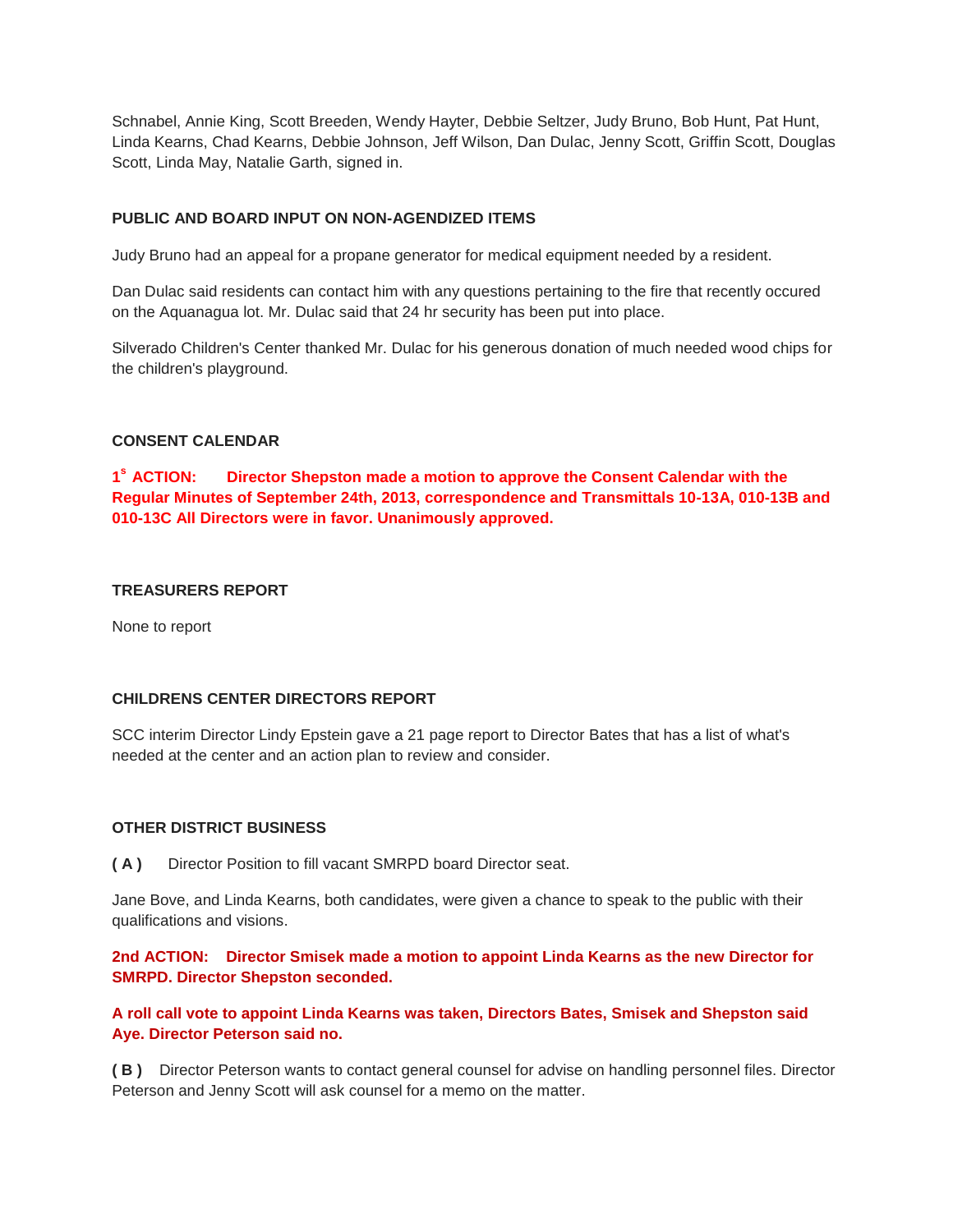Currently files are under lock and key.

### **DIRECTORS COMMENTS**

Director Peterson thanked Jane Bove for all that she does in the community.

**ADJOURN 4:25PM. Next regular meeting of the Board of Directors will be at the Silverado Community Center, 27641 Silverado Canyon Road at 7:00PM on Tues. November 26, 2013.**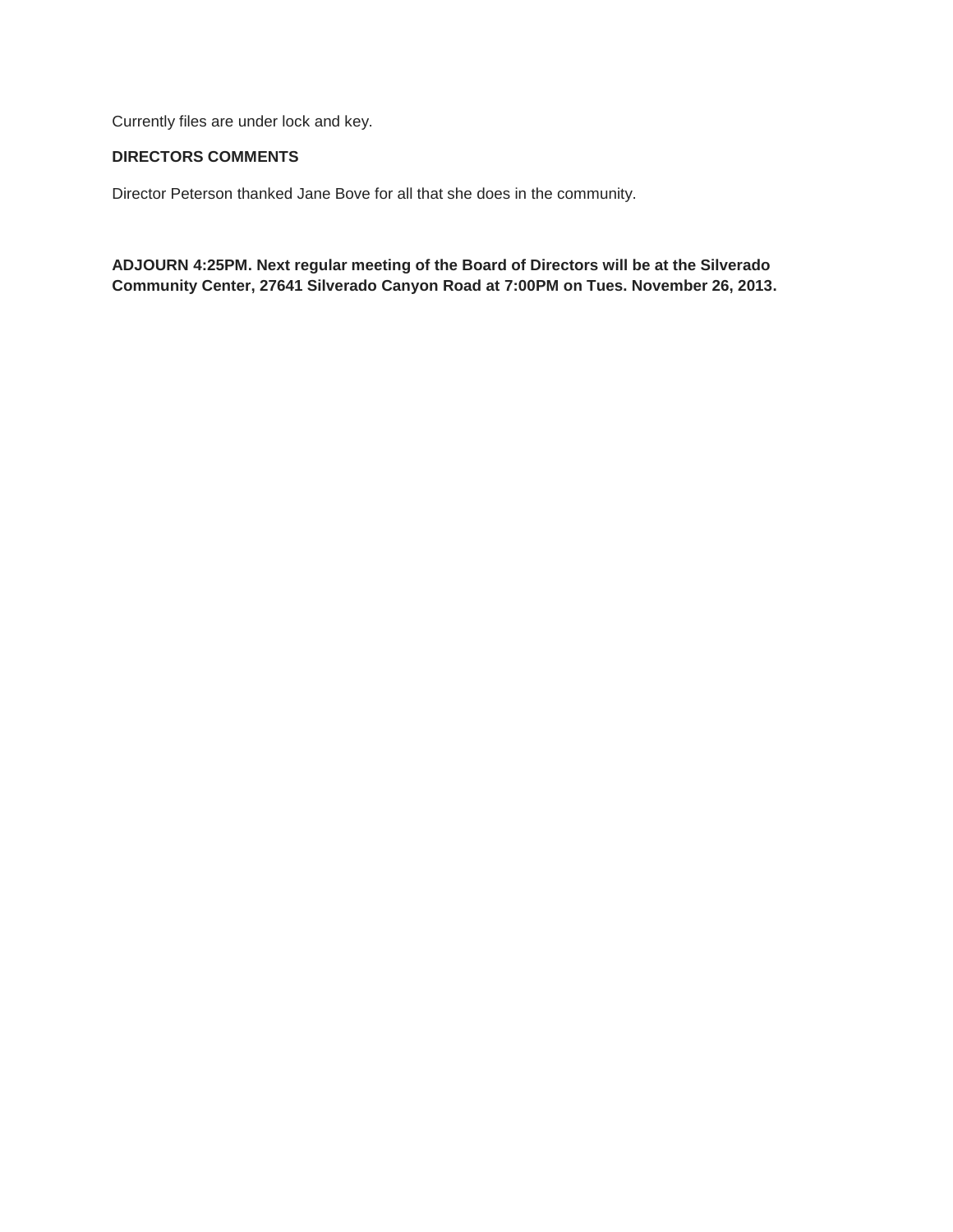| <b>SMRPD</b>                               |                       |                      |                    | 1508 |
|--------------------------------------------|-----------------------|----------------------|--------------------|------|
| ADMINISTRATION POLICY AND PROCEDURE MANUAL | <b>EFFECTIVE DATE</b> | <b>REVISION DATE</b> | PAGE<br>$1$ of $2$ |      |
| <b>MEDIA CONTACTS</b>                      | APPROVED BY/TITLE:    | APPROVED BY/TITLE    |                    |      |

RESPONSIBLE PERSONS: All Employees, Volunteers, Affiliates and Board **Members** 

# I. POLICY:

- A. It is policy to cooperate fully with any media contacts. However, it is critical that the respondent to any inquiries be someone who has all the necessary facts and a clear understanding of the business issues involved.
- B. The President shall be notified prior to making any response to media. The President will prepare a response or designate person who will make a response to the media. If the president is not available the Vice President will be the designee.
- C. Press releases will be submitted to designated board members for review. It is recommended that at least 2 board members review and approve the release prior to circulating to the media.
- D. A Consent shall be obtained prior to use of statements, photographs of clients, volunteers, affiliates and/or employee.

# II. PROCEDURE: Media Response.

- A. The person receiving the call should indicate that the organization policy requires pre-approval of media questions, but if they give their name, telephone, TV, radio, magazine or newspaper, someone will get back to them.
- B. The President of the SMRPD should be notified immediately for approval of the contact. In the absence of the President the designated responsible person noted on the contingency plan will be notified.
- C. The President of the SMRPD or assigned contingent will be the spokesperson for all media coverage.
- III. PROCEDURE: Press Release.
	- A. Press releases submitted for public circulation will be sent to designated board members for review and approval prior to release.